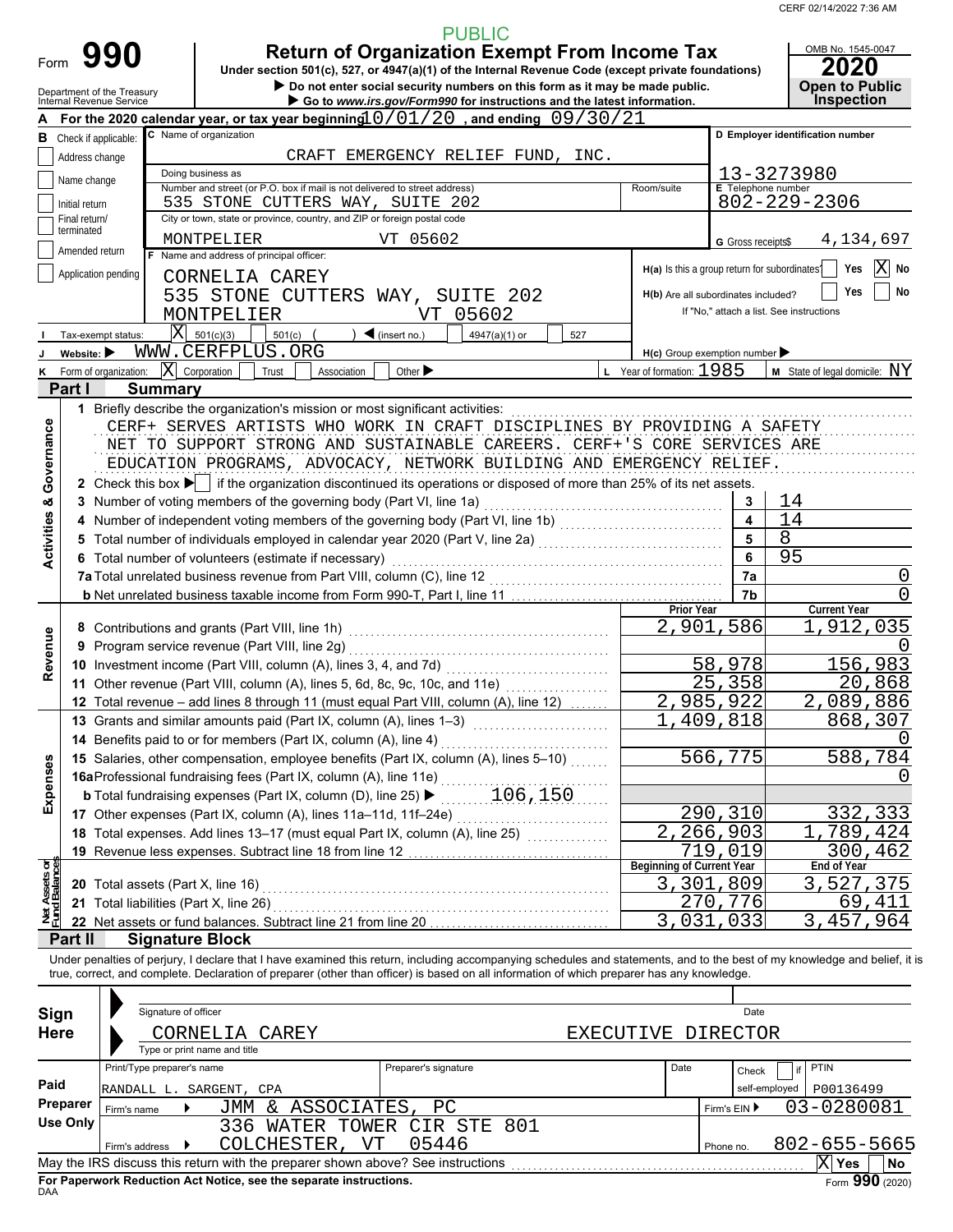|              | Form 990 (2020) CRAFT EMERGENCY RELIEF FUND, INC. 13-3273980                                                                              |                       |     |             |               | Page 2                    |
|--------------|-------------------------------------------------------------------------------------------------------------------------------------------|-----------------------|-----|-------------|---------------|---------------------------|
| Part III     | <b>Statement of Program Service Accomplishments</b>                                                                                       |                       |     |             |               | $\boxed{\text{X}}$        |
|              | 1 Briefly describe the organization's mission:                                                                                            |                       |     |             |               |                           |
|              | SEE SCHEDULE O                                                                                                                            |                       |     |             |               |                           |
|              |                                                                                                                                           |                       |     |             |               |                           |
|              |                                                                                                                                           |                       |     |             |               |                           |
|              |                                                                                                                                           |                       |     |             |               |                           |
| $\mathbf{2}$ | Did the organization undertake any significant program services during the year which were not listed on the<br>prior Form 990 or 990-EZ? |                       |     |             |               | Yes $\overline{X}$ No     |
|              | If "Yes," describe these new services on Schedule O.                                                                                      |                       |     |             |               |                           |
| 3            | Did the organization cease conducting, or make significant changes in how it conducts, any program                                        |                       |     |             |               |                           |
| services?    |                                                                                                                                           |                       |     |             |               | Yes $\boxed{\text{X}}$ No |
|              | If "Yes," describe these changes on Schedule O.                                                                                           |                       |     |             |               |                           |
|              | Describe the organization's program service accomplishments for each of its three largest program services, as measured by                |                       |     |             |               |                           |
|              | expenses. Section 501(c)(3) and 501(c)(4) organizations are required to report the amount of grants and allocations to others,            |                       |     |             |               |                           |
|              | the total expenses, and revenue, if any, for each program service reported.                                                               |                       |     |             |               |                           |
|              |                                                                                                                                           |                       |     |             |               |                           |
|              | SEE SCHEDULE O                                                                                                                            |                       |     |             |               |                           |
|              |                                                                                                                                           |                       |     |             |               |                           |
|              |                                                                                                                                           |                       |     |             |               |                           |
|              |                                                                                                                                           |                       |     |             |               |                           |
|              |                                                                                                                                           |                       |     |             |               |                           |
|              |                                                                                                                                           |                       |     |             |               |                           |
|              |                                                                                                                                           |                       |     |             |               |                           |
|              |                                                                                                                                           |                       |     |             |               |                           |
|              |                                                                                                                                           |                       |     |             |               |                           |
|              |                                                                                                                                           |                       |     |             |               |                           |
|              |                                                                                                                                           |                       |     |             |               |                           |
|              | SEE SCHEDULE O                                                                                                                            |                       |     |             |               |                           |
|              |                                                                                                                                           |                       |     |             |               |                           |
|              |                                                                                                                                           |                       |     |             |               |                           |
|              |                                                                                                                                           |                       |     |             |               |                           |
|              |                                                                                                                                           |                       |     |             |               |                           |
|              |                                                                                                                                           |                       |     |             |               |                           |
|              |                                                                                                                                           |                       |     |             |               |                           |
|              |                                                                                                                                           |                       |     |             |               |                           |
|              |                                                                                                                                           |                       |     |             |               |                           |
|              |                                                                                                                                           |                       |     |             |               |                           |
|              |                                                                                                                                           |                       |     |             |               |                           |
| 4c (Code:    | $\ldots$ ) (Expenses \$ $\ldots$ , 179, 180 including grants of \$ $\ldots$                                                               |                       |     |             | ) (Revenue \$ |                           |
| SEE          | SCHEDULE O                                                                                                                                |                       |     |             |               |                           |
|              |                                                                                                                                           |                       |     |             |               |                           |
|              |                                                                                                                                           |                       |     |             |               |                           |
|              |                                                                                                                                           |                       |     |             |               |                           |
|              |                                                                                                                                           |                       |     |             |               |                           |
|              |                                                                                                                                           |                       |     |             |               |                           |
|              |                                                                                                                                           |                       |     |             |               |                           |
|              |                                                                                                                                           |                       |     |             |               |                           |
|              |                                                                                                                                           |                       |     |             |               |                           |
|              |                                                                                                                                           |                       |     |             |               |                           |
|              | 4d Other program services (Describe on Schedule O.)                                                                                       |                       |     |             |               |                           |
| (Expenses \$ |                                                                                                                                           | including grants of\$ |     | (Revenue \$ |               |                           |
|              | 4e Total program service expenses >                                                                                                       |                       | 559 |             |               |                           |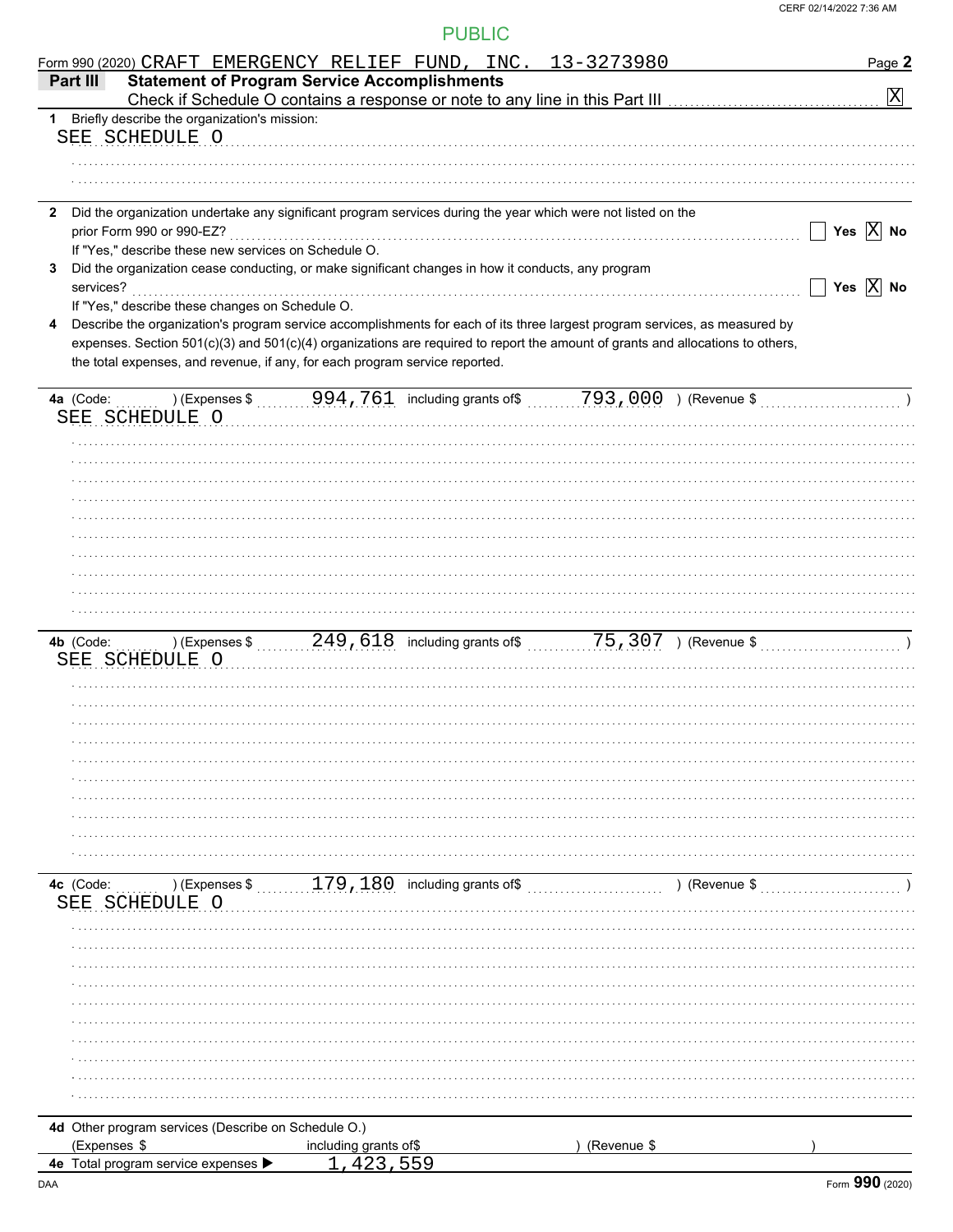|     | Form 990 (2020) CRAFT EMERGENCY RELIEF FUND, INC. 13-3273980                                                                                                                                                                                     |                 |                  | Page 3                  |
|-----|--------------------------------------------------------------------------------------------------------------------------------------------------------------------------------------------------------------------------------------------------|-----------------|------------------|-------------------------|
|     | <b>Checklist of Required Schedules</b><br><b>Part IV</b>                                                                                                                                                                                         |                 |                  |                         |
|     |                                                                                                                                                                                                                                                  |                 | Yes <sub>l</sub> | No                      |
| 1   | Is the organization described in section $501(c)(3)$ or $4947(a)(1)$ (other than a private foundation)? If "Yes,"                                                                                                                                |                 |                  |                         |
|     | complete Schedule A                                                                                                                                                                                                                              | 1               | Χ                |                         |
| 2   | Is the organization required to complete Schedule B, Schedule of Contributors (see instructions)?                                                                                                                                                | $\mathbf{2}$    | $\rm X$          |                         |
| 3   | Did the organization engage in direct or indirect political campaign activities on behalf of or in opposition to                                                                                                                                 |                 |                  |                         |
| 4   | candidates for public office? If "Yes," complete Schedule C, Part I<br>Section 501(c)(3) organizations. Did the organization engage in lobbying activities, or have a section 501(h)                                                             | 3               |                  | Χ                       |
|     | election in effect during the tax year? If "Yes," complete Schedule C, Part II                                                                                                                                                                   | 4               |                  | Χ                       |
| 5   | Is the organization a section $501(c)(4)$ , $501(c)(5)$ , or $501(c)(6)$ organization that receives membership dues,                                                                                                                             |                 |                  |                         |
|     | assessments, or similar amounts as defined in Revenue Procedure 98-19? If "Yes," complete Schedule C, Part III                                                                                                                                   | 5               |                  | Χ                       |
| 6   | Did the organization maintain any donor advised funds or any similar funds or accounts for which donors                                                                                                                                          |                 |                  |                         |
|     | have the right to provide advice on the distribution or investment of amounts in such funds or accounts? If                                                                                                                                      |                 |                  |                         |
|     | "Yes," complete Schedule D, Part I                                                                                                                                                                                                               | 6               |                  | Χ                       |
| 7   | Did the organization receive or hold a conservation easement, including easements to preserve open space,                                                                                                                                        |                 |                  |                         |
|     | the environment, historic land areas, or historic structures? If "Yes," complete Schedule D, Part II                                                                                                                                             | 7               |                  | Χ                       |
| 8   | Did the organization maintain collections of works of art, historical treasures, or other similar assets? If "Yes,"                                                                                                                              |                 |                  |                         |
|     | complete Schedule D, Part III                                                                                                                                                                                                                    | 8               |                  | Χ                       |
| 9   | Did the organization report an amount in Part X, line 21, for escrow or custodial account liability, serve as a                                                                                                                                  |                 |                  |                         |
|     | custodian for amounts not listed in Part X; or provide credit counseling, debt management, credit repair, or                                                                                                                                     |                 |                  |                         |
|     | debt negotiation services? If "Yes," complete Schedule D, Part IV                                                                                                                                                                                | 9               |                  | Χ                       |
| 10  | Did the organization, directly or through a related organization, hold assets in donor-restricted endowments                                                                                                                                     |                 |                  |                         |
|     | or in quasi endowments? If "Yes," complete Schedule D, Part V                                                                                                                                                                                    | 10              |                  | Χ                       |
| 11  | If the organization's answer to any of the following questions is "Yes," then complete Schedule D, Parts VI,                                                                                                                                     |                 |                  |                         |
|     | VII, VIII, IX, or X as applicable.                                                                                                                                                                                                               |                 |                  |                         |
| а   | Did the organization report an amount for land, buildings, and equipment in Part X, line 10? If "Yes,"                                                                                                                                           |                 |                  |                         |
|     | complete Schedule D, Part VI                                                                                                                                                                                                                     | 11a             | Χ                |                         |
| b   | Did the organization report an amount for investments—other securities in Part X, line 12, that is 5% or more                                                                                                                                    |                 |                  |                         |
|     | of its total assets reported in Part X, line 16? If "Yes," complete Schedule D, Part VII                                                                                                                                                         | 11b             |                  | Χ                       |
| c   | Did the organization report an amount for investments—program related in Part X, line 13, that is 5% or more                                                                                                                                     |                 |                  |                         |
|     | of its total assets reported in Part X, line 16? If "Yes," complete Schedule D, Part VIII                                                                                                                                                        | 11c             |                  | Χ                       |
| d   | Did the organization report an amount for other assets in Part X, line 15, that is 5% or more of its total assets                                                                                                                                |                 |                  |                         |
|     | reported in Part X, line 16? If "Yes," complete Schedule D, Part IX                                                                                                                                                                              | 11d             |                  | <u>X</u><br>$\mathbf X$ |
| f   | Did the organization report an amount for other liabilities in Part X, line 25? If "Yes," complete Schedule D, Part X<br>Did the organization's separate or consolidated financial statements for the tax year include a footnote that addresses | 11e             |                  |                         |
|     | the organization's liability for uncertain tax positions under FIN 48 (ASC 740)? If "Yes," complete Schedule D, Part X                                                                                                                           | 11f             | Χ                |                         |
|     | 12a Did the organization obtain separate, independent audited financial statements for the tax year? If "Yes," complete                                                                                                                          |                 |                  |                         |
|     | Schedule D, Parts XI and XII                                                                                                                                                                                                                     | 12a             | Χ                |                         |
|     | <b>b</b> Was the organization included in consolidated, independent audited financial statements for the tax year? If                                                                                                                            |                 |                  |                         |
|     | "Yes," and if the organization answered "No" to line 12a, then completing Schedule D, Parts XI and XII is optional                                                                                                                               | 12 <sub>b</sub> |                  | <u>X</u>                |
| 13  | Is the organization a school described in section $170(b)(1)(A)(ii)?$ If "Yes," complete Schedule E                                                                                                                                              | 13              |                  | $\mathbf X$             |
| 14a | Did the organization maintain an office, employees, or agents outside of the United States?                                                                                                                                                      | 14a             |                  | Χ                       |
| b   | Did the organization have aggregate revenues or expenses of more than \$10,000 from grantmaking,                                                                                                                                                 |                 |                  |                         |
|     | fundraising, business, investment, and program service activities outside the United States, or aggregate                                                                                                                                        |                 |                  |                         |
|     | foreign investments valued at \$100,000 or more? If "Yes," complete Schedule F, Parts I and IV                                                                                                                                                   | 14b             |                  | Χ                       |
| 15  | Did the organization report on Part IX, column (A), line 3, more than \$5,000 of grants or other assistance to or                                                                                                                                |                 |                  |                         |
|     | for any foreign organization? If "Yes," complete Schedule F, Parts II and IV                                                                                                                                                                     | 15              |                  | Χ                       |
| 16  | Did the organization report on Part IX, column (A), line 3, more than \$5,000 of aggregate grants or other                                                                                                                                       |                 |                  |                         |
|     | assistance to or for foreign individuals? If "Yes," complete Schedule F, Parts III and IV                                                                                                                                                        | 16              |                  | Χ                       |
| 17  | Did the organization report a total of more than \$15,000 of expenses for professional fundraising services on                                                                                                                                   |                 |                  |                         |
|     | Part IX, column (A), lines 6 and 11e? If "Yes," complete Schedule G, Part I See instructions                                                                                                                                                     | 17              |                  | Χ                       |
| 18  | Did the organization report more than \$15,000 total of fundraising event gross income and contributions on                                                                                                                                      |                 |                  |                         |
|     | Part VIII, lines 1c and 8a? If "Yes," complete Schedule G, Part II                                                                                                                                                                               | 18              |                  | Χ                       |
| 19  | Did the organization report more than \$15,000 of gross income from gaming activities on Part VIII, line 9a?                                                                                                                                     |                 |                  |                         |
|     |                                                                                                                                                                                                                                                  | 19              |                  | <u>X</u>                |
| 20a | Did the organization operate one or more hospital facilities? If "Yes," complete Schedule H                                                                                                                                                      | 20a             |                  | Χ                       |
| b   | If "Yes" to line 20a, did the organization attach a copy of its audited financial statements to this return?                                                                                                                                     | 20 <sub>b</sub> |                  |                         |
| 21  | Did the organization report more than \$5,000 of grants or other assistance to any domestic organization or                                                                                                                                      |                 | Χ                |                         |
|     |                                                                                                                                                                                                                                                  | 21              |                  |                         |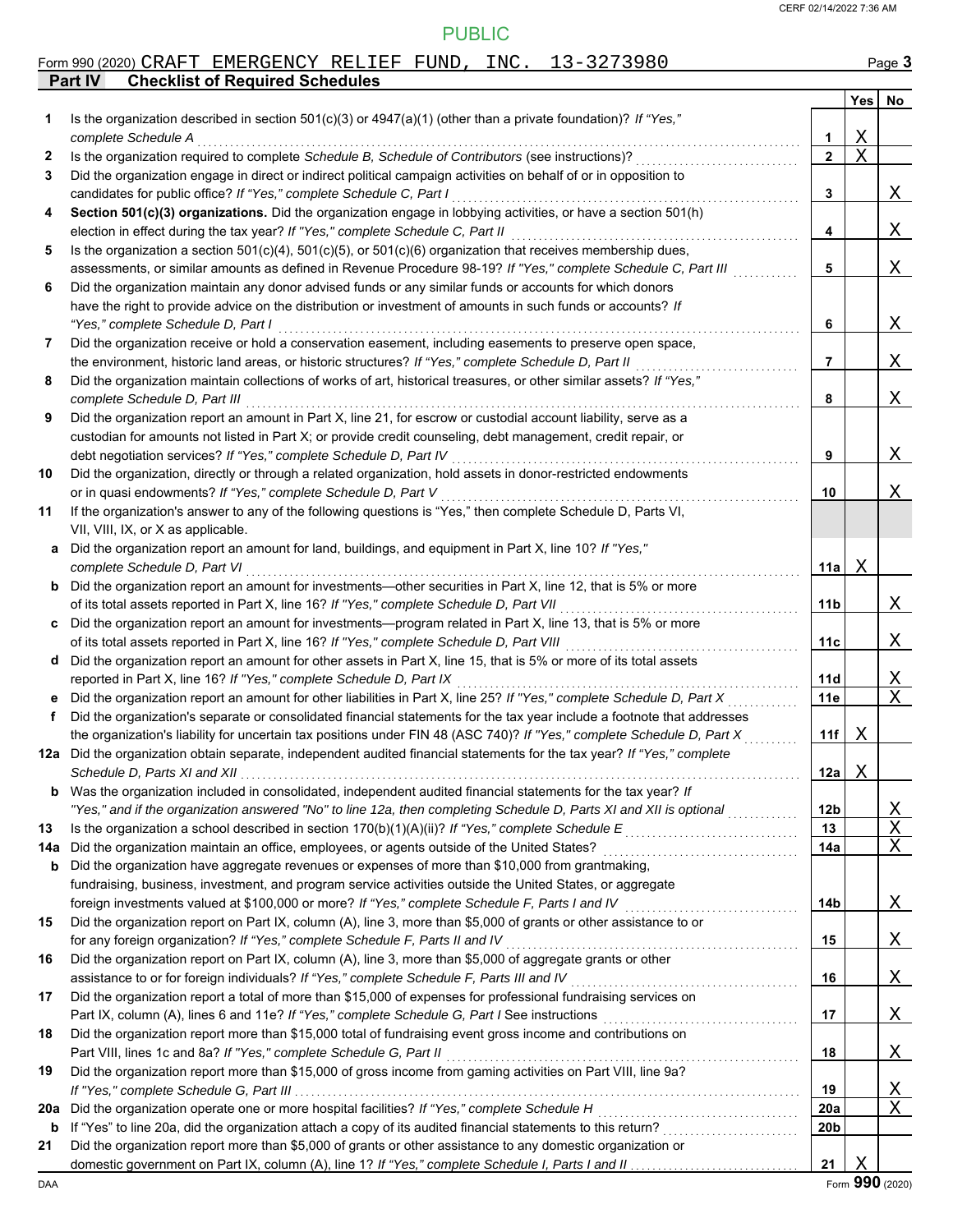|     | Form 990 (2020) CRAFT EMERGENCY RELIEF FUND, INC. 13-3273980                                                                                                                                                                     |                        |     | Page 4                     |
|-----|----------------------------------------------------------------------------------------------------------------------------------------------------------------------------------------------------------------------------------|------------------------|-----|----------------------------|
|     | <b>Checklist of Required Schedules (continued)</b><br><b>Part IV</b>                                                                                                                                                             |                        |     |                            |
| 22  | Did the organization report more than \$5,000 of grants or other assistance to or for domestic individuals on                                                                                                                    |                        | Yes | No                         |
|     | Part IX, column (A), line 2? If "Yes," complete Schedule I, Parts I and III                                                                                                                                                      | 22                     | Χ   |                            |
| 23  | Did the organization answer "Yes" to Part VII, Section A, line 3, 4, or 5 about compensation of the                                                                                                                              |                        |     |                            |
|     | organization's current and former officers, directors, trustees, key employees, and highest compensated                                                                                                                          |                        |     |                            |
|     | employees? If "Yes," complete Schedule J                                                                                                                                                                                         | 23                     |     | X                          |
|     | 24a Did the organization have a tax-exempt bond issue with an outstanding principal amount of more than                                                                                                                          |                        |     |                            |
|     | \$100,000 as of the last day of the year, that was issued after December 31, 2002? If "Yes," answer lines 24b                                                                                                                    |                        |     |                            |
| b   | through 24d and complete Schedule K. If "No," go to line 25a<br>Did the organization invest any proceeds of tax-exempt bonds beyond a temporary period exception?                                                                | 24a<br>24 <sub>b</sub> |     | X                          |
| c   | Did the organization maintain an escrow account other than a refunding escrow at any time during the year                                                                                                                        |                        |     |                            |
|     | to defease any tax-exempt bonds?                                                                                                                                                                                                 | 24c                    |     |                            |
| d   | Did the organization act as an "on behalf of" issuer for bonds outstanding at any time during the year?                                                                                                                          | 24d                    |     |                            |
|     | 25a Section 501(c)(3), 501(c)(4), and 501(c)(29) organizations. Did the organization engage in an excess benefit                                                                                                                 |                        |     |                            |
|     | transaction with a disqualified person during the year? If "Yes," complete Schedule L, Part I                                                                                                                                    | 25a                    |     | X                          |
| b   | Is the organization aware that it engaged in an excess benefit transaction with a disqualified person in a prior                                                                                                                 |                        |     |                            |
|     | year, and that the transaction has not been reported on any of the organization's prior Forms 990 or 990-EZ?                                                                                                                     |                        |     |                            |
|     | If "Yes," complete Schedule L, Part I                                                                                                                                                                                            | 25 <sub>b</sub>        |     | X                          |
| 26  | Did the organization report any amount on Part X, line 5 or 22, for receivables from or payables to any current<br>or former officer, director, trustee, key employee, creator or founder, substantial contributor, or 35%       |                        |     |                            |
|     | controlled entity or family member of any of these persons? If "Yes," complete Schedule L, Part II                                                                                                                               | 26                     |     | X                          |
| 27  | Did the organization provide a grant or other assistance to any current or former officer, director, trustee, key                                                                                                                |                        |     |                            |
|     | employee, creator or founder, substantial contributor or employee thereof, a grant selection committee                                                                                                                           |                        |     |                            |
|     | member, or to a 35% controlled entity (including an employee thereof) or family member of any of these                                                                                                                           |                        |     |                            |
|     | persons? If "Yes," complete Schedule L, Part III                                                                                                                                                                                 | 27                     |     | Χ                          |
| 28  | Was the organization a party to a business transaction with one of the following parties (see Schedule L, Part                                                                                                                   |                        |     |                            |
|     | IV instructions, for applicable filing thresholds, conditions, and exceptions):                                                                                                                                                  |                        |     |                            |
| а   | A current or former officer, director, trustee, key employee, creator or founder, or substantial contributor? If<br>"Yes," complete Schedule L, Part IV                                                                          | 28a                    |     |                            |
| b   | A family member of any individual described in line 28a? If "Yes," complete Schedule L, Part IV                                                                                                                                  | 28b                    |     | <u>X</u><br>$\overline{X}$ |
| c   | A 35% controlled entity of one or more individuals and/or organizations described in lines 28a or 28b? If                                                                                                                        |                        |     |                            |
|     | "Yes," complete Schedule L, Part IV                                                                                                                                                                                              | 28c                    |     | <u>X</u>                   |
| 29  | Did the organization receive more than \$25,000 in non-cash contributions? If "Yes," complete Schedule M                                                                                                                         | 29                     |     | $\overline{\text{X}}$      |
| 30  | Did the organization receive contributions of art, historical treasures, or other similar assets, or qualified                                                                                                                   |                        |     |                            |
|     | conservation contributions? If "Yes," complete Schedule M                                                                                                                                                                        | 30                     |     | Χ                          |
| 31  | Did the organization liquidate, terminate, or dissolve and cease operations? If "Yes," complete Schedule N, Part I                                                                                                               | 31                     |     | $\overline{\text{X}}$      |
| 32  | Did the organization sell, exchange, dispose of, or transfer more than 25% of its net assets? If "Yes,"                                                                                                                          |                        |     |                            |
| 33  | complete Schedule N, Part II<br>Did the organization own 100% of an entity disregarded as separate from the organization under Regulations                                                                                       | 32                     |     | X                          |
|     | sections 301.7701-2 and 301.7701-3? If "Yes," complete Schedule R, Part I                                                                                                                                                        | 33                     |     | Χ                          |
| 34  | Was the organization related to any tax-exempt or taxable entity? If "Yes," complete Schedule R, Part II, III,                                                                                                                   |                        |     |                            |
|     | or IV, and Part V, line 1                                                                                                                                                                                                        | 34                     |     |                            |
| 35а | Did the organization have a controlled entity within the meaning of section 512(b)(13)?                                                                                                                                          | 35a                    |     | $\frac{X}{X}$              |
| b   | If "Yes" to line 35a, did the organization receive any payment from or engage in any transaction with a                                                                                                                          |                        |     |                            |
|     | controlled entity within the meaning of section 512(b)(13)? If "Yes," complete Schedule R, Part V, line 2                                                                                                                        | 35b                    |     |                            |
| 36  | Section 501(c)(3) organizations. Did the organization make any transfers to an exempt non-charitable                                                                                                                             |                        |     |                            |
|     | related organization? If "Yes," complete Schedule R, Part V, line 2                                                                                                                                                              | 36                     |     | Χ                          |
| 37  | Did the organization conduct more than 5% of its activities through an entity that is not a related organization<br>and that is treated as a partnership for federal income tax purposes? If "Yes," complete Schedule R, Part VI | 37                     |     | Χ                          |
| 38  | Did the organization complete Schedule O and provide explanations in Schedule O for Part VI, lines 11b and                                                                                                                       |                        |     |                            |
|     | 19? Note: All Form 990 filers are required to complete Schedule O.                                                                                                                                                               | 38                     | Χ   |                            |
|     | <b>Statements Regarding Other IRS Filings and Tax Compliance</b><br>Part V                                                                                                                                                       |                        |     |                            |
|     | Check if Schedule O contains a response or note to any line in this Part V                                                                                                                                                       |                        |     |                            |
|     |                                                                                                                                                                                                                                  |                        | Yes | No                         |
| 1a  | 18<br>Enter the number reported in Box 3 of Form 1096. Enter -0- if not applicable<br>1a                                                                                                                                         |                        |     |                            |
| b   | 0<br>1 <sub>b</sub><br>Enter the number of Forms W-2G included in line 1a. Enter -0- if not applicable                                                                                                                           |                        |     |                            |
| c   | Did the organization comply with backup withholding rules for reportable payments to vendors and                                                                                                                                 | 1c                     |     |                            |
|     |                                                                                                                                                                                                                                  |                        |     |                            |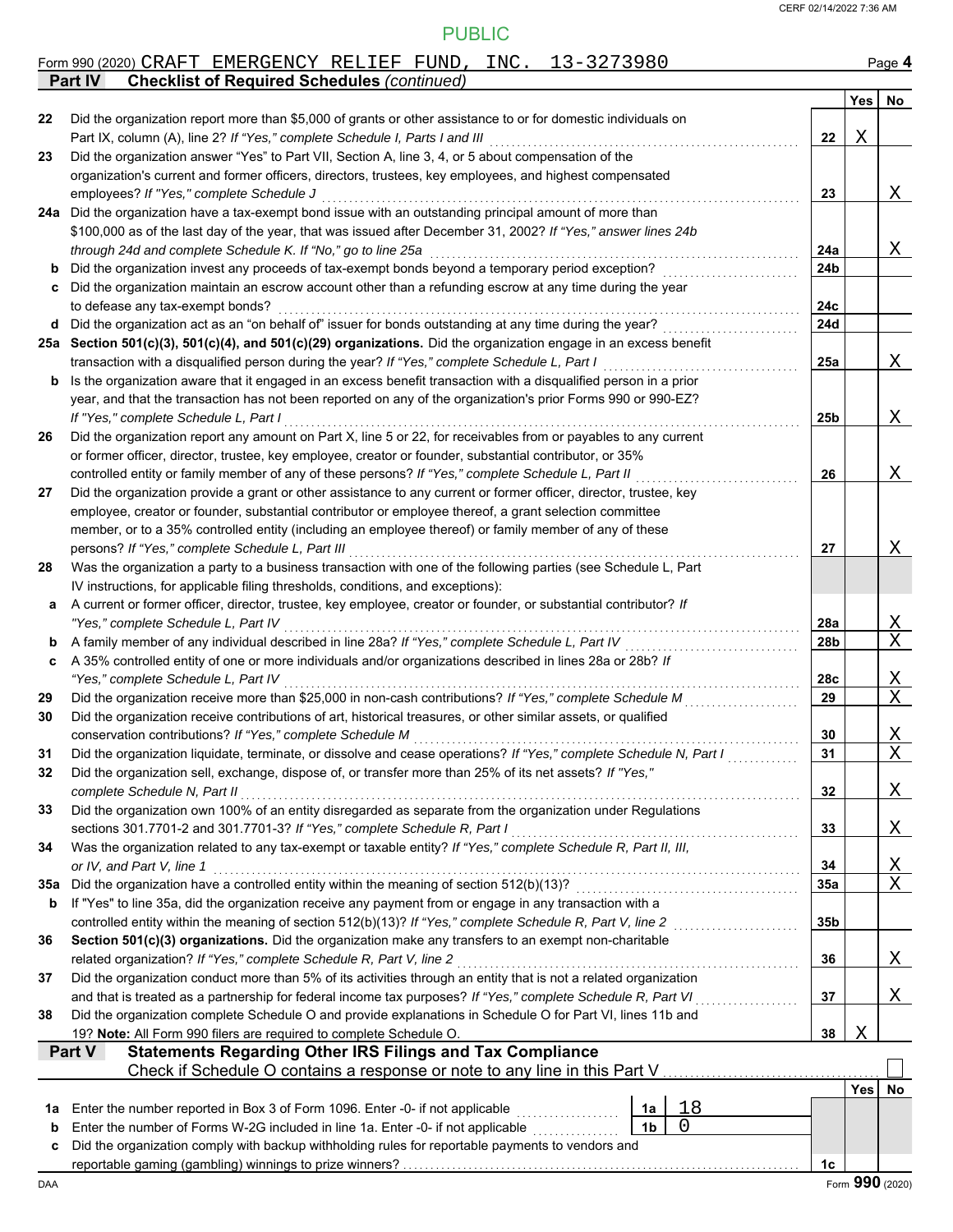|         | Form 990 (2020) CRAFT EMERGENCY RELIEF FUND, INC. 13-3273980                                                                                                                                                                 |                 |                |        | Page 5      |
|---------|------------------------------------------------------------------------------------------------------------------------------------------------------------------------------------------------------------------------------|-----------------|----------------|--------|-------------|
|         | Statements Regarding Other IRS Filings and Tax Compliance (continued)<br><b>Part V</b>                                                                                                                                       |                 |                |        |             |
|         |                                                                                                                                                                                                                              |                 |                | Yes No |             |
|         | 2a Enter the number of employees reported on Form W-3, Transmittal of Wage and Tax                                                                                                                                           |                 |                |        |             |
|         | Statements, filed for the calendar year ending with or within the year covered by this return                                                                                                                                | 8<br>2a         |                |        |             |
| b       | If at least one is reported on line 2a, did the organization file all required federal employment tax returns?                                                                                                               |                 | 2 <sub>b</sub> | Χ      |             |
|         | Note: If the sum of lines 1a and 2a is greater than 250, you may be required to e-file (see instructions)                                                                                                                    |                 |                |        |             |
| За      | Did the organization have unrelated business gross income of \$1,000 or more during the year?                                                                                                                                |                 | 3a             |        | Χ           |
| b       | If "Yes," has it filed a Form 990-T for this year? If "No" to line 3b, provide an explanation on Schedule O                                                                                                                  |                 | 3b             |        |             |
| 4a      | At any time during the calendar year, did the organization have an interest in, or a signature or other authority over,                                                                                                      |                 |                |        |             |
|         | a financial account in a foreign country (such as a bank account, securities account, or other financial account)?                                                                                                           |                 | 4a             |        | Χ           |
| b       | If "Yes," enter the name of the foreign country ▶                                                                                                                                                                            |                 |                |        |             |
|         | See instructions for filing requirements for FinCEN Form 114, Report of Foreign Bank and Financial Accounts (FBAR).<br>Was the organization a party to a prohibited tax shelter transaction at any time during the tax year? |                 | 5a             |        | Χ           |
| 5a<br>b | Did any taxable party notify the organization that it was or is a party to a prohibited tax shelter transaction?                                                                                                             |                 | 5b             |        | $\mathbf X$ |
| c       | If "Yes" to line 5a or 5b, did the organization file Form 8886-T?                                                                                                                                                            |                 | 5c             |        |             |
| 6a      | Does the organization have annual gross receipts that are normally greater than \$100,000, and did the                                                                                                                       |                 |                |        |             |
|         | organization solicit any contributions that were not tax deductible as charitable contributions?                                                                                                                             |                 | 6a             |        | Χ           |
| b       | If "Yes," did the organization include with every solicitation an express statement that such contributions or                                                                                                               |                 |                |        |             |
|         | gifts were not tax deductible?                                                                                                                                                                                               |                 | 6b             |        |             |
| 7       | Organizations that may receive deductible contributions under section 170(c).                                                                                                                                                |                 |                |        |             |
| a       | Did the organization receive a payment in excess of \$75 made partly as a contribution and partly for goods                                                                                                                  |                 |                |        |             |
|         | and services provided to the payor?                                                                                                                                                                                          |                 | 7a             |        | Χ           |
| b       | If "Yes," did the organization notify the donor of the value of the goods or services provided?                                                                                                                              |                 | 7b             |        |             |
| c       | Did the organization sell, exchange, or otherwise dispose of tangible personal property for which it was                                                                                                                     |                 |                |        |             |
|         | required to file Form 8282?                                                                                                                                                                                                  |                 | 7c             |        | Χ           |
| d       | If "Yes," indicate the number of Forms 8282 filed during the year                                                                                                                                                            | <b>7d</b>       |                |        |             |
| е       | Did the organization receive any funds, directly or indirectly, to pay premiums on a personal benefit contract?                                                                                                              |                 | 7e             |        | Χ           |
| f       | Did the organization, during the year, pay premiums, directly or indirectly, on a personal benefit contract?                                                                                                                 |                 | 7f             |        | X           |
| g       | If the organization received a contribution of qualified intellectual property, did the organization file Form 8899 as required?                                                                                             |                 | 7g             |        |             |
| h       | If the organization received a contribution of cars, boats, airplanes, or other vehicles, did the organization file a Form 1098-C?                                                                                           |                 | 7h             |        |             |
| 8       | Sponsoring organizations maintaining donor advised funds. Did a donor advised fund maintained by the                                                                                                                         |                 |                |        |             |
|         | sponsoring organization have excess business holdings at any time during the year?                                                                                                                                           |                 | 8              |        |             |
| 9       | Sponsoring organizations maintaining donor advised funds.                                                                                                                                                                    |                 |                |        |             |
| a       | Did the sponsoring organization make any taxable distributions under section 4966?                                                                                                                                           |                 | 9a             |        |             |
| b       | Did the sponsoring organization make a distribution to a donor, donor advisor, or related person?                                                                                                                            |                 | 9b             |        |             |
| 10      | Section 501(c)(7) organizations. Enter:                                                                                                                                                                                      |                 |                |        |             |
|         |                                                                                                                                                                                                                              | 10a             |                |        |             |
| b       | Gross receipts, included on Form 990, Part VIII, line 12, for public use of club facilities                                                                                                                                  | 10 <sub>b</sub> |                |        |             |
| 11      | Section 501(c)(12) organizations. Enter:                                                                                                                                                                                     |                 |                |        |             |
| a       | Gross income from members or shareholders                                                                                                                                                                                    | 11a             |                |        |             |
| b       | Gross income from other sources (Do not net amounts due or paid to other sources<br>against amounts due or received from them.)                                                                                              | 11 <sub>b</sub> |                |        |             |
| 12a     | Section 4947(a)(1) non-exempt charitable trusts. Is the organization filing Form 990 in lieu of Form 1041?                                                                                                                   |                 | 12a            |        |             |
|         | <b>b</b> If "Yes," enter the amount of tax-exempt interest received or accrued during the year <i>minimal</i>                                                                                                                | 12 <sub>b</sub> |                |        |             |
| 13      | Section 501(c)(29) qualified nonprofit health insurance issuers.                                                                                                                                                             |                 |                |        |             |
| a       | Is the organization licensed to issue qualified health plans in more than one state?                                                                                                                                         |                 | 13a            |        |             |
|         | Note: See the instructions for additional information the organization must report on Schedule O.                                                                                                                            |                 |                |        |             |
| b       | Enter the amount of reserves the organization is required to maintain by the states in which                                                                                                                                 |                 |                |        |             |
|         |                                                                                                                                                                                                                              | 13 <sub>b</sub> |                |        |             |
| c       | Enter the amount of reserves on hand                                                                                                                                                                                         | 13 <sub>c</sub> |                |        |             |
| 14a     | Did the organization receive any payments for indoor tanning services during the tax year?                                                                                                                                   |                 | 14a            |        | Χ           |
| b       | If "Yes," has it filed a Form 720 to report these payments? If "No," provide an explanation on Schedule O                                                                                                                    |                 | 14b            |        |             |
| 15      | Is the organization subject to the section 4960 tax on payment(s) of more than \$1,000,000 in remuneration or                                                                                                                |                 |                |        |             |
|         | excess parachute payment(s) during the year?                                                                                                                                                                                 |                 | 15             |        | Χ           |
|         | If "Yes," see instructions and file Form 4720, Schedule N.                                                                                                                                                                   |                 |                |        |             |
| 16      | Is the organization an educational institution subject to the section 4968 excise tax on net investment income?                                                                                                              |                 | 16             |        | Χ           |
|         | If "Yes," complete Form 4720, Schedule O.                                                                                                                                                                                    |                 |                |        |             |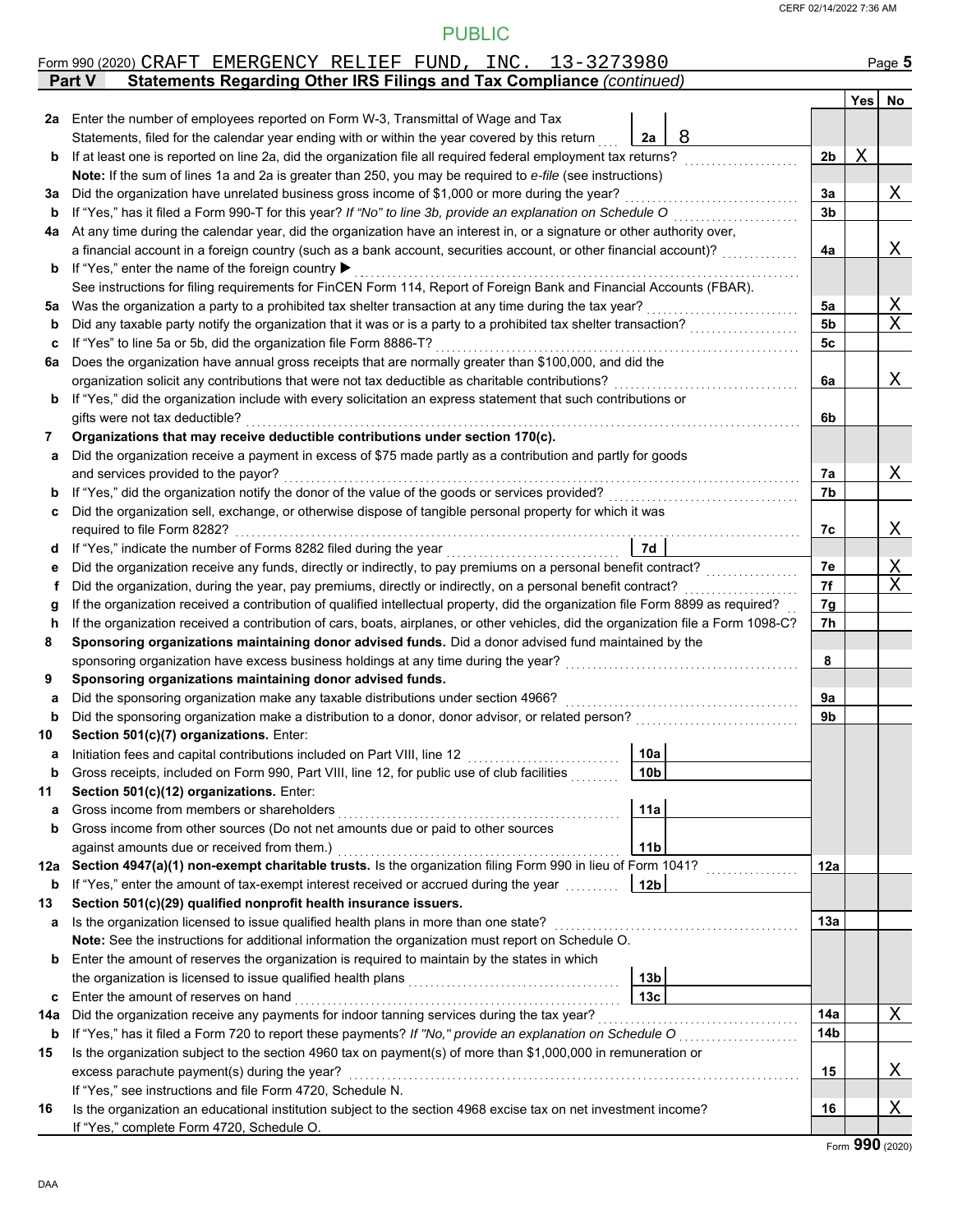#### Form 990 (2020) Page **6** CRAFT EMERGENCY RELIEF FUND, INC. 13-3273980

| <b>Part VI</b> | Governance, Management, and Disclosure For each "Yes" response to lines 2 through 7b below, and for a "No"                |
|----------------|---------------------------------------------------------------------------------------------------------------------------|
|                | response to line 8a, 8b, or 10b below, describe the circumstances, processes, or changes on Schedule O. See instructions. |
|                |                                                                                                                           |
|                | <b>Covering Body and Management</b>                                                                                       |

|     | <b>Section A. Governing Body and Management</b>                                                                                     |    |    |                 |     |     |
|-----|-------------------------------------------------------------------------------------------------------------------------------------|----|----|-----------------|-----|-----|
|     |                                                                                                                                     |    |    |                 | Yes | No. |
| 1а  | Enter the number of voting members of the governing body at the end of the tax year                                                 | 1a | 14 |                 |     |     |
|     | If there are material differences in voting rights among members of the governing body, or                                          |    |    |                 |     |     |
|     | if the governing body delegated broad authority to an executive committee or similar                                                |    |    |                 |     |     |
|     | committee, explain on Schedule O.                                                                                                   |    |    |                 |     |     |
| b   | Enter the number of voting members included on line 1a, above, who are independent                                                  | 1b | 14 |                 |     |     |
| 2   | Did any officer, director, trustee, or key employee have a family relationship or a business relationship with                      |    |    |                 |     |     |
|     | any other officer, director, trustee, or key employee?                                                                              |    |    | 2               |     | Χ   |
| 3   | Did the organization delegate control over management duties customarily performed by or under the direct                           |    |    |                 |     |     |
|     | supervision of officers, directors, trustees, or key employees to a management company or other person?                             |    |    | 3               |     | Χ   |
| 4   | Did the organization make any significant changes to its governing documents since the prior Form 990 was filed?                    |    |    | 4               |     | Χ   |
| 5   | Did the organization become aware during the year of a significant diversion of the organization's assets?                          |    |    | 5               |     | Χ   |
| 6   | Did the organization have members or stockholders?                                                                                  |    |    | 6               |     | Χ   |
| 7a  | Did the organization have members, stockholders, or other persons who had the power to elect or appoint                             |    |    |                 |     |     |
|     | one or more members of the governing body?                                                                                          |    |    | 7а              |     | Χ   |
| b   | Are any governance decisions of the organization reserved to (or subject to approval by) members,                                   |    |    |                 |     |     |
|     | stockholders, or persons other than the governing body?                                                                             |    |    | 7b              |     | Χ   |
| 8   | Did the organization contemporaneously document the meetings held or written actions undertaken during the year by the following:   |    |    |                 |     |     |
| а   | The governing body?                                                                                                                 |    |    | 8a              | Χ   |     |
| b   | Each committee with authority to act on behalf of the governing body?                                                               |    |    | 8b              | X   |     |
| 9   | Is there any officer, director, trustee, or key employee listed in Part VII, Section A, who cannot be reached at                    |    |    |                 |     |     |
|     | the organization's mailing address? If "Yes," provide the names and addresses on Schedule O                                         |    |    | 9               |     | Χ   |
|     | Section B. Policies (This Section B requests information about policies not required by the Internal Revenue Code.)                 |    |    |                 |     |     |
|     |                                                                                                                                     |    |    |                 | Yes | No  |
| 10a | Did the organization have local chapters, branches, or affiliates?                                                                  |    |    | 10a             |     | Χ   |
| b   | If "Yes," did the organization have written policies and procedures governing the activities of such chapters,                      |    |    |                 |     |     |
|     | affiliates, and branches to ensure their operations are consistent with the organization's exempt purposes?                         |    |    | 10 <sub>b</sub> |     |     |
| 11a | Has the organization provided a complete copy of this Form 990 to all members of its governing body before filing the form?         |    |    | 11a             | X   |     |
| b   | Describe in Schedule O the process, if any, used by the organization to review this Form 990.                                       |    |    |                 |     |     |
| 12a | Did the organization have a written conflict of interest policy? If "No," go to line 13                                             |    |    | 12a             | Χ   |     |
| b   | Were officers, directors, or trustees, and key employees required to disclose annually interests that could give rise to conflicts? |    |    | 12b             | X   |     |
| c   | Did the organization regularly and consistently monitor and enforce compliance with the policy? If "Yes,"                           |    |    |                 |     |     |
|     | describe in Schedule O how this was done                                                                                            |    |    | 12c             | Χ   |     |
| 13  | Did the organization have a written whistleblower policy?                                                                           |    |    | 13              | X   |     |
| 14  | Did the organization have a written document retention and destruction policy?                                                      |    |    | 14              | Χ   |     |
| 15  | Did the process for determining compensation of the following persons include a review and approval by                              |    |    |                 |     |     |
|     | independent persons, comparability data, and contemporaneous substantiation of the deliberation and decision?                       |    |    |                 |     |     |
| a   | The organization's CEO, Executive Director, or top management official                                                              |    |    | 15a             | Χ   |     |
| b   | Other officers or key employees of the organization                                                                                 |    |    | 15b             | X   |     |
|     | If "Yes" to line 15a or 15b, describe the process in Schedule O (see instructions).                                                 |    |    |                 |     |     |
| 16a | Did the organization invest in, contribute assets to, or participate in a joint venture or similar arrangement                      |    |    |                 |     |     |
|     | with a taxable entity during the year?                                                                                              |    |    | 16a             |     | Χ   |
| b   | If "Yes," did the organization follow a written policy or procedure requiring the organization to evaluate its                      |    |    |                 |     |     |
|     | participation in joint venture arrangements under applicable federal tax law, and take steps to safeguard the                       |    |    |                 |     |     |
|     |                                                                                                                                     |    |    | 16b             |     |     |
|     | <b>Section C. Disclosure</b>                                                                                                        |    |    |                 |     |     |
| 17  | List the states with which a copy of this Form 990 is required to be filed ▶ MA, NY                                                 |    |    |                 |     |     |
| 18  | Section 6104 requires an organization to make its Forms 1023 (1024 or 1024-A, if applicable), 990, and 990-T (Section 501(c)        |    |    |                 |     |     |
|     | (3)s only) available for public inspection. Indicate how you made these available. Check all that apply.                            |    |    |                 |     |     |
|     |                                                                                                                                     |    |    |                 |     |     |

 $\overline{\mathrm{X}}$  Own website  $\overline{\mathrm{X}}$  Another's website  $\overline{\mathrm{X}}$  Upon request  $\overline{\mathrm{X}}$  Other *(explain on Schedule O)* 

| 19 Describe on Schedule O whether (and if so, how) the organization made its governing documents, conflict of interest policy, and |
|------------------------------------------------------------------------------------------------------------------------------------|
| financial statements available to the public during the tax year.                                                                  |

**20** State the name, address, and telephone number of the person who possesses the organization's books and records ▶

JAMES HAFFERMAN 535 STONE CUTTERS WAY, SUITE 202

MONTPELIER VT 05602 802-229-2306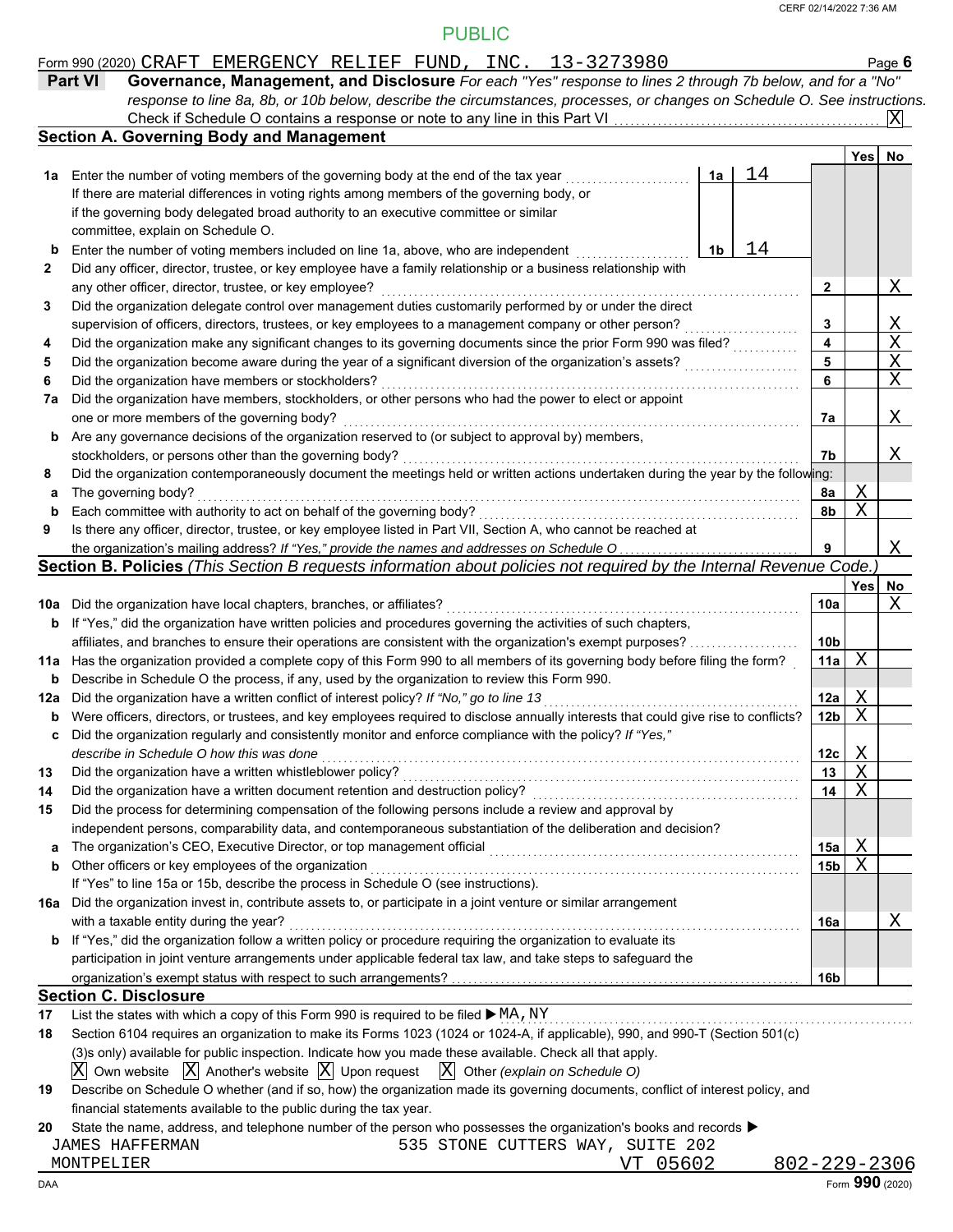|                 | Form 990 (2020) CRAFT EMERGENCY RELIEF FUND, INC. 13-3273980                                                                                                                                                                                                | Page 7 |
|-----------------|-------------------------------------------------------------------------------------------------------------------------------------------------------------------------------------------------------------------------------------------------------------|--------|
| <b>Part VII</b> | Compensation of Officers, Directors, Trustees, Key Employees, Highest Compensated Employees, and                                                                                                                                                            |        |
|                 | <b>Independent Contractors</b>                                                                                                                                                                                                                              |        |
|                 | Check if Schedule O contains a response or note to any line in this Part VII                                                                                                                                                                                |        |
| Section A.      | Officers, Directors, Trustees, Key Employees, and Highest Compensated Employees                                                                                                                                                                             |        |
|                 | 1a Complete this table for all persons required to be listed. Report compensation for the calendar year ending with or within the<br>organization's tax year.                                                                                               |        |
|                 | • List all of the organization's current officers, directors, trustees (whether individuals or organizations), regardless of amount of<br>compensation. Enter -0- in columns (D), (E), and (F) if no compensation was paid.                                 |        |
|                 | • List all of the organization's current key employees, if any. See instructions for definition of "key employee."                                                                                                                                          |        |
|                 | • List the organization's five current highest compensated employees (other than an officer, director, trustee, or key employee)<br>upo received reportable companeation (Rey 5 of Ferm W 2 and/or Rey 7 of Ferm 1000 MICC) of mero than \$100,000 from the |        |

who received reportable compensation (Box 5 of Form W-2 and/or Box 7 of Form 1099-MISC) of more than \$100,000 from the organization and any related organizations.

List all of the organization's **former** officers, key employees, and highest compensated employees who received more than • List all of the organization's **former** officers, key employees, and highest compensate \$100,000 of reportable compensation from the organization and any related organizations.

List all of the organization's **former directors or trustees** that received, in the capacity as a former director or trustee of the organization, more than \$10,000 of reportable compensation from the organization and any related organizations. See instructions for the order in which to list the persons above. **•**

Check this box if neither the organization nor any related organization compensated any current officer, director, or trustee.

| (A)<br>Name and title         | (B)<br>Average<br>hours<br>per week<br>(list any               | (C)<br>Position<br>(do not check more than one<br>box, unless person is both an<br>officer and a director/trustee) |                       |             |              |                                 |        | (D)<br>Reportable<br>compensation<br>from the<br>organization | (E)<br>Reportable<br>compensation<br>from related<br>organizations | (F)<br>Estimated amount<br>of other<br>compensation<br>from the |
|-------------------------------|----------------------------------------------------------------|--------------------------------------------------------------------------------------------------------------------|-----------------------|-------------|--------------|---------------------------------|--------|---------------------------------------------------------------|--------------------------------------------------------------------|-----------------------------------------------------------------|
|                               | hours for<br>related<br>organizations<br>below<br>dotted line) | Individual trustee<br>or director                                                                                  | Institutional trustee | Officer     | Key employee | Highest compensated<br>employee | Former | (W-2/1099-MISC)                                               | (W-2/1099-MISC)                                                    | organization and<br>related organizations                       |
| (1) CORNELIA CAREY            |                                                                |                                                                                                                    |                       |             |              |                                 |        |                                                               |                                                                    |                                                                 |
| EXECUTIVE DIRECTOR            | 40.00<br>0.00                                                  |                                                                                                                    |                       | X           |              |                                 |        | 109,873                                                       | 0                                                                  | 13,802                                                          |
| (2) CINDA HOLT                |                                                                |                                                                                                                    |                       |             |              |                                 |        |                                                               |                                                                    |                                                                 |
|                               | 4.00                                                           |                                                                                                                    |                       |             |              |                                 |        |                                                               |                                                                    |                                                                 |
| CHAIR<br>(3) JONO ANZALONE    | 0.00                                                           | $\mathbf X$                                                                                                        |                       | $\mathbf X$ |              |                                 |        | 0                                                             | 0                                                                  | $\mathbf 0$                                                     |
|                               | 4.00                                                           |                                                                                                                    |                       |             |              |                                 |        |                                                               |                                                                    |                                                                 |
| VICE CHAIR<br>(4) PERRY PRICE | 0.00                                                           | $\mathbf X$                                                                                                        |                       | X           |              |                                 |        | 0                                                             | 0                                                                  | $\overline{0}$                                                  |
| TREASURER                     | 4.00<br>0.00                                                   | $\mathbf X$                                                                                                        |                       | X           |              |                                 |        | 0                                                             | 0                                                                  | 0                                                               |
| (5) DR. ALLISON DRUIN         |                                                                |                                                                                                                    |                       |             |              |                                 |        |                                                               |                                                                    |                                                                 |
| SECRETARY                     | 4.00<br>0.00                                                   | $\mathbf X$                                                                                                        |                       | $\mathbf X$ |              |                                 |        | 0                                                             | 0                                                                  | $\mathbf 0$                                                     |
| (6) TAYNA AGUINIGA            |                                                                |                                                                                                                    |                       |             |              |                                 |        |                                                               |                                                                    |                                                                 |
| DIRECTOR                      | 4.00<br>0.00                                                   | $\mathbf X$                                                                                                        |                       |             |              |                                 |        | 0                                                             | 0                                                                  | $\mathbf 0$                                                     |
| (7) BARRY BERGEY              |                                                                |                                                                                                                    |                       |             |              |                                 |        |                                                               |                                                                    |                                                                 |
| DIRECTOR                      | 4.00<br>0.00                                                   | $\mathbf X$                                                                                                        |                       |             |              |                                 |        | 0                                                             | 0                                                                  | $\overline{0}$                                                  |
| (8) DON FRIEDLICH             |                                                                |                                                                                                                    |                       |             |              |                                 |        |                                                               |                                                                    |                                                                 |
| <b>DIRECTOR</b>               | 4.00<br>0.00                                                   | $\mathbf X$                                                                                                        |                       |             |              |                                 |        | 0                                                             | 0                                                                  | $\mathbf 0$                                                     |
| (9) JAIME SUAREZ              |                                                                |                                                                                                                    |                       |             |              |                                 |        |                                                               |                                                                    |                                                                 |
| DIRECTOR                      | 4.00<br>0.00                                                   | X                                                                                                                  |                       |             |              |                                 |        | 0                                                             | 0                                                                  | $\mathbf 0$                                                     |
| (10) REED MCMILLAN            |                                                                |                                                                                                                    |                       |             |              |                                 |        |                                                               |                                                                    |                                                                 |
| DIRECTOR                      | 4.00<br>0.00                                                   | Χ                                                                                                                  |                       |             |              |                                 |        | 0                                                             | 0                                                                  | $\overline{0}$                                                  |
| (11) PAUL SACARIDIZ           |                                                                |                                                                                                                    |                       |             |              |                                 |        |                                                               |                                                                    |                                                                 |
| DIRECTOR                      | 4.00<br>0.00                                                   | $\mathbf X$                                                                                                        |                       |             |              |                                 |        | 0                                                             | 0                                                                  | $\mathbf 0$                                                     |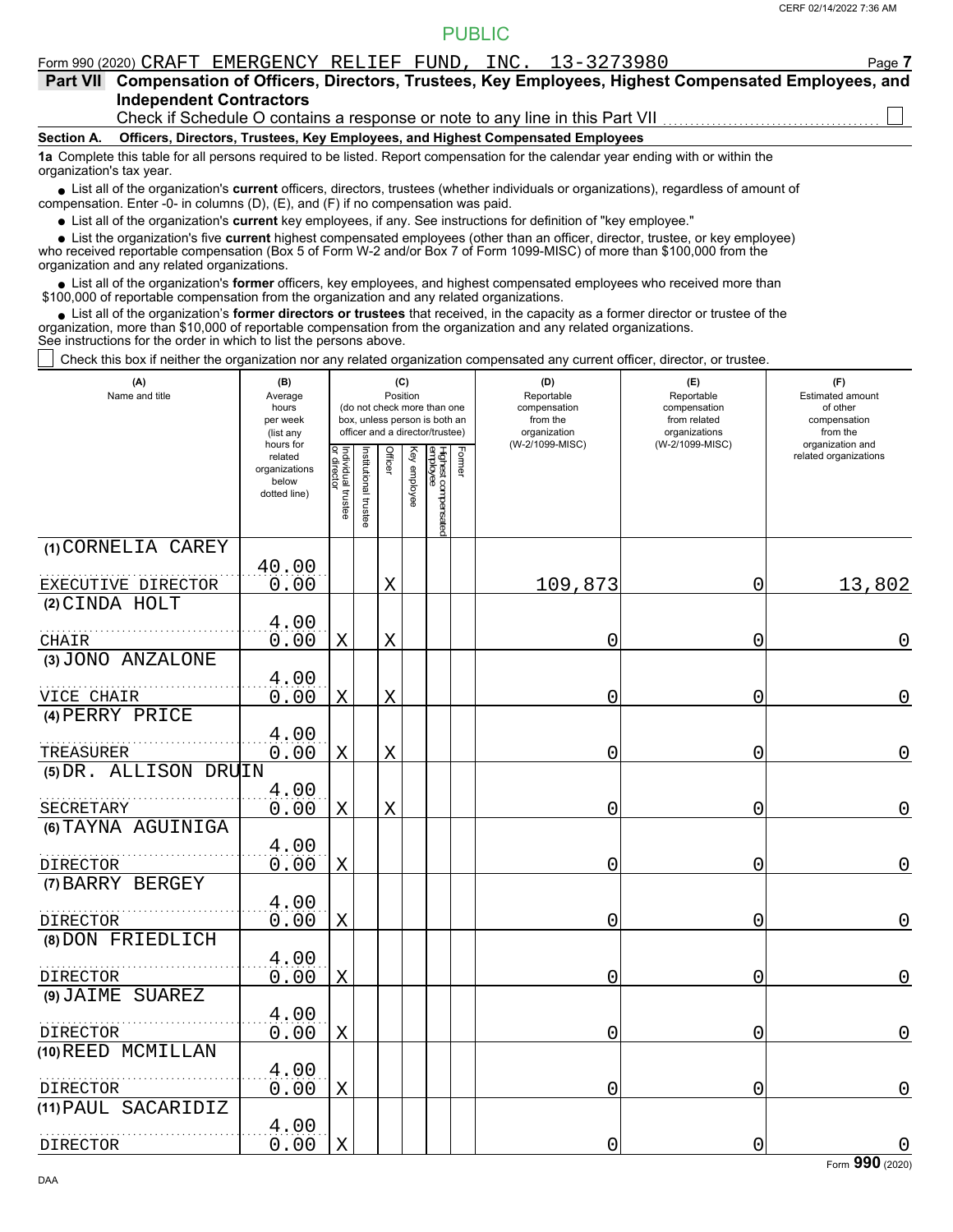| Form 990 (2020) CRAFT EMERGENCY RELIEF FUND BURC. $13-3273980$<br><b>Part VII</b>                                                                                                                                                                                                                                                                                                                                                                                                                                                                     |                                                                                                                                                                        |                         |                      |                |              |                                 |        |                                                               | Section A. Officers, Directors, Trustees, Key Employees, and Highest Compensated Employees (continued) |   | Page 8                                                                 |
|-------------------------------------------------------------------------------------------------------------------------------------------------------------------------------------------------------------------------------------------------------------------------------------------------------------------------------------------------------------------------------------------------------------------------------------------------------------------------------------------------------------------------------------------------------|------------------------------------------------------------------------------------------------------------------------------------------------------------------------|-------------------------|----------------------|----------------|--------------|---------------------------------|--------|---------------------------------------------------------------|--------------------------------------------------------------------------------------------------------|---|------------------------------------------------------------------------|
| (A)<br>Name and title                                                                                                                                                                                                                                                                                                                                                                                                                                                                                                                                 | (C)<br>(B)<br>Position<br>Average<br>(do not check more than one<br>hours<br>box, unless person is both an<br>per week<br>officer and a director/trustee)<br>(list any |                         |                      |                |              |                                 |        | (D)<br>Reportable<br>compensation<br>from the<br>organization | (E)<br>Reportable<br>compensation<br>from related<br>organizations                                     |   | (F)<br><b>Estimated amount</b><br>of other<br>compensation<br>from the |
|                                                                                                                                                                                                                                                                                                                                                                                                                                                                                                                                                       | hours for<br>related<br>organizations<br>below<br>dotted line)                                                                                                         | Individual 1<br>Itustee | nstitutional trustee | Officer        | Key employee | Highest compensatec<br>employee | Former | (W-2/1099-MISC)                                               | (W-2/1099-MISC)                                                                                        |   | organization and<br>related organizations                              |
| (12)<br>PATRICIA YOUNG                                                                                                                                                                                                                                                                                                                                                                                                                                                                                                                                |                                                                                                                                                                        |                         |                      |                |              |                                 |        |                                                               |                                                                                                        |   |                                                                        |
| DIRECTOR<br>(13)<br>MALENE BARNETT                                                                                                                                                                                                                                                                                                                                                                                                                                                                                                                    | 4.00<br>0.00                                                                                                                                                           | Χ                       |                      |                |              |                                 |        | 0                                                             |                                                                                                        | 0 | 0                                                                      |
| DIRECTOR                                                                                                                                                                                                                                                                                                                                                                                                                                                                                                                                              | 4.00<br>0.00                                                                                                                                                           | Χ                       |                      |                |              |                                 |        | 0                                                             |                                                                                                        | 0 | 0                                                                      |
| ROBERT BOOKER<br>(14)                                                                                                                                                                                                                                                                                                                                                                                                                                                                                                                                 | 4.00                                                                                                                                                                   |                         |                      |                |              |                                 |        |                                                               |                                                                                                        |   |                                                                        |
| DIRECTOR<br>(15)<br>WENDY MARUYAMA                                                                                                                                                                                                                                                                                                                                                                                                                                                                                                                    | 0.00                                                                                                                                                                   | Χ                       |                      |                |              |                                 |        | 0                                                             |                                                                                                        | 0 | 0                                                                      |
| DIRECTOR                                                                                                                                                                                                                                                                                                                                                                                                                                                                                                                                              | 4.00<br>0.00                                                                                                                                                           | Χ                       |                      |                |              |                                 |        | 0                                                             |                                                                                                        | 0 | 0                                                                      |
| (16)<br>ANDE MARICICH                                                                                                                                                                                                                                                                                                                                                                                                                                                                                                                                 | (UNTIL<br>4.00                                                                                                                                                         |                         |                      | OCTOBER        |              |                                 | 2020)  |                                                               |                                                                                                        |   |                                                                        |
| DIRECTOR                                                                                                                                                                                                                                                                                                                                                                                                                                                                                                                                              | 0.00                                                                                                                                                                   | Χ                       |                      |                |              |                                 |        | 0                                                             |                                                                                                        | 0 | 0                                                                      |
| JOHN HAWORTH<br>(17)                                                                                                                                                                                                                                                                                                                                                                                                                                                                                                                                  | (UNTIL<br>4.00                                                                                                                                                         |                         |                      | <b>OCTOBER</b> |              | 2020)                           |        |                                                               |                                                                                                        |   |                                                                        |
| DIRECTOR                                                                                                                                                                                                                                                                                                                                                                                                                                                                                                                                              | 0.00                                                                                                                                                                   | X                       |                      |                |              |                                 |        | 0                                                             |                                                                                                        | 0 | 0                                                                      |
|                                                                                                                                                                                                                                                                                                                                                                                                                                                                                                                                                       |                                                                                                                                                                        |                         |                      |                |              |                                 |        |                                                               |                                                                                                        |   |                                                                        |
|                                                                                                                                                                                                                                                                                                                                                                                                                                                                                                                                                       |                                                                                                                                                                        |                         |                      |                |              |                                 |        |                                                               |                                                                                                        |   |                                                                        |
| 1b Subtotal                                                                                                                                                                                                                                                                                                                                                                                                                                                                                                                                           |                                                                                                                                                                        |                         |                      |                |              |                                 |        | 109,873                                                       |                                                                                                        |   | 13,802                                                                 |
| c Total from continuation sheets to Part VII, Section A<br>Total (add lines 1b and 1c)<br>d                                                                                                                                                                                                                                                                                                                                                                                                                                                           |                                                                                                                                                                        |                         |                      |                |              |                                 |        | 109,873                                                       |                                                                                                        |   | 13,802                                                                 |
| Total number of individuals (including but not limited to those listed above) who received more than \$100,000 of<br>2<br>reportable compensation from the organization ▶1                                                                                                                                                                                                                                                                                                                                                                            |                                                                                                                                                                        |                         |                      |                |              |                                 |        |                                                               |                                                                                                        |   |                                                                        |
| Did the organization list any former officer, director, trustee, key employee, or highest compensated<br>3<br>employee on line 1a? If "Yes," complete Schedule J for such individual<br>For any individual listed on line 1a, is the sum of reportable compensation and other compensation from the<br>4<br>organization and related organizations greater than \$150,000? If "Yes," complete Schedule J for such<br>individual<br>Did any person listed on line 1a receive or accrue compensation from any unrelated organization or individual<br>5 |                                                                                                                                                                        |                         |                      |                |              |                                 |        |                                                               |                                                                                                        |   | No<br><b>Yes</b><br>3<br>Χ<br>Χ<br>4                                   |
| for services rendered to the organization? If "Yes," complete Schedule J for such person                                                                                                                                                                                                                                                                                                                                                                                                                                                              |                                                                                                                                                                        |                         |                      |                |              |                                 |        |                                                               |                                                                                                        |   | 5<br>Χ                                                                 |
| <b>Section B. Independent Contractors</b><br>Complete this table for your five highest compensated independent contractors that received more than \$100,000 of<br>1<br>compensation from the organization. Report compensation for the calendar year ending with or within the organization's tax year.                                                                                                                                                                                                                                              |                                                                                                                                                                        |                         |                      |                |              |                                 |        |                                                               |                                                                                                        |   |                                                                        |
|                                                                                                                                                                                                                                                                                                                                                                                                                                                                                                                                                       | (A)<br>Name and business address                                                                                                                                       |                         |                      |                |              |                                 |        |                                                               | (B)<br>Description of services                                                                         |   | (C)<br>Compensation                                                    |
|                                                                                                                                                                                                                                                                                                                                                                                                                                                                                                                                                       |                                                                                                                                                                        |                         |                      |                |              |                                 |        |                                                               |                                                                                                        |   |                                                                        |
|                                                                                                                                                                                                                                                                                                                                                                                                                                                                                                                                                       |                                                                                                                                                                        |                         |                      |                |              |                                 |        |                                                               |                                                                                                        |   |                                                                        |
|                                                                                                                                                                                                                                                                                                                                                                                                                                                                                                                                                       |                                                                                                                                                                        |                         |                      |                |              |                                 |        |                                                               |                                                                                                        |   |                                                                        |
|                                                                                                                                                                                                                                                                                                                                                                                                                                                                                                                                                       |                                                                                                                                                                        |                         |                      |                |              |                                 |        |                                                               |                                                                                                        |   |                                                                        |
|                                                                                                                                                                                                                                                                                                                                                                                                                                                                                                                                                       |                                                                                                                                                                        |                         |                      |                |              |                                 |        |                                                               |                                                                                                        |   |                                                                        |
| Total number of independent contractors (including but not limited to those listed above) who<br>2<br>received more than \$100,000 of compensation from the organization ▶                                                                                                                                                                                                                                                                                                                                                                            |                                                                                                                                                                        |                         |                      |                |              |                                 |        |                                                               | 0                                                                                                      |   |                                                                        |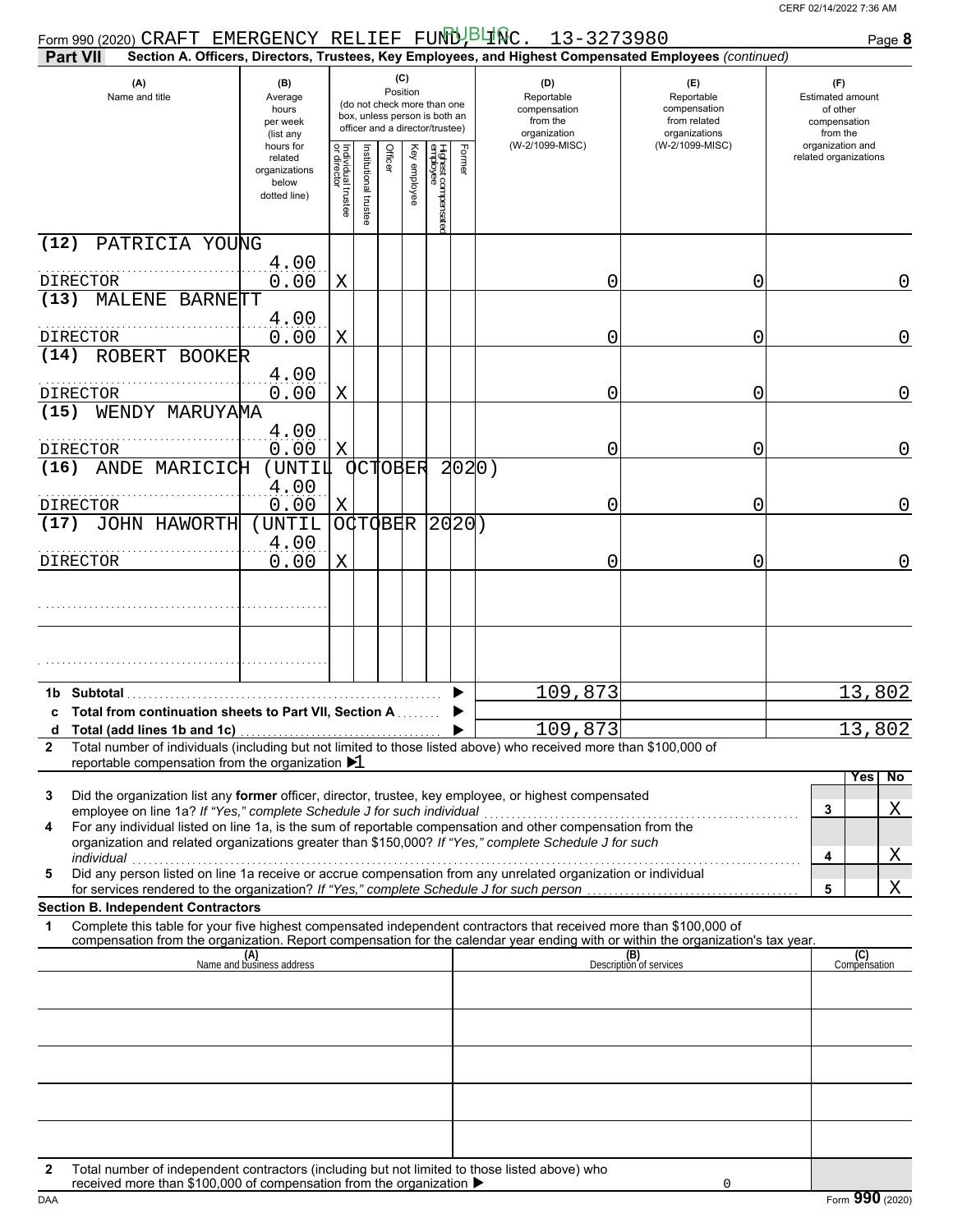|                                                           |                  |                                                              |          |                                                                                                                                                                                                                                 |                        | Form 990 (2020) CRAFT EMERGENCY RELIEF FUND, INC. 13-3273980 |                      |                                              |                               | Page 9                                                 |
|-----------------------------------------------------------|------------------|--------------------------------------------------------------|----------|---------------------------------------------------------------------------------------------------------------------------------------------------------------------------------------------------------------------------------|------------------------|--------------------------------------------------------------|----------------------|----------------------------------------------|-------------------------------|--------------------------------------------------------|
|                                                           | <b>Part VIII</b> |                                                              |          | <b>Statement of Revenue</b>                                                                                                                                                                                                     |                        |                                                              |                      |                                              |                               |                                                        |
|                                                           |                  |                                                              |          |                                                                                                                                                                                                                                 |                        |                                                              |                      |                                              | $\overline{c}$                | (D)                                                    |
|                                                           |                  |                                                              |          |                                                                                                                                                                                                                                 |                        |                                                              | (A)<br>Total revenue | (B)<br>Related or exempt<br>function revenue | Unrelated<br>business revenue | Revenue excluded<br>from tax under<br>sections 512-514 |
|                                                           |                  | 1a Federated campaigns                                       |          |                                                                                                                                                                                                                                 | 1a                     |                                                              |                      |                                              |                               |                                                        |
| Contributions, Gifts, Grants<br>and Other Similar Amounts |                  | <b>b</b> Membership dues <i>manufacturers</i>                |          |                                                                                                                                                                                                                                 | 1 <sub>b</sub>         |                                                              |                      |                                              |                               |                                                        |
|                                                           |                  | c Fundraising events                                         |          |                                                                                                                                                                                                                                 | 1 <sub>c</sub>         |                                                              |                      |                                              |                               |                                                        |
|                                                           |                  | d Related organizations                                      |          |                                                                                                                                                                                                                                 | 1 <sub>d</sub>         |                                                              |                      |                                              |                               |                                                        |
|                                                           |                  | e Government grants (contributions)<br>                      |          |                                                                                                                                                                                                                                 | 1e                     | 103,700                                                      |                      |                                              |                               |                                                        |
|                                                           |                  | f All other contributions, gifts, grants,                    |          |                                                                                                                                                                                                                                 |                        |                                                              |                      |                                              |                               |                                                        |
|                                                           |                  | and similar amounts not included above                       |          |                                                                                                                                                                                                                                 | 1f                     | 1,808,335                                                    |                      |                                              |                               |                                                        |
|                                                           |                  | <b>q</b> Noncash contributions included in lines 1a-1f       |          |                                                                                                                                                                                                                                 | $1g$ \$                | 11,842                                                       |                      |                                              |                               |                                                        |
|                                                           |                  |                                                              |          |                                                                                                                                                                                                                                 |                        | $\blacktriangleright$                                        | 1,912,035            |                                              |                               |                                                        |
|                                                           |                  |                                                              |          |                                                                                                                                                                                                                                 |                        | <b>Business Code</b>                                         |                      |                                              |                               |                                                        |
|                                                           | 2a               |                                                              |          |                                                                                                                                                                                                                                 |                        |                                                              |                      |                                              |                               |                                                        |
| Program Service<br>Revenue                                | b                |                                                              |          |                                                                                                                                                                                                                                 |                        |                                                              |                      |                                              |                               |                                                        |
|                                                           | c                |                                                              |          | a sa kabilang sa kalawang sa kalawang sa kalawang sa kalawang sa kalawang sa kalawang sa kalawang sa kalawang<br>Kabilang sa kalawang sa kalawang sa kalawang sa kalawang sa kalawang sa kalawang sa kalawang sa kalawang sa ka |                        |                                                              |                      |                                              |                               |                                                        |
|                                                           | d                |                                                              |          |                                                                                                                                                                                                                                 |                        |                                                              |                      |                                              |                               |                                                        |
|                                                           |                  | f All other program service revenue                          |          |                                                                                                                                                                                                                                 |                        |                                                              |                      |                                              |                               |                                                        |
|                                                           | a                |                                                              |          |                                                                                                                                                                                                                                 |                        |                                                              |                      |                                              |                               |                                                        |
|                                                           | 3                | Investment income (including dividends, interest, and        |          |                                                                                                                                                                                                                                 |                        |                                                              |                      |                                              |                               |                                                        |
|                                                           |                  | other similar amounts)                                       |          |                                                                                                                                                                                                                                 |                        |                                                              | 31,426               |                                              |                               | 31,426                                                 |
|                                                           | 4                | Income from investment of tax-exempt bond proceeds           |          |                                                                                                                                                                                                                                 |                        |                                                              |                      |                                              |                               |                                                        |
|                                                           | 5                |                                                              |          |                                                                                                                                                                                                                                 |                        |                                                              |                      |                                              |                               |                                                        |
|                                                           |                  |                                                              |          | (i) Real                                                                                                                                                                                                                        |                        | (ii) Personal                                                |                      |                                              |                               |                                                        |
|                                                           | 6а               | Gross rents                                                  | 6a       |                                                                                                                                                                                                                                 |                        |                                                              |                      |                                              |                               |                                                        |
|                                                           |                  | Less: rental expenses                                        | 6b       |                                                                                                                                                                                                                                 |                        |                                                              |                      |                                              |                               |                                                        |
|                                                           |                  | Rental inc. or (loss)                                        | 6c       |                                                                                                                                                                                                                                 |                        |                                                              |                      |                                              |                               |                                                        |
|                                                           |                  | <b>7a</b> Gross amount from                                  |          |                                                                                                                                                                                                                                 |                        |                                                              |                      |                                              |                               |                                                        |
|                                                           |                  | sales of assets                                              |          | (i) Securities                                                                                                                                                                                                                  |                        | (ii) Other                                                   |                      |                                              |                               |                                                        |
|                                                           |                  | other than inventory                                         | 7a       | 2,170,368                                                                                                                                                                                                                       |                        |                                                              |                      |                                              |                               |                                                        |
|                                                           |                  | <b>b</b> Less: cost or other                                 |          |                                                                                                                                                                                                                                 |                        |                                                              |                      |                                              |                               |                                                        |
| Revenue                                                   |                  | basis and sales exps.<br>c Gain or (loss)                    | 7b<br>7c | 2,044,811<br>125,557                                                                                                                                                                                                            |                        |                                                              |                      |                                              |                               |                                                        |
|                                                           |                  |                                                              |          |                                                                                                                                                                                                                                 |                        |                                                              | 125,557              | 125,557                                      |                               |                                                        |
| <b>Other</b>                                              |                  | 8a Gross income from fundraising events                      |          |                                                                                                                                                                                                                                 |                        |                                                              |                      |                                              |                               |                                                        |
|                                                           |                  | (not including \$                                            |          | .                                                                                                                                                                                                                               |                        |                                                              |                      |                                              |                               |                                                        |
|                                                           |                  | of contributions reported on line 1c).                       |          |                                                                                                                                                                                                                                 |                        |                                                              |                      |                                              |                               |                                                        |
|                                                           |                  | See Part IV, line 18                                         |          | . <b>.</b> .                                                                                                                                                                                                                    | 8a                     |                                                              |                      |                                              |                               |                                                        |
|                                                           |                  | <b>b</b> Less: direct expenses                               |          |                                                                                                                                                                                                                                 | 8b                     |                                                              |                      |                                              |                               |                                                        |
|                                                           |                  | c Net income or (loss) from fundraising events               |          |                                                                                                                                                                                                                                 |                        |                                                              |                      |                                              |                               |                                                        |
|                                                           |                  | 9a Gross income from gaming activities.                      |          |                                                                                                                                                                                                                                 |                        |                                                              |                      |                                              |                               |                                                        |
|                                                           |                  | See Part IV, line 19                                         |          | .                                                                                                                                                                                                                               | 9a                     |                                                              |                      |                                              |                               |                                                        |
|                                                           |                  | <b>b</b> Less: direct expenses <i>minimum</i>                |          |                                                                                                                                                                                                                                 | 9 <sub>b</sub>         |                                                              |                      |                                              |                               |                                                        |
|                                                           |                  | c Net income or (loss) from gaming activities                |          |                                                                                                                                                                                                                                 |                        |                                                              |                      |                                              |                               |                                                        |
|                                                           |                  | 10a Gross sales of inventory, less<br>returns and allowances |          |                                                                                                                                                                                                                                 |                        | 20,948                                                       |                      |                                              |                               |                                                        |
|                                                           |                  | <b>b</b> Less: cost of goods sold                            |          | .                                                                                                                                                                                                                               | 10a<br>10 <sub>b</sub> |                                                              |                      |                                              |                               |                                                        |
|                                                           |                  | c Net income or (loss) from sales of inventory               |          | .                                                                                                                                                                                                                               |                        |                                                              | 20,948               |                                              |                               | 20,948                                                 |
|                                                           |                  |                                                              |          |                                                                                                                                                                                                                                 |                        | <b>Business Code</b>                                         |                      |                                              |                               |                                                        |
| Miscellaneous<br>Revenue                                  | 11a              | MISCELLANEOUS                                                |          |                                                                                                                                                                                                                                 |                        |                                                              | $-80$                | $-80$                                        |                               |                                                        |
|                                                           | b                |                                                              |          |                                                                                                                                                                                                                                 |                        |                                                              |                      |                                              |                               |                                                        |
|                                                           |                  |                                                              |          |                                                                                                                                                                                                                                 |                        |                                                              |                      |                                              |                               |                                                        |
|                                                           |                  |                                                              |          |                                                                                                                                                                                                                                 |                        |                                                              |                      |                                              |                               |                                                        |
|                                                           |                  |                                                              |          |                                                                                                                                                                                                                                 |                        |                                                              | $-80$                |                                              |                               |                                                        |
|                                                           |                  |                                                              |          |                                                                                                                                                                                                                                 |                        |                                                              | 2,089,886            | 125,477                                      | 0                             | 52,374                                                 |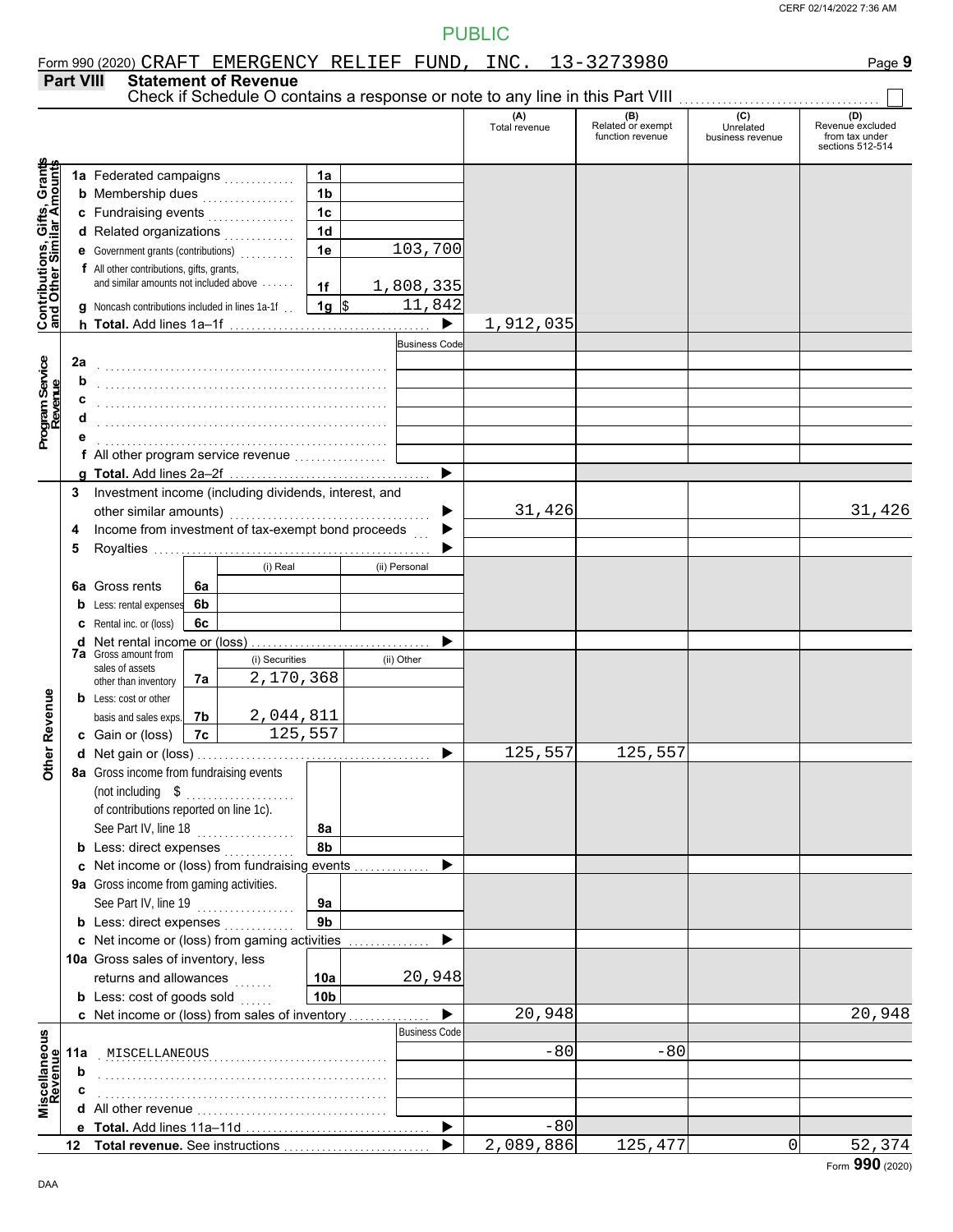$\Box$ 

# PUBLIC

#### Form 990 (2020) Page **10** CRAFT EMERGENCY RELIEF FUND, INC. 13-3273980

#### **Part IX Statement of Functional Expenses**

*Section 501(c)(3) and 501(c)(4) organizations must complete all columns. All other organizations must complete column (A).* Check if Schedule O contains a response or note to any line in this Part IX

|              | Do not include amounts reported on lines 6b,<br>7b, 8b, 9b, and 10b of Part VIII.                    | (A)<br>Total expenses | (B)<br>Program service<br>expenses | (C)<br>Management and<br>general expenses | (D)<br>Fundraising<br>expenses |
|--------------|------------------------------------------------------------------------------------------------------|-----------------------|------------------------------------|-------------------------------------------|--------------------------------|
| $\mathbf 1$  | Grants and other assistance to domestic organizations                                                |                       |                                    |                                           |                                |
|              | and domestic governments. See Part IV, line 21                                                       | 259,006               | 259,006                            |                                           |                                |
| $\mathbf{2}$ | Grants and other assistance to domestic                                                              |                       |                                    |                                           |                                |
|              | individuals. See Part IV, line 22                                                                    | 609,301               | 609,301                            |                                           |                                |
| 3            | Grants and other assistance to foreign                                                               |                       |                                    |                                           |                                |
|              | organizations, foreign governments, and foreign                                                      |                       |                                    |                                           |                                |
|              | individuals. See Part IV, lines 15 and 16                                                            |                       |                                    |                                           |                                |
| 4            | Benefits paid to or for members                                                                      |                       |                                    |                                           |                                |
| 5            | Compensation of current officers, directors,                                                         |                       |                                    |                                           |                                |
|              | trustees, and key employees                                                                          | 127,169               | 110,192                            | 3,662                                     | 13,315                         |
| 6            | Compensation not included above to disqualified                                                      |                       |                                    |                                           |                                |
|              | persons (as defined under section 4958(f)(1)) and                                                    |                       |                                    |                                           |                                |
|              | persons described in section 4958(c)(3)(B)                                                           |                       |                                    |                                           |                                |
| 7            | Other salaries and wages                                                                             | 355,695               | 209,311                            | 106,769                                   | 39,615                         |
| 8            | Pension plan accruals and contributions (include                                                     |                       |                                    |                                           |                                |
|              | section 401(k) and 403(b) employer contributions)                                                    | 10,084                | 6,011                              | 3,133                                     | $\frac{940}{5,562}$            |
| 9            | Other employee benefits                                                                              | 58,826                | 36,010                             | 17,254                                    |                                |
| 10           | Payroll taxes                                                                                        | 37,010                | 24,453                             | 8,429                                     | 4,128                          |
| 11           | Fees for services (nonemployees):                                                                    |                       |                                    |                                           |                                |
|              | a Management                                                                                         | 5,521                 |                                    | 5,521                                     |                                |
| b            |                                                                                                      | $\overline{52,034}$   |                                    | 52,034                                    |                                |
| c            |                                                                                                      |                       |                                    |                                           |                                |
| d<br>е       | Lobbying<br>Professional fundraising services. See Part IV, line 17                                  |                       |                                    |                                           |                                |
| f            | Investment management fees                                                                           | 19,800                |                                    | 19,800                                    |                                |
| g            | Other. (If line 11g amount exceeds 10% of line 25, column                                            |                       |                                    |                                           |                                |
|              | (A) amount, list line 11g expenses on Schedule O.)                                                   | 102,728               | 91,246                             |                                           | 11,482                         |
| 12           | Advertising and promotion<br>                                                                        | 8,132                 | 6, 302                             |                                           | 1,830                          |
| 13           |                                                                                                      | 34,962                | 9,993                              | 8,372                                     | 16,597                         |
| 14           |                                                                                                      | 46,348                | 31,047                             | 8,053                                     | 7,248                          |
| 15           |                                                                                                      |                       |                                    |                                           |                                |
| 16           |                                                                                                      | 41,375                | 25,969                             | 10,778                                    | 4,628                          |
| 17           | Travel                                                                                               | $\overline{335}$      | 53                                 | 280                                       | $\overline{2}$                 |
| 18           | Payments of travel or entertainment expenses                                                         |                       |                                    |                                           |                                |
|              | for any federal, state, or local public officials                                                    |                       |                                    |                                           |                                |
| 19           | Conferences, conventions, and meetings                                                               | 4,062                 | 2,003                              | 1,921                                     | 138                            |
| 20           | Interest                                                                                             |                       |                                    |                                           |                                |
| 21           | Payments to affiliates                                                                               |                       |                                    |                                           |                                |
| 22           | Depreciation, depletion, and amortization                                                            | 6,510                 |                                    | 6,510                                     |                                |
| 23           | Insurance                                                                                            | 4,028                 | 2,525                              | 1,053                                     | 450                            |
| 24           | Other expenses. Itemize expenses not covered                                                         |                       |                                    |                                           |                                |
|              | above (List miscellaneous expenses on line 24e. If<br>line 24e amount exceeds 10% of line 25, column |                       |                                    |                                           |                                |
|              | (A) amount, list line 24e expenses on Schedule O.)                                                   |                       |                                    |                                           |                                |
| a            | BANK AND CREDIT CARD FEES                                                                            | 6,169                 |                                    | 6,146                                     | 23                             |
| b            | OTHER EXPENSE                                                                                        | $\overline{329}$      | 137                                |                                           | 192                            |
| c            |                                                                                                      |                       |                                    |                                           |                                |
| d            |                                                                                                      |                       |                                    |                                           |                                |
| е            | All other expenses                                                                                   |                       |                                    |                                           |                                |
| 25           | Total functional expenses. Add lines 1 through 24e                                                   | 1,789,424             | 1,423,559                          | 259,715                                   | 106, 150                       |
| 26           | Joint costs. Complete this line only if the                                                          |                       |                                    |                                           |                                |
|              | organization reported in column (B) joint costs<br>from a combined educational campaign and          |                       |                                    |                                           |                                |
|              | fundraising solicitation. Check here ▶                                                               |                       |                                    |                                           |                                |
|              | following SOP 98-2 (ASC 958-720)                                                                     |                       |                                    |                                           |                                |
| DAA          |                                                                                                      |                       |                                    |                                           | Form 990 (2020)                |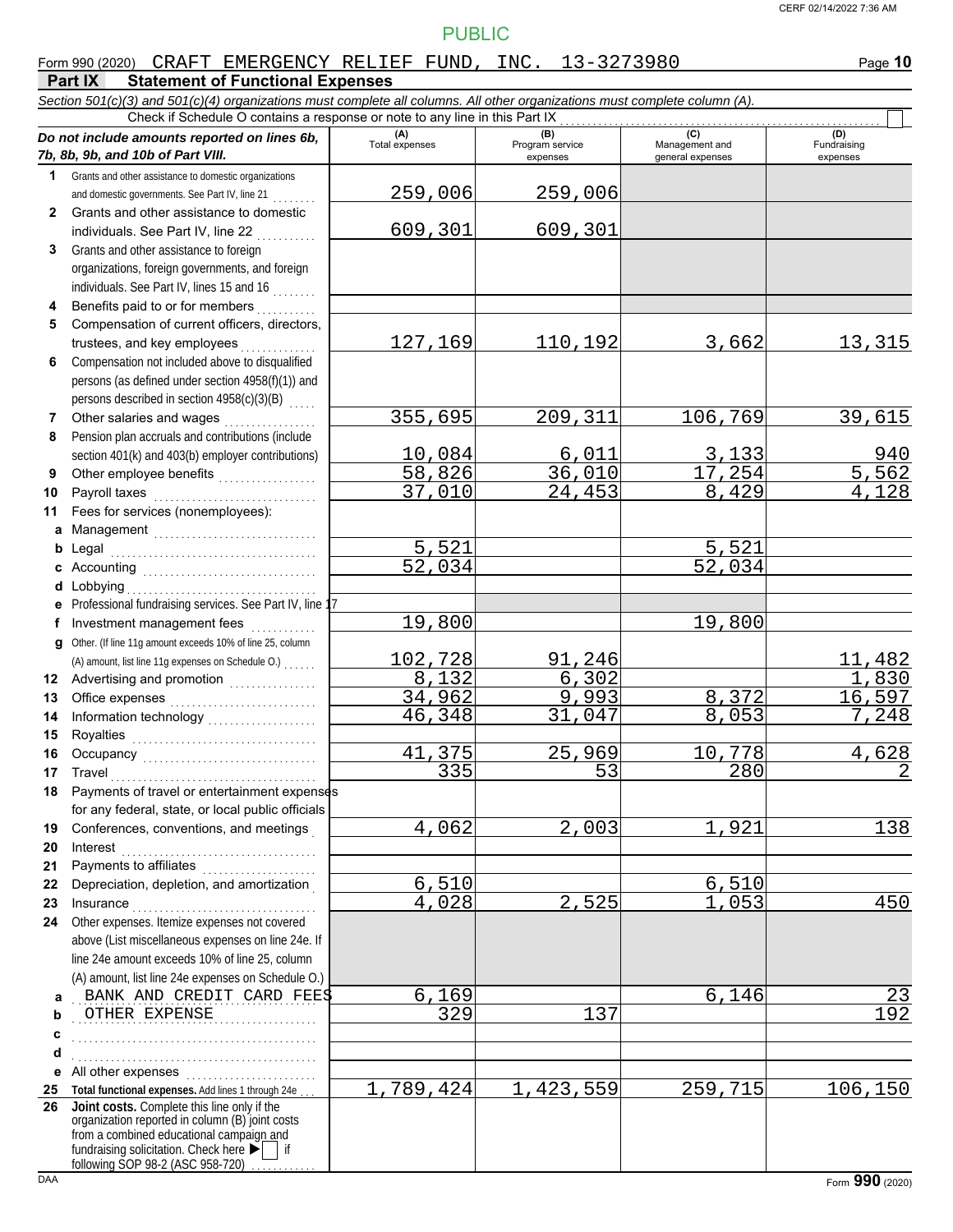|                             |        | Form 990 (2020) CRAFT EMERGENCY RELIEF FUND, INC. 13-3273980                    |                 |         |                   |                         | Page 11     |
|-----------------------------|--------|---------------------------------------------------------------------------------|-----------------|---------|-------------------|-------------------------|-------------|
|                             | Part X | <b>Balance Sheet</b>                                                            |                 |         |                   |                         |             |
|                             |        | Check if Schedule O contains a response or note to any line in this Part X      |                 |         |                   |                         |             |
|                             |        |                                                                                 |                 |         | (A)               |                         | (B)         |
|                             |        |                                                                                 |                 |         | Beginning of year |                         | End of year |
|                             | 1      | Cash-non-interest-bearing                                                       |                 |         | 843,919           | $\mathbf{1}$            | 258,400     |
|                             | 2      |                                                                                 |                 |         | 114,665           | $\overline{\mathbf{2}}$ | 117,894     |
|                             | 3      |                                                                                 |                 |         | 485,500           | $\mathbf{3}$            | 290,500     |
|                             | 4      | Accounts receivable, net                                                        |                 |         |                   | 4                       |             |
|                             | 5      | Loans and other receivables from any current or former officer, director,       |                 |         |                   |                         |             |
|                             |        | trustee, key employee, creator or founder, substantial contributor, or 35%      |                 |         |                   |                         |             |
|                             |        | controlled entity or family member of any of these persons                      |                 |         |                   | 5                       |             |
|                             | 6      | Loans and other receivables from other disqualified persons (as defined         |                 |         |                   |                         |             |
| Assets                      |        | under section 4958(f)(1)), and persons described in section 4958(c)(3)(B)       |                 |         | 6                 |                         |             |
|                             | 7      |                                                                                 |                 | 25,378  | $\overline{7}$    | 20,418                  |             |
|                             | 8      | Inventories for sale or use                                                     |                 |         |                   | 8                       |             |
|                             | 9      |                                                                                 |                 |         | 8,466             | 9                       | 7,462       |
|                             |        | 10a Land, buildings, and equipment: cost or other                               |                 |         |                   |                         |             |
|                             |        |                                                                                 |                 | 33,813  |                   |                         |             |
|                             |        | <b>b</b> Less: accumulated depreciation<br>.                                    | 10 <sub>b</sub> | 26,920  | 13,403            | 10 <sub>c</sub>         | 6,893       |
|                             | 11     |                                                                                 |                 |         | 1,810,478         | 11                      | 2,825,808   |
|                             | 12     |                                                                                 |                 |         | 12                |                         |             |
|                             | 13     |                                                                                 |                 | 13      |                   |                         |             |
|                             | 14     | Intangible assets                                                               |                 |         | 14                |                         |             |
|                             | 15     | Other assets. See Part IV, line 11                                              |                 | 15      |                   |                         |             |
|                             | 16     |                                                                                 |                 |         | 3,301,809         | 16                      | 3,527,375   |
|                             | 17     |                                                                                 |                 | 176,076 | 17                | 69,411                  |             |
|                             | 18     | Grants payable                                                                  |                 |         |                   | 18                      |             |
|                             | 19     | Deferred revenue                                                                |                 |         |                   | 19                      |             |
|                             | 20     | Tax-exempt bond liabilities                                                     |                 |         |                   | 20                      |             |
|                             | 21     | Escrow or custodial account liability. Complete Part IV of Schedule D           |                 |         |                   | 21                      |             |
|                             | 22     | Loans and other payables to any current or former officer, director,            |                 |         |                   |                         |             |
|                             |        | trustee, key employee, creator or founder, substantial contributor, or 35%      |                 |         |                   |                         |             |
| Liabilities                 |        | controlled entity or family member of any of these persons                      |                 |         |                   | 22                      |             |
|                             | 23     |                                                                                 |                 |         |                   | 23                      |             |
|                             | 24     | Unsecured notes and loans payable to unrelated third parties                    |                 |         | 94,700            | 24                      |             |
|                             | 25     | Other liabilities (including federal income tax, payables to related third      |                 |         |                   |                         |             |
|                             |        | parties, and other liabilities not included on lines 17-24). Complete Part X    |                 |         |                   |                         |             |
|                             |        | of Schedule D                                                                   |                 |         |                   | 25                      |             |
|                             | 26     |                                                                                 |                 |         | 270, 776          | 26                      | 69,411      |
|                             |        | Organizations that follow FASB ASC 958, check here $\overline{\mathbb{X}}$      |                 |         |                   |                         |             |
|                             |        | and complete lines 27, 28, 32, and 33.                                          |                 |         |                   |                         |             |
|                             | 27     | Net assets without donor restrictions                                           |                 |         | 1,608,459         | 27                      | 1,931,098   |
|                             | 28     | Net assets with donor restrictions                                              |                 |         | 1,422,574         | 28                      | 526,866     |
|                             |        | Organizations that do not follow FASB ASC 958, check here $\blacktriangleright$ |                 |         |                   |                         |             |
|                             |        | and complete lines 29 through 33.                                               |                 |         |                   |                         |             |
|                             | 29     | Capital stock or trust principal, or current funds                              |                 |         |                   | 29                      |             |
|                             | 30     | Paid-in or capital surplus, or land, building, or equipment fund                |                 |         |                   | 30                      |             |
|                             | 31     | Retained earnings, endowment, accumulated income, or other funds                |                 |         |                   | 31                      |             |
| Net Assets or Fund Balances | 32     | Total net assets or fund balances                                               |                 |         | 3,031,033         | 32                      | 3, 457, 964 |
|                             | 33     |                                                                                 | 3,301,809       | 33      | 3,527,375         |                         |             |

Form **990** (2020)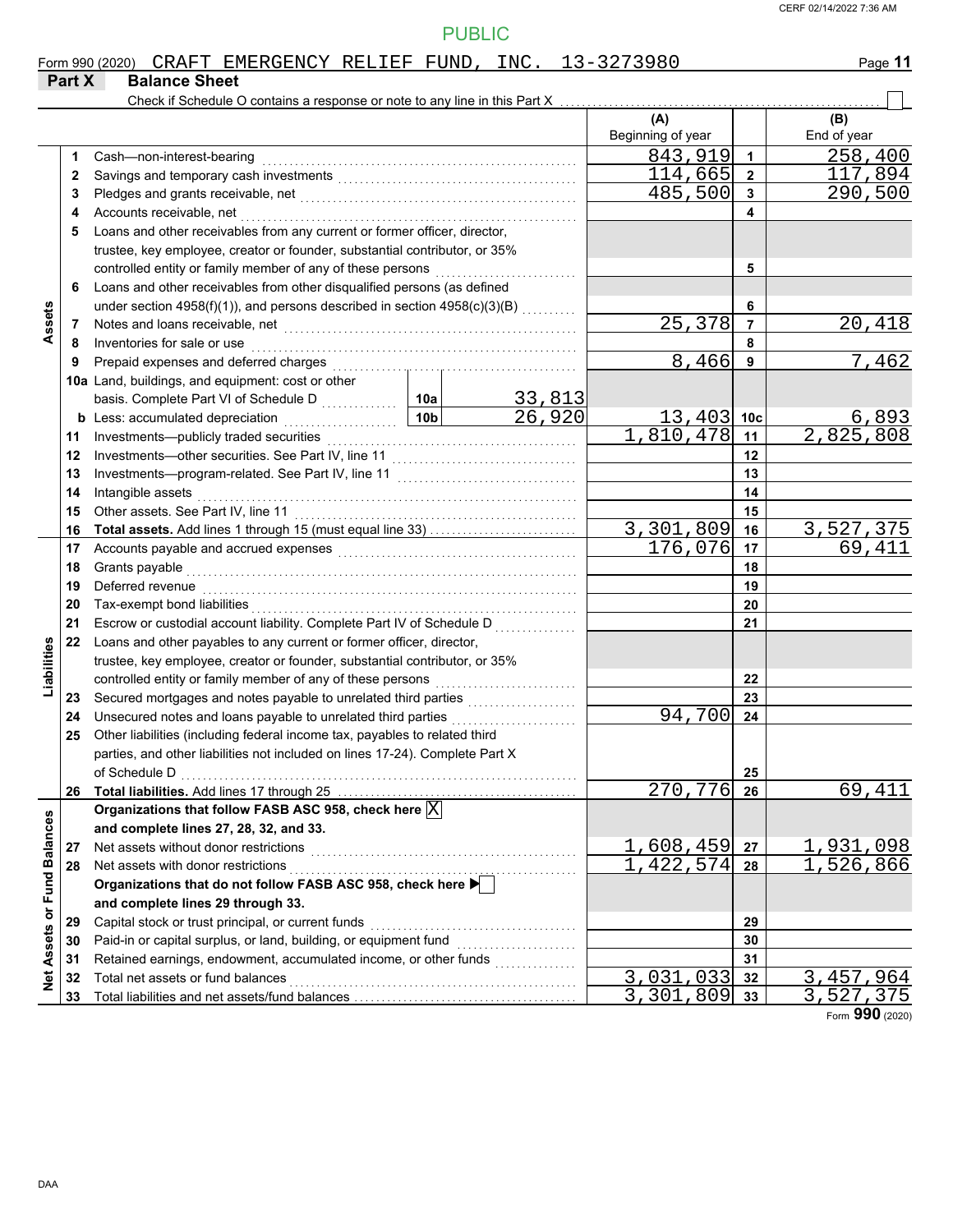|    | Form 990 (2020) CRAFT EMERGENCY RELIEF FUND, INC. 13-3273980                                                                                                                                                                         |                         |                |           | Page 12   |
|----|--------------------------------------------------------------------------------------------------------------------------------------------------------------------------------------------------------------------------------------|-------------------------|----------------|-----------|-----------|
|    | Part XI<br><b>Reconciliation of Net Assets</b>                                                                                                                                                                                       |                         |                |           |           |
|    |                                                                                                                                                                                                                                      |                         |                |           |           |
| 1  |                                                                                                                                                                                                                                      | $\mathbf{1}$            |                | 2,089,886 |           |
| 2  |                                                                                                                                                                                                                                      | $\overline{2}$          |                | 1,789,424 |           |
| 3  | Revenue less expenses. Subtract line 2 from line 1                                                                                                                                                                                   | $\overline{\mathbf{3}}$ |                | 300,462   |           |
| 4  | Net assets or fund balances at beginning of year (must equal Part X, line 32, column (A)) [[[[[[[[[[[[[[[[[[[                                                                                                                        | $\blacktriangle$        |                | 3,031,033 |           |
| 5  | Net unrealized gains (losses) on investments [11] production in the contract of the contract of the contract of the contract of the contract of the contract of the contract of the contract of the contract of the contract o       | 5                       |                | 126,469   |           |
| 6  | Donated services and use of facilities <b>constant of the constant of the constant of the constant of the constant of the constant of the constant of the constant of the constant of the constant of the constant of the consta</b> | 6                       |                |           |           |
| 7  | Investment expenses                                                                                                                                                                                                                  | $\overline{7}$          |                |           |           |
| 8  | Prior period adjustments entertainments and the contract of the contract of the contract of the contract of the contract of the contract of the contract of the contract of the contract of the contract of the contract of th       | 8                       |                |           |           |
| 9  | Other changes in net assets or fund balances (explain on Schedule O) [[[[[[[[[[[[[[[[[[[[[]]]]]]]]]                                                                                                                                  | 9                       |                |           |           |
| 10 | Net assets or fund balances at end of year. Combine lines 3 through 9 (must equal Part X, line                                                                                                                                       |                         |                |           |           |
|    |                                                                                                                                                                                                                                      | 10                      |                | 3,457,964 |           |
|    | <b>Financial Statements and Reporting</b><br><b>Part XII</b>                                                                                                                                                                         |                         |                |           |           |
|    |                                                                                                                                                                                                                                      |                         |                |           |           |
|    |                                                                                                                                                                                                                                      |                         |                | Yes       | <b>No</b> |
| 1  | $ X $ Accrual<br>Accounting method used to prepare the Form 990:     Cash<br>Other                                                                                                                                                   |                         |                |           |           |
|    | If the organization changed its method of accounting from a prior year or checked "Other," explain in                                                                                                                                |                         |                |           |           |
|    | Schedule O.                                                                                                                                                                                                                          |                         |                |           |           |
|    | 2a Were the organization's financial statements compiled or reviewed by an independent accountant?                                                                                                                                   |                         | 2a             |           | Χ         |
|    | If "Yes," check a box below to indicate whether the financial statements for the year were compiled or                                                                                                                               |                         |                |           |           |
|    | reviewed on a separate basis, consolidated basis, or both:                                                                                                                                                                           |                         |                |           |           |
|    | Separate basis   Consolidated basis<br>  Both consolidated and separate basis                                                                                                                                                        |                         |                |           |           |
|    | b Were the organization's financial statements audited by an independent accountant?                                                                                                                                                 |                         | 2 <sub>b</sub> | Χ         |           |
|    | If "Yes," check a box below to indicate whether the financial statements for the year were audited on a                                                                                                                              |                         |                |           |           |
|    | separate basis, consolidated basis, or both:                                                                                                                                                                                         |                         |                |           |           |
|    | $ X $ Separate basis<br>Consolidated basis<br>  Both consolidated and separate basis<br>$\mathbf{I}$                                                                                                                                 |                         |                |           |           |
|    | c If "Yes" to line 2a or 2b, does the organization have a committee that assumes responsibility for oversight of                                                                                                                     |                         |                |           |           |
|    | the audit, review, or compilation of its financial statements and selection of an independent accountant?                                                                                                                            |                         | 2с             | Χ         |           |
|    | If the organization changed either its oversight process or selection process during the tax year, explain on                                                                                                                        |                         |                |           |           |
|    | Schedule O.                                                                                                                                                                                                                          |                         |                |           |           |
|    | 3a As a result of a federal award, was the organization required to undergo an audit or audits as set forth in the                                                                                                                   |                         |                |           |           |
|    | Single Audit Act and OMB Circular A-133?                                                                                                                                                                                             |                         | 3a             |           | Χ         |
|    | b If "Yes," did the organization undergo the required audit or audits? If the organization did not undergo the                                                                                                                       |                         |                |           |           |
|    | required audit or audits, explain why on Schedule O and describe any steps taken to undergo such audits                                                                                                                              |                         | 3 <sub>b</sub> |           |           |

Form **990** (2020)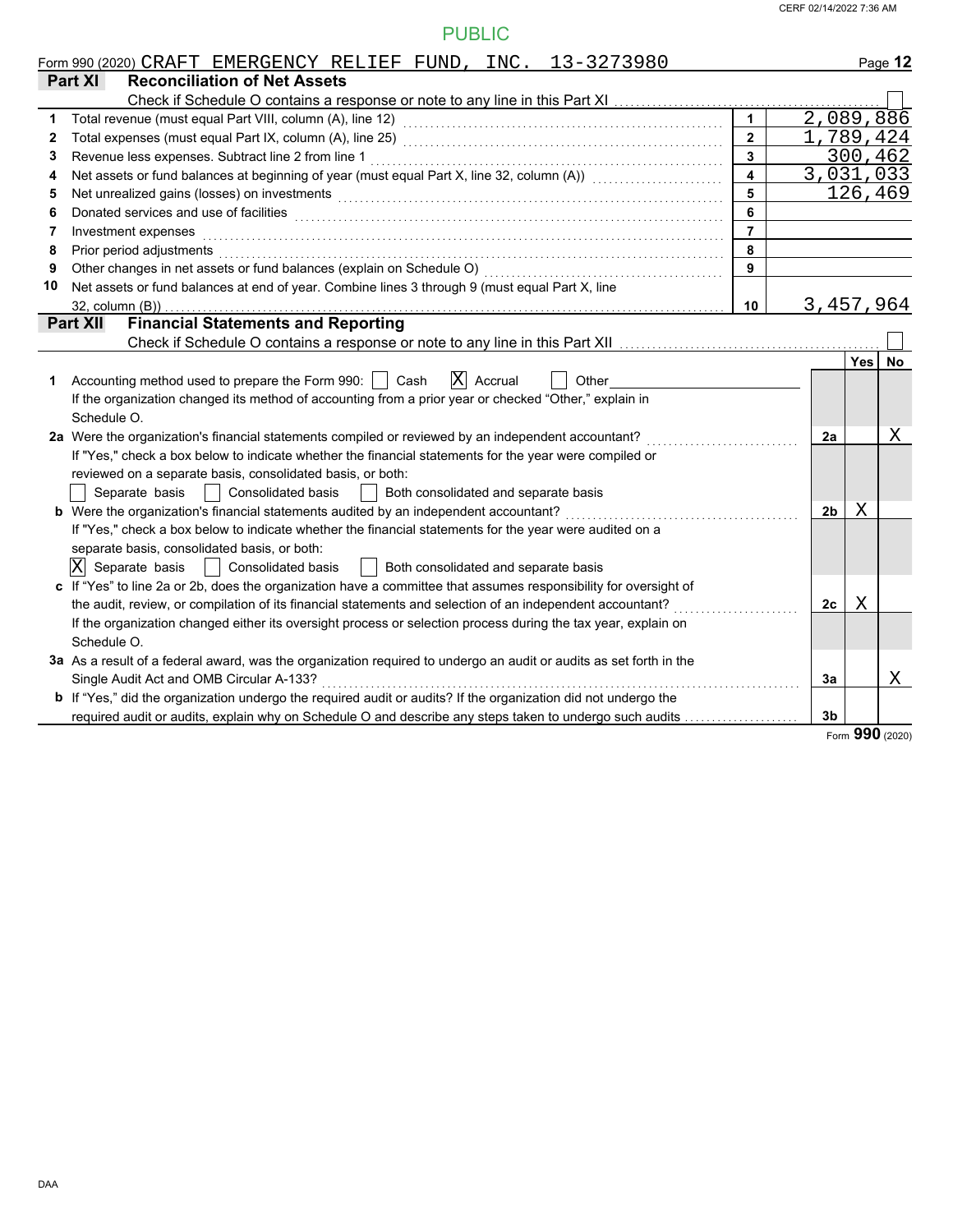CERF 02/14/2022 7:36 AM

PUBLIC

| <b>SCHEDULE A</b>          |                                                            | <b>Public Charity Status and Public Support</b>                                                                                                                                                       |                          |                                                                                                                                                                                                                                                                                                                                                                                 |                                |  |  |  |
|----------------------------|------------------------------------------------------------|-------------------------------------------------------------------------------------------------------------------------------------------------------------------------------------------------------|--------------------------|---------------------------------------------------------------------------------------------------------------------------------------------------------------------------------------------------------------------------------------------------------------------------------------------------------------------------------------------------------------------------------|--------------------------------|--|--|--|
| (Form 990 or 990-EZ)       |                                                            |                                                                                                                                                                                                       |                          | Complete if the organization is a section 501(c)(3) organization or a section 4947(a)(1) nonexempt charitable trust.                                                                                                                                                                                                                                                            |                                |  |  |  |
| Department of the Treasury |                                                            | Attach to Form 990 or Form 990-EZ.                                                                                                                                                                    |                          |                                                                                                                                                                                                                                                                                                                                                                                 | <b>Open to Public</b>          |  |  |  |
| Internal Revenue Service   |                                                            | Go to www.irs.gov/Form990 for instructions and the latest information.                                                                                                                                |                          |                                                                                                                                                                                                                                                                                                                                                                                 | Inspection                     |  |  |  |
| Name of the organization   |                                                            |                                                                                                                                                                                                       |                          |                                                                                                                                                                                                                                                                                                                                                                                 | Employer identification number |  |  |  |
| Part I                     |                                                            | CRAFT EMERGENCY RELIEF FUND,                                                                                                                                                                          | INC.                     | 13-3273980<br>Reason for Public Charity Status. (All organizations must complete this part.) See instructions.                                                                                                                                                                                                                                                                  |                                |  |  |  |
|                            |                                                            | The organization is not a private foundation because it is: (For lines 1 through 12, check only one box.)                                                                                             |                          |                                                                                                                                                                                                                                                                                                                                                                                 |                                |  |  |  |
| 1                          |                                                            | A church, convention of churches, or association of churches described in section 170(b)(1)(A)(i).                                                                                                    |                          |                                                                                                                                                                                                                                                                                                                                                                                 |                                |  |  |  |
| 2                          |                                                            | A school described in section 170(b)(1)(A)(ii). (Attach Schedule E (Form 990 or 990-EZ).)                                                                                                             |                          |                                                                                                                                                                                                                                                                                                                                                                                 |                                |  |  |  |
| 3                          |                                                            | A hospital or a cooperative hospital service organization described in section 170(b)(1)(A)(iii).                                                                                                     |                          |                                                                                                                                                                                                                                                                                                                                                                                 |                                |  |  |  |
| 4                          |                                                            |                                                                                                                                                                                                       |                          | A medical research organization operated in conjunction with a hospital described in section 170(b)(1)(A)(iii). Enter the hospital's name,                                                                                                                                                                                                                                      |                                |  |  |  |
| city, and state:<br>5      |                                                            |                                                                                                                                                                                                       |                          | An organization operated for the benefit of a college or university owned or operated by a governmental unit described in                                                                                                                                                                                                                                                       |                                |  |  |  |
|                            | section 170(b)(1)(A)(iv). (Complete Part II.)              |                                                                                                                                                                                                       |                          |                                                                                                                                                                                                                                                                                                                                                                                 |                                |  |  |  |
| 6                          |                                                            | A federal, state, or local government or governmental unit described in section 170(b)(1)(A)(v).                                                                                                      |                          |                                                                                                                                                                                                                                                                                                                                                                                 |                                |  |  |  |
| 7                          | described in section 170(b)(1)(A)(vi). (Complete Part II.) |                                                                                                                                                                                                       |                          | An organization that normally receives a substantial part of its support from a governmental unit or from the general public                                                                                                                                                                                                                                                    |                                |  |  |  |
| 8                          |                                                            | A community trust described in section 170(b)(1)(A)(vi). (Complete Part II.)                                                                                                                          |                          |                                                                                                                                                                                                                                                                                                                                                                                 |                                |  |  |  |
| 9<br>university:           |                                                            |                                                                                                                                                                                                       |                          | An agricultural research organization described in section 170(b)(1)(A)(ix) operated in conjunction with a land-grant college<br>or university or a non-land-grant college of agriculture (see instructions). Enter the name, city, and state of the college or                                                                                                                 |                                |  |  |  |
| $ {\rm X}$<br>10           |                                                            |                                                                                                                                                                                                       |                          | An organization that normally receives: (1) more than 33 1/3% of its support from contributions, membership fees, and gross<br>receipts from activities related to its exempt functions, subject to certain exceptions; and (2) no more than 331/3% of its<br>support from gross investment income and unrelated business taxable income (less section 511 tax) from businesses |                                |  |  |  |
| 11                         |                                                            | acquired by the organization after June 30, 1975. See section 509(a)(2). (Complete Part III.)<br>An organization organized and operated exclusively to test for public safety. See section 509(a)(4). |                          |                                                                                                                                                                                                                                                                                                                                                                                 |                                |  |  |  |
| 12                         |                                                            |                                                                                                                                                                                                       |                          | An organization organized and operated exclusively for the benefit of, to perform the functions of, or to carry out the purposes                                                                                                                                                                                                                                                |                                |  |  |  |
|                            |                                                            |                                                                                                                                                                                                       |                          | of one or more publicly supported organizations described in section 509(a)(1) or section 509(a)(2). See section 509(a)(3).<br>Check the box in lines 12a through 12d that describes the type of supporting organization and complete lines 12e, 12f, and 12g.                                                                                                                  |                                |  |  |  |
| а                          |                                                            | supporting organization. You must complete Part IV, Sections A and B.                                                                                                                                 |                          | Type I. A supporting organization operated, supervised, or controlled by its supported organization(s), typically by giving<br>the supported organization(s) the power to regularly appoint or elect a majority of the directors or trustees of the                                                                                                                             |                                |  |  |  |
| b                          |                                                            | organization(s). You must complete Part IV, Sections A and C.                                                                                                                                         |                          | Type II. A supporting organization supervised or controlled in connection with its supported organization(s), by having<br>control or management of the supporting organization vested in the same persons that control or manage the supported                                                                                                                                 |                                |  |  |  |
| с                          |                                                            | its supported organization(s) (see instructions). You must complete Part IV, Sections A, D, and E.                                                                                                    |                          | Type III functionally integrated. A supporting organization operated in connection with, and functionally integrated with,                                                                                                                                                                                                                                                      |                                |  |  |  |
| d                          |                                                            |                                                                                                                                                                                                       |                          | Type III non-functionally integrated. A supporting organization operated in connection with its supported organization(s)<br>that is not functionally integrated. The organization generally must satisfy a distribution requirement and an attentiveness                                                                                                                       |                                |  |  |  |
| е                          |                                                            | requirement (see instructions). You must complete Part IV, Sections A and D, and Part V.                                                                                                              |                          | Check this box if the organization received a written determination from the IRS that it is a Type I, Type II, Type III                                                                                                                                                                                                                                                         |                                |  |  |  |
|                            |                                                            | functionally integrated, or Type III non-functionally integrated supporting organization.                                                                                                             |                          |                                                                                                                                                                                                                                                                                                                                                                                 |                                |  |  |  |
| f                          | Enter the number of supported organizations                |                                                                                                                                                                                                       |                          |                                                                                                                                                                                                                                                                                                                                                                                 |                                |  |  |  |
| g<br>(i) Name of supported | (ii) EIN                                                   | Provide the following information about the supported organization(s).<br>(iii) Type of organization                                                                                                  | (iv) Is the organization | (v) Amount of monetary                                                                                                                                                                                                                                                                                                                                                          | (vi) Amount of                 |  |  |  |
| organization               |                                                            | (described on lines 1-10                                                                                                                                                                              | listed in your governing | support (see                                                                                                                                                                                                                                                                                                                                                                    | other support (see             |  |  |  |
|                            |                                                            | above (see instructions))                                                                                                                                                                             | document?<br>Yes<br>No   | instructions)                                                                                                                                                                                                                                                                                                                                                                   | instructions)                  |  |  |  |
| (A)                        |                                                            |                                                                                                                                                                                                       |                          |                                                                                                                                                                                                                                                                                                                                                                                 |                                |  |  |  |
|                            |                                                            |                                                                                                                                                                                                       |                          |                                                                                                                                                                                                                                                                                                                                                                                 |                                |  |  |  |
| (B)                        |                                                            |                                                                                                                                                                                                       |                          |                                                                                                                                                                                                                                                                                                                                                                                 |                                |  |  |  |
| (C)                        |                                                            |                                                                                                                                                                                                       |                          |                                                                                                                                                                                                                                                                                                                                                                                 |                                |  |  |  |
| (D)                        |                                                            |                                                                                                                                                                                                       |                          |                                                                                                                                                                                                                                                                                                                                                                                 |                                |  |  |  |
| (E)                        |                                                            |                                                                                                                                                                                                       |                          |                                                                                                                                                                                                                                                                                                                                                                                 |                                |  |  |  |
| Total                      |                                                            |                                                                                                                                                                                                       |                          |                                                                                                                                                                                                                                                                                                                                                                                 |                                |  |  |  |

**For Paperwork Reduction Act Notice, see the Instructions for Form 990 or 990-EZ.**

**Schedule A (Form 990 or 990-EZ) 2020**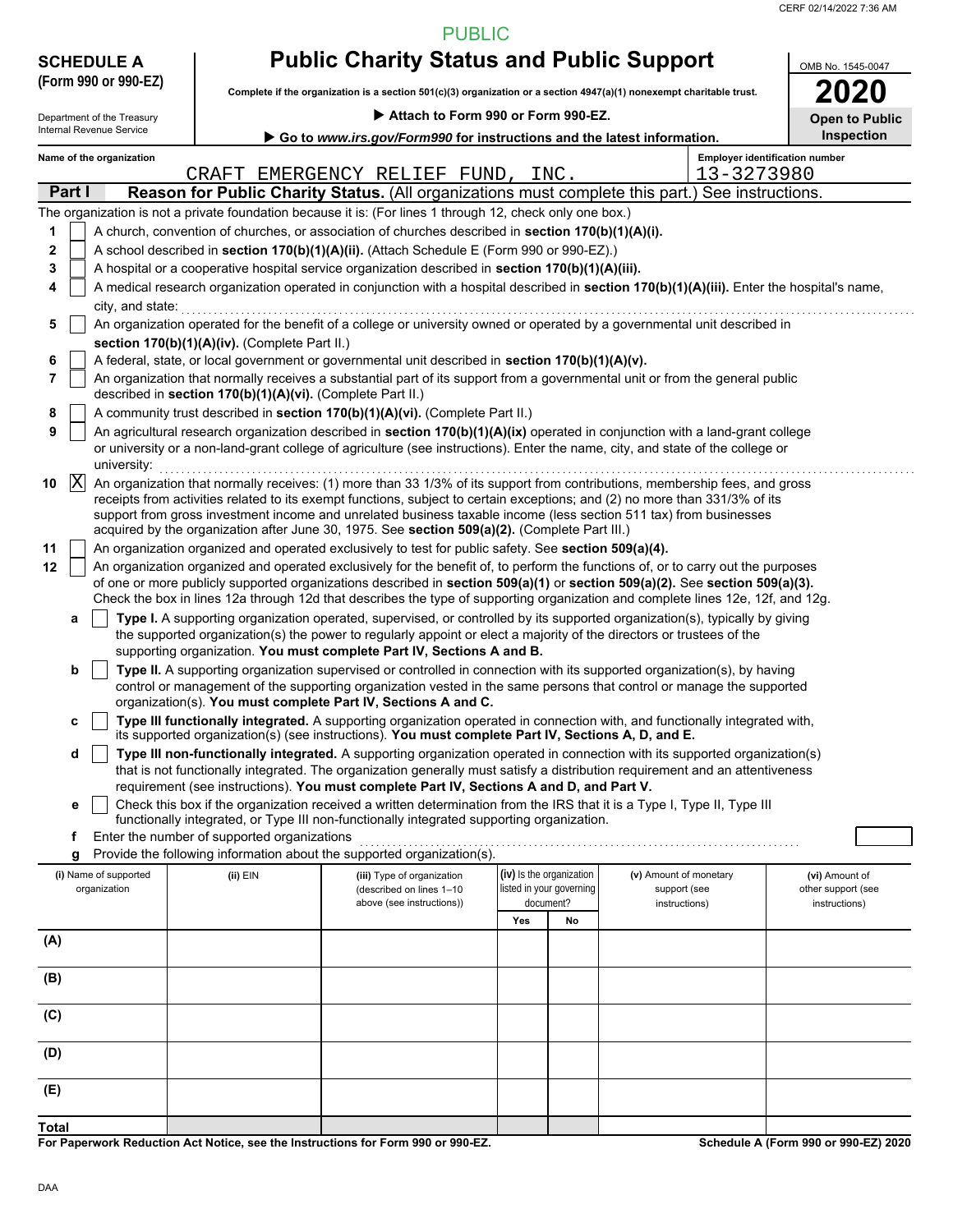|              |                                                                                                                                                                                                                             |                                              | <b>PUBLIC</b> |            |            |          |           |
|--------------|-----------------------------------------------------------------------------------------------------------------------------------------------------------------------------------------------------------------------------|----------------------------------------------|---------------|------------|------------|----------|-----------|
|              | Schedule A (Form 990 or 990-EZ) 2020                                                                                                                                                                                        | CRAFT EMERGENCY RELIEF FUND, INC. 13-3273980 |               |            |            |          | Page 2    |
|              | Support Schedule for Organizations Described in Sections 170(b)(1)(A)(iv) and 170(b)(1)(A)(vi)<br>Part II                                                                                                                   |                                              |               |            |            |          |           |
|              | (Complete only if you checked the box on line 5, 7, or 8 of Part I or if the organization failed to qualify under                                                                                                           |                                              |               |            |            |          |           |
|              | Part III. If the organization fails to qualify under the tests listed below, please complete Part III.)                                                                                                                     |                                              |               |            |            |          |           |
|              | <b>Section A. Public Support</b><br>Calendar year (or fiscal year beginning in) $\blacktriangleright$                                                                                                                       |                                              |               |            |            |          |           |
|              |                                                                                                                                                                                                                             | (a) 2016                                     | (b) 2017      | $(c)$ 2018 | $(d)$ 2019 | (e) 2020 | (f) Total |
| 1            | Gifts, grants, contributions, and<br>membership fees received. (Do not<br>include any "unusual grants.")                                                                                                                    |                                              |               |            |            |          |           |
| $\mathbf{2}$ | Tax revenues levied for the<br>organization's benefit and either paid<br>to or expended on its behalf                                                                                                                       |                                              |               |            |            |          |           |
| 3            | The value of services or facilities<br>furnished by a governmental unit to the<br>organization without charge                                                                                                               |                                              |               |            |            |          |           |
| 4            | Total. Add lines 1 through 3                                                                                                                                                                                                |                                              |               |            |            |          |           |
| 5            | The portion of total contributions by<br>each person (other than a<br>governmental unit or publicly<br>supported organization) included on<br>line 1 that exceeds 2% of the amount<br>shown on line 11, column (f) $\ldots$ |                                              |               |            |            |          |           |
| 6            | Public support. Subtract line 5 from line 4                                                                                                                                                                                 |                                              |               |            |            |          |           |
|              | <b>Section B. Total Support</b>                                                                                                                                                                                             |                                              |               |            |            |          |           |
|              | Calendar year (or fiscal year beginning in) $\blacktriangleright$                                                                                                                                                           | (a) 2016                                     | (b) 2017      | $(c)$ 2018 | $(d)$ 2019 | (e) 2020 | (f) Total |
| 7            | Amounts from line 4                                                                                                                                                                                                         |                                              |               |            |            |          |           |
| 8            | Gross income from interest, dividends,<br>payments received on securities loans,<br>rents, royalties, and income from<br>similar sources                                                                                    |                                              |               |            |            |          |           |
| 9            | Net income from unrelated business<br>activities, whether or not the business<br>is regularly carried on                                                                                                                    |                                              |               |            |            |          |           |
| 10           | Other income. Do not include gain or<br>loss from the sale of capital assets<br>(Explain in Part VI.)                                                                                                                       |                                              |               |            |            |          |           |
| 11           | Total support. Add lines 7 through 10                                                                                                                                                                                       |                                              |               |            |            |          |           |
| 12           |                                                                                                                                                                                                                             |                                              |               |            |            | 12       |           |
| 13           | First 5 years. If the Form 990 is for the organization's first, second, third, fourth, or fifth tax year as a section 501(c)(3)                                                                                             |                                              |               |            |            |          |           |
|              | organization, check this box and stop here                                                                                                                                                                                  |                                              |               |            |            |          |           |
|              | <b>Section C. Computation of Public Support Percentage</b>                                                                                                                                                                  |                                              |               |            |            |          |           |
| 14           |                                                                                                                                                                                                                             |                                              |               |            |            | 14       | $\%$      |
| 15           | Public support percentage from 2019 Schedule A, Part II, line 14                                                                                                                                                            |                                              |               |            |            | 15       | $\%$      |
| 16a          | 33 1/3% support test-2020. If the organization did not check the box on line 13, and line 14 is 33 1/3% or more, check this                                                                                                 |                                              |               |            |            |          |           |
|              | box and stop here. The organization qualifies as a publicly supported organization                                                                                                                                          |                                              |               |            |            |          |           |
| b            | 33 1/3% support test-2019. If the organization did not check a box on line 13 or 16a, and line 15 is 33 1/3% or more, check                                                                                                 |                                              |               |            |            |          |           |
|              | this box and stop here. The organization qualifies as a publicly supported organization                                                                                                                                     |                                              |               |            |            |          |           |
| 17а          | 10%-facts-and-circumstances test-2020. If the organization did not check a box on line 13, 16a, or 16b, and line 14 is                                                                                                      |                                              |               |            |            |          |           |
|              | 10% or more, and if the organization meets the "facts-and-circumstances" test, check this box and stop here. Explain in                                                                                                     |                                              |               |            |            |          |           |
|              | Part VI how the organization meets the "facts-and-circumstances" test. The organization qualifies as a publicly supported                                                                                                   |                                              |               |            |            |          |           |
|              | organization<br>10%-facts-and-circumstances test-2019. If the organization did not check a box on line 13, 16a, 16b, or 17a, and line                                                                                       |                                              |               |            |            |          |           |
| b            | 15 is 10% or more, and if the organization meets the "facts-and-circumstances" test, check this box and stop here. Explain                                                                                                  |                                              |               |            |            |          |           |
|              | in Part VI how the organization meets the "facts-and-circumstances" test. The organization qualifies as a publicly supported                                                                                                |                                              |               |            |            |          |           |
|              | organization                                                                                                                                                                                                                |                                              |               |            |            |          |           |

**18 Private foundation.** If the organization did not check a box on line 13, 16a, 16b, 17a, or 17b, check this box and see instructions . . . . . . . . . . . . . . . . . . . . . . . . . . . . . . . . . . . . . . . . . . . . . . . . . . . . . . . . . . . . . . . . . . . . . . . . . . . . . . . . . . . . . . . . . . . . . . . . . . . . . . . . . . . . . . . . . . . . . . . . . . . . . . . . . . . . . . .

**Schedule A (Form 990 or 990-EZ) 2020**

 $\Box$  $\blacktriangleright$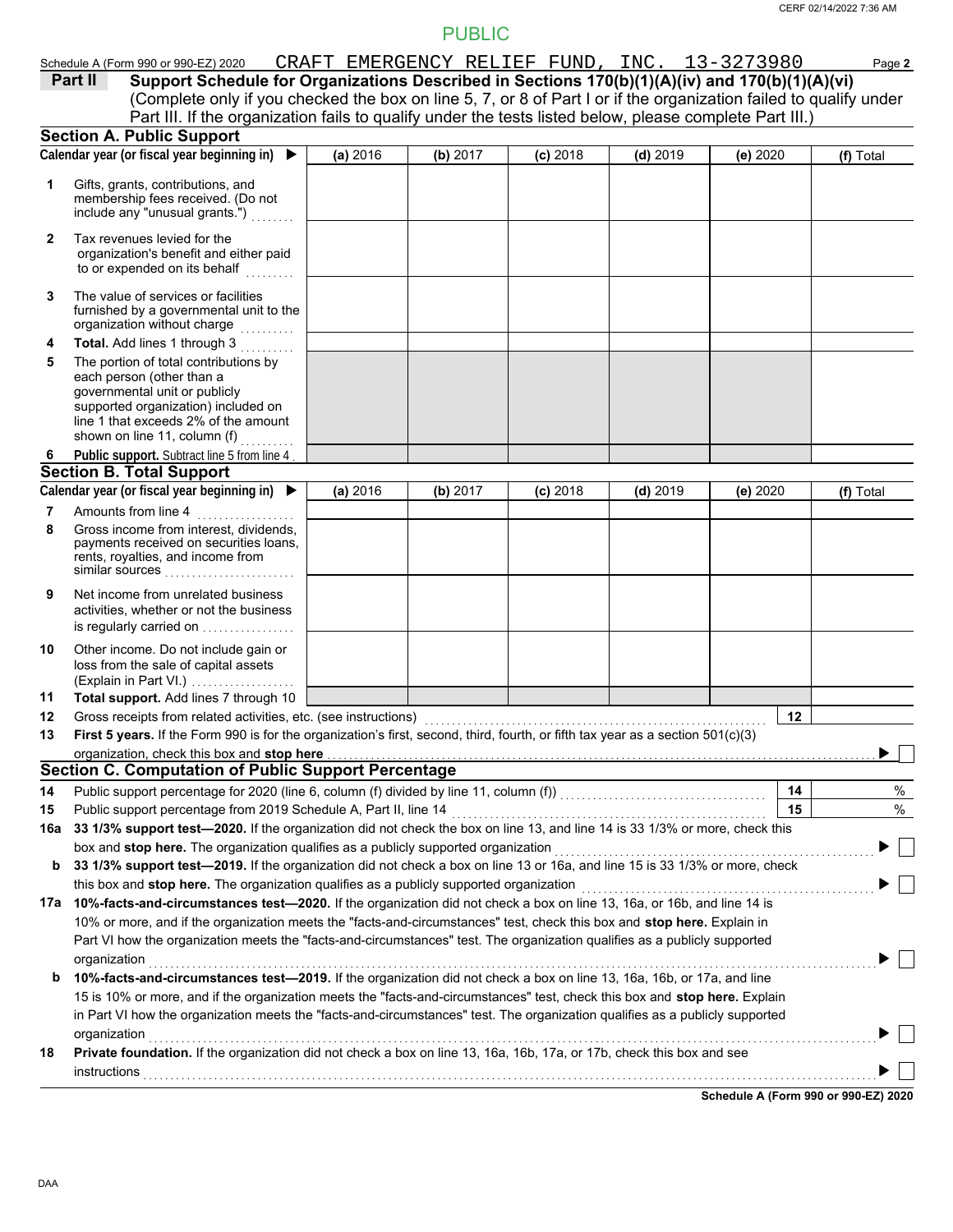|              | Schedule A (Form 990 or 990-EZ) 2020                                                                                                                                                                                                                           |             | CRAFT EMERGENCY RELIEF FUND, INC. 13-3273980 |            |            |           | Page 3                                   |
|--------------|----------------------------------------------------------------------------------------------------------------------------------------------------------------------------------------------------------------------------------------------------------------|-------------|----------------------------------------------|------------|------------|-----------|------------------------------------------|
|              | Support Schedule for Organizations Described in Section 509(a)(2)<br>Part III                                                                                                                                                                                  |             |                                              |            |            |           |                                          |
|              | (Complete only if you checked the box on line 10 of Part I or if the organization failed to qualify under Part II.                                                                                                                                             |             |                                              |            |            |           |                                          |
|              | If the organization fails to qualify under the tests listed below, please complete Part II.)                                                                                                                                                                   |             |                                              |            |            |           |                                          |
|              | <b>Section A. Public Support</b>                                                                                                                                                                                                                               |             |                                              |            |            |           |                                          |
|              | Calendar year (or fiscal year beginning in)<br>$\blacktriangleright$                                                                                                                                                                                           | (a) 2016    | (b) 2017                                     | $(c)$ 2018 | $(d)$ 2019 | (e) 2020  | (f) Total                                |
| 1            | Gifts, grants, contributions, and membership fees                                                                                                                                                                                                              |             |                                              |            |            |           |                                          |
|              | received. (Do not include any "unusual grants.")                                                                                                                                                                                                               | 1, 115, 752 | 1,404,833                                    | 1,445,941  | 2,904,661  | 1,912,035 | 8,783,222                                |
| $\mathbf{2}$ | Gross receipts from admissions, merchandise                                                                                                                                                                                                                    |             |                                              |            |            |           |                                          |
|              | sold or services performed, or facilities<br>furnished in any activity that is related to the                                                                                                                                                                  |             |                                              |            |            |           |                                          |
|              | organization's fax-exempt purpose                                                                                                                                                                                                                              | 23, 313     |                                              |            |            | $-80$     | 23,233                                   |
| 3            | Gross receipts from activities that are not an                                                                                                                                                                                                                 |             |                                              |            |            |           |                                          |
|              | unrelated trade or business under section 513                                                                                                                                                                                                                  | 10,647      | 8,284                                        | 14,226     | 17,284     | 20,948    | 71,389                                   |
| 4            | Tax revenues levied for the                                                                                                                                                                                                                                    |             |                                              |            |            |           |                                          |
|              | organization's benefit and either paid                                                                                                                                                                                                                         |             |                                              |            |            |           |                                          |
|              | to or expended on its behalf<br>a a a a a a a a a                                                                                                                                                                                                              |             |                                              |            |            |           |                                          |
| 5            | The value of services or facilities                                                                                                                                                                                                                            |             |                                              |            |            |           |                                          |
|              | furnished by a governmental unit to the                                                                                                                                                                                                                        |             |                                              |            |            |           |                                          |
|              | organization without charge                                                                                                                                                                                                                                    |             |                                              |            |            |           |                                          |
| 6            | Total. Add lines 1 through 5                                                                                                                                                                                                                                   | 1,149,712   | 1, 413, 117                                  | 1,460,167  | 2,921,945  | 1,932,903 | 8,877,844                                |
|              | 7a Amounts included on lines 1, 2, and 3                                                                                                                                                                                                                       |             |                                              |            |            |           |                                          |
|              | received from disqualified persons                                                                                                                                                                                                                             | 393,373     | 675,000                                      | 645,000    | 780,000    | 515,000   | 3,008,373                                |
| b            | Amounts included on lines 2 and 3                                                                                                                                                                                                                              |             |                                              |            |            |           |                                          |
|              | received from other than disqualified<br>persons that exceed the greater of \$5,000                                                                                                                                                                            |             |                                              |            |            |           |                                          |
|              | or 1% of the amount on line 13 for the year                                                                                                                                                                                                                    |             |                                              |            |            |           |                                          |
|              | c Add lines 7a and 7b                                                                                                                                                                                                                                          | 393,373     | 675,000                                      | 645,000    | 780,000    | 515,000   | 3,008,373                                |
| 8            | Public support. (Subtract line 7c from                                                                                                                                                                                                                         |             |                                              |            |            |           |                                          |
|              | line $6.$ )                                                                                                                                                                                                                                                    |             |                                              |            |            |           | 5,869,471                                |
|              |                                                                                                                                                                                                                                                                |             |                                              |            |            |           |                                          |
|              |                                                                                                                                                                                                                                                                |             |                                              |            |            |           |                                          |
|              | <b>Section B. Total Support</b><br>Calendar year (or fiscal year beginning in)<br>$\blacktriangleright$                                                                                                                                                        | (a) 2016    | (b) 2017                                     | $(c)$ 2018 | $(d)$ 2019 | (e) 2020  | (f) Total                                |
| 9            |                                                                                                                                                                                                                                                                |             |                                              | 1,460,167  | 2,921,945  | 1,932,903 |                                          |
|              | Amounts from line 6                                                                                                                                                                                                                                            | 1,149,712   | 1, 413, 117                                  |            |            |           | 8,877,844                                |
| 10a          | Gross income from interest, dividends,                                                                                                                                                                                                                         |             |                                              |            |            |           |                                          |
|              | payments received on securities loans, rents,<br>royalties, and income from similar sources                                                                                                                                                                    | 18,722      |                                              |            | 36,538     | 31,426    | 136,150                                  |
| b            | Unrelated business taxable income (less                                                                                                                                                                                                                        |             | 20,813                                       | 28,651     |            |           |                                          |
|              | section 511 taxes) from businesses                                                                                                                                                                                                                             |             |                                              |            |            |           |                                          |
|              | acquired after June 30, 1975                                                                                                                                                                                                                                   |             |                                              |            |            |           |                                          |
|              |                                                                                                                                                                                                                                                                | 18,722      | 20,813                                       | 28,651     | 36,538     | 31,426    | 136,150                                  |
|              | c Add lines 10a and 10b $\ldots$                                                                                                                                                                                                                               |             |                                              |            |            |           |                                          |
| 11           | Net income from unrelated business                                                                                                                                                                                                                             |             |                                              |            |            |           |                                          |
|              | activities not included in line 10b, whether<br>or not the business is regularly carried on                                                                                                                                                                    |             |                                              |            |            |           |                                          |
| 12           | Other income. Do not include gain or                                                                                                                                                                                                                           |             |                                              |            |            |           |                                          |
|              | loss from the sale of capital assets                                                                                                                                                                                                                           |             |                                              |            |            |           |                                          |
|              | (Explain in Part VI.)                                                                                                                                                                                                                                          |             |                                              |            |            |           |                                          |
| 13           | Total support. (Add lines 9, 10c, 11,                                                                                                                                                                                                                          |             |                                              |            |            |           |                                          |
|              | and 12.)                                                                                                                                                                                                                                                       | 1,168,434   | 1,433,930                                    | 1,488,818  | 2,958,483  | 1,964,329 | 9,013,994                                |
| 14           | First 5 years. If the Form 990 is for the organization's first, second, third, fourth, or fifth tax year as a section 501(c)(3)                                                                                                                                |             |                                              |            |            |           |                                          |
|              | organization, check this box and stop here <b>constant and a state of the constant of the state of the state of the state of the state of the state of the state of the state of the state of the state of the state of the stat</b>                           |             |                                              |            |            |           |                                          |
|              | <b>Section C. Computation of Public Support Percentage</b>                                                                                                                                                                                                     |             |                                              |            |            |           |                                          |
| 15           |                                                                                                                                                                                                                                                                |             |                                              |            |            | 15        | 65.12%                                   |
| 16           |                                                                                                                                                                                                                                                                |             |                                              |            |            | 16        | 58.68%                                   |
|              | Section D. Computation of Investment Income Percentage                                                                                                                                                                                                         |             |                                              |            |            |           |                                          |
| 17           | Investment income percentage for 2020 (line 10c, column (f), divided by line 13, column (f)) [[[[[[[[[[[[[[[[[                                                                                                                                                 |             |                                              |            |            | 17        | 2%                                       |
|              | 18 Investment income percentage from 2019 Schedule A, Part III, line 17                                                                                                                                                                                        |             |                                              |            |            | 18        | 2%                                       |
|              | 19a 33 1/3% support tests-2020. If the organization did not check the box on line 14, and line 15 is more than 33 1/3%, and line<br>17 is not more than 33 1/3%, check this box and stop here. The organization qualifies as a publicly supported organization |             |                                              |            |            |           | $\blacktriangleright$ $\boxed{\text{X}}$ |

**b** 33 1/3% support tests-2019. If the organization did not check a box on line 14 or line 19a, and line 16 is more than 33 1/3%, and line 18 is not more than 33 1/3%, check this box and **stop here.** The organization qualifies as a publicly supported organization . . . . . . . . . . ▶  $\blacktriangleright$   $\vert \ \vert$ 

**20 Private foundation.** If the organization did not check a box on line 14, 19a, or 19b, check this box and see instructions . . . . . . . . . . . . . . . . . . .

**Schedule A (Form 990 or 990-EZ) 2020**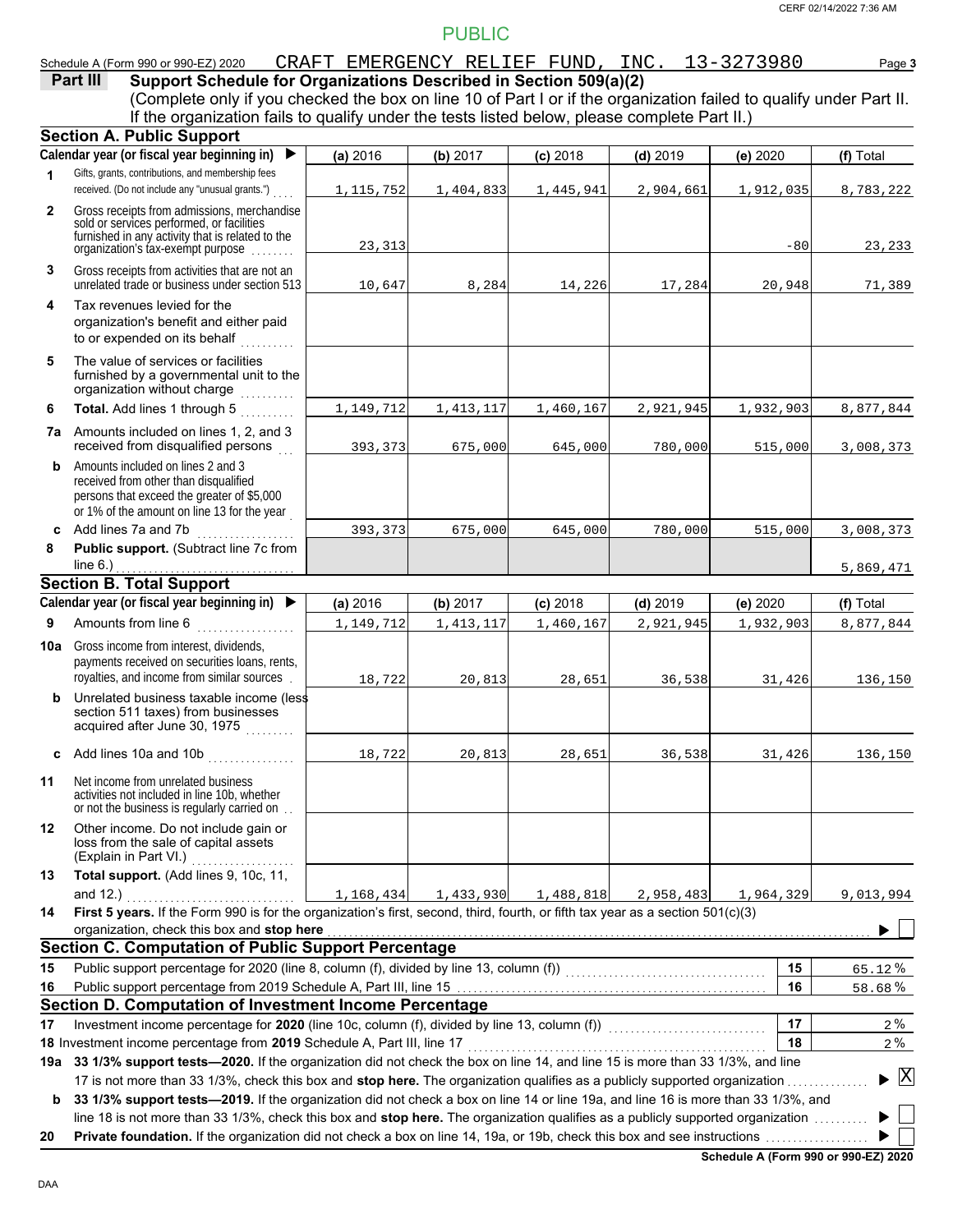#### **Part IV Supporting Organizations** Sections A, D, and E. If you checked box 12d, Part I, complete Sections A and D, and complete Part V.) Schedule A (Form 990 or 990-EZ) 2020 CRAFT EMERGENCY RELIEF FUND*,* INC. 13-3 2 7 3 9 8 0 Page 4 **Section A. All Supporting Organizations** (Complete only if you checked a box in line 12 on Part I. If you checked box 12a, Part I, complete Sections A and B. If you checked box 12b, Part I, complete Sections A and C. If you checked box 12c, Part I, complete Are all of the organization's supported organizations listed by name in the organization's governing documents? *If "No," describe in Part VI how the supported organizations are designated. If designated by class or purpose, describe the designation. If historic and continuing relationship, explain.* Did the organization have any supported organization that does not have an IRS determination of status under section 509(a)(1) or (2)? *If "Yes," explain in Part VI how the organization determined that the supported organization was described in section 509(a)(1) or (2).* **1 2 3a** Did the organization have a supported organization described in section 501(c)(4), (5), or (6)? *If "Yes," answer* **b c** Did the organization ensure that all support to such organizations was used exclusively for section 170(c)(2)(B) **4a** Was any supported organization not organized in the United States ("foreign supported organization")? *If* **b c** Did the organization support any foreign supported organization that does not have an IRS determination **5a** Did the organization add, substitute, or remove any supported organizations during the tax year? *If "Yes,"* **b c 6 7 8 9a b c 10a b** *lines 3b and 3c below.* Did the organization confirm that each supported organization qualified under section 501(c)(4), (5), or (6) and satisfied the public support tests under section 509(a)(2)? *If "Yes," describe in Part VI when and how the organization made the determination.* purposes? *If "Yes," explain in Part VI what controls the organization put in place to ensure such use. "Yes," and if you checked 12a or 12b in Part I, answer (b) and (c) below.* Did the organization have ultimate control and discretion in deciding whether to make grants to the foreign supported organization? *If "Yes," describe in Part VI how the organization had such control and discretion despite being controlled or supervised by or in connection with its supported organizations.* under sections 501(c)(3) and 509(a)(1) or (2)? *If "Yes," explain in Part VI what controls the organization used to ensure that all support to the foreign supported organization was used exclusively for section 170(c)(2)(B) purposes. answer lines 5b and 5c below (if applicable). Also, provide detail in Part VI, including (i) the names and EIN numbers of the supported organizations added, substituted, or removed; (ii) the reasons for each such action; (iii) the authority under the organization's organizing document authorizing such action; and (iv) how the action was accomplished (such as by amendment to the organizing document).* **Type I or Type II only.** Was any added or substituted supported organization part of a class already designated in the organization's organizing document? **Substitutions only.** Was the substitution the result of an event beyond the organization's control? Did the organization provide support (whether in the form of grants or the provision of services or facilities) to anyone other than (i) its supported organizations, (ii) individuals that are part of the charitable class benefited by one or more of its supported organizations, or (iii) other supporting organizations that also support or benefit one or more of the filing organization's supported organizations? *If "Yes," provide detail in Part VI.* Did the organization provide a grant, loan, compensation, or other similar payment to a substantial contributor (as defined in section 4958(c)(3)(C)), a family member of a substantial contributor, or a 35% controlled entity with regard to a substantial contributor? *If "Yes," complete Part I of Schedule L (Form 990 or 990-EZ).* Did the organization make a loan to a disqualified person (as defined in section 4958) not described in line 7? *If "Yes," complete Part I of Schedule L (Form 990 or 990-EZ).* Was the organization controlled directly or indirectly at any time during the tax year by one or more disqualified persons, as defined in section 4946 (other than foundation managers and organizations described in section 509(a)(1) or (2))? *If "Yes," provide detail in Part VI.* Did one or more disqualified persons (as defined in line 9a) hold a controlling interest in any entity in which the supporting organization had an interest? *If "Yes," provide detail in Part VI.* Did a disqualified person (as defined in line 9a) have an ownership interest in, or derive any personal benefit from, assets in which the supporting organization also had an interest? *If "Yes," provide detail in Part VI.* Was the organization subject to the excess business holdings rules of section 4943 because of section 4943(f) (regarding certain Type II supporting organizations, and all Type III non-functionally integrated supporting organizations)? *If "Yes," answer line 10b below.* Did the organization have any excess business holdings in the tax year? *(Use Schedule C, Form 4720, to determine whether the organization had excess business holdings.)* **Yes No 1 2 3a 3b 3c 4a 4b 4c 5a 5b 5c 6 7 8 9a 9b 9c 10a 10b**

**Schedule A (Form 990 or 990-EZ) 2020**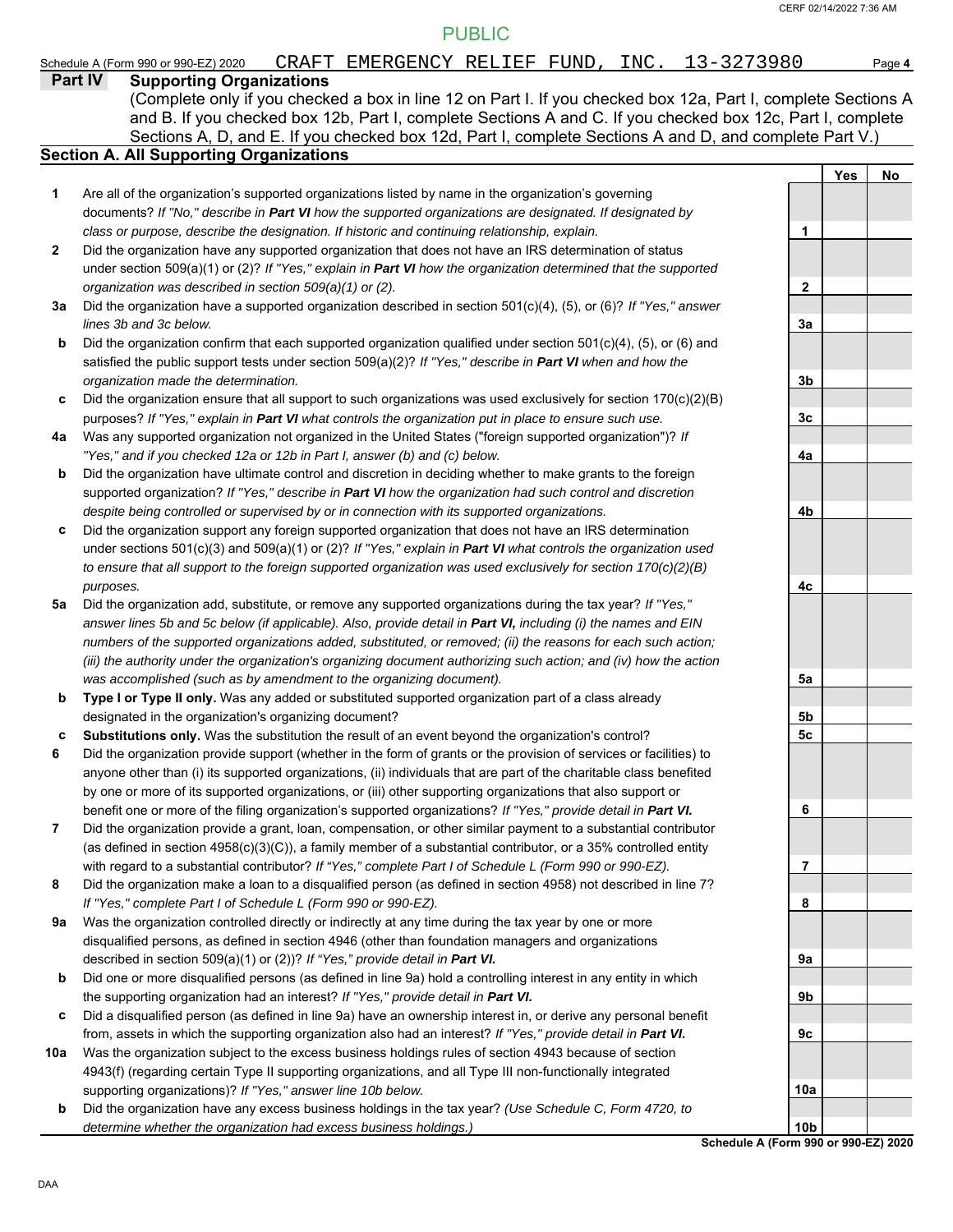$\overline{2}$ 

# PUBLIC

|    | Schedule A (Form 990 or 990-EZ) 2020                                                                               | CRAFT | EMERGENCY RELIEF FUND |  | INC. | 13-3273980      |     | Page 5 |
|----|--------------------------------------------------------------------------------------------------------------------|-------|-----------------------|--|------|-----------------|-----|--------|
|    | <b>Part IV</b><br><b>Supporting Organizations (continued)</b>                                                      |       |                       |  |      |                 |     |        |
|    |                                                                                                                    |       |                       |  |      |                 | Yes | No     |
| 11 | Has the organization accepted a gift or contribution from any of the following persons?                            |       |                       |  |      |                 |     |        |
| a  | A person who directly or indirectly controls, either alone or together with persons described in lines 11b and     |       |                       |  |      |                 |     |        |
|    | 11c below, the governing body of a supported organization?                                                         |       |                       |  |      | 11a             |     |        |
| b  | A family member of a person described in line 11a above?                                                           |       |                       |  |      | 11 <sub>b</sub> |     |        |
| c  | A 35% controlled entity of a person described in line 11a or 11b above? If "Yes" to line 11a, 11b, or 11c, provide |       |                       |  |      |                 |     |        |
|    | detail in <b>Part VI.</b>                                                                                          |       |                       |  |      | 11c             |     |        |
|    | <b>Section B. Type I Supporting Organizations</b>                                                                  |       |                       |  |      |                 |     |        |
|    |                                                                                                                    |       |                       |  |      |                 | Yes | No     |

|              |                                                                                                                                | . | . |
|--------------|--------------------------------------------------------------------------------------------------------------------------------|---|---|
|              | Did the governing body, members of the governing body, officers acting in their official capacity, or membership of one or     |   |   |
|              | more supported organizations have the power to regularly appoint or elect at least a majority of the organization's officers,  |   |   |
|              | directors, or trustees at all times during the tax year? If "No," describe in Part VI how the supported organization(s)        |   |   |
|              | effectively operated, supervised, or controlled the organization's activities. If the organization had more than one supported |   |   |
|              | organization, describe how the powers to appoint and/or remove officers, directors, or trustees were allocated among the       |   |   |
|              | supported organizations and what conditions or restrictions, if any, applied to such powers during the tax year.               |   |   |
| $\mathbf{2}$ | Did the organization operate for the benefit of any supported organization other than the supported                            |   |   |
|              | organization(s) that operated, supervised, or controlled the supporting organization? If "Yes," explain in Part                |   |   |

*VI how providing such benefit carried out the purposes of the supported organization(s) that operated, supervised, or controlled the supporting organization.*

### **Section C. Type II Supporting Organizations**

|                                                                                                                  | Yes |  |
|------------------------------------------------------------------------------------------------------------------|-----|--|
| Were a majority of the organization's directors or trustees during the tax year also a majority of the directors |     |  |
| or trustees of each of the organization's supported organization(s)? If "No," describe in Part VI how control    |     |  |
| or management of the supporting organization was vested in the same persons that controlled or managed           |     |  |
| the supported organization(s).                                                                                   |     |  |

#### **Section D. All Type III Supporting Organizations**

|                |                                                                                                                        |   | Yes | No |
|----------------|------------------------------------------------------------------------------------------------------------------------|---|-----|----|
| 1              | Did the organization provide to each of its supported organizations, by the last day of the fifth month of the         |   |     |    |
|                | organization's tax year, (i) a written notice describing the type and amount of support provided during the prior tax  |   |     |    |
|                | year, (ii) a copy of the Form 990 that was most recently filed as of the date of notification, and (iii) copies of the |   |     |    |
|                | organization's governing documents in effect on the date of notification, to the extent not previously provided?       |   |     |    |
| $\overline{2}$ | Were any of the organization's officers, directors, or trustees either (i) appointed or elected by the supported       |   |     |    |
|                | organization(s) or (ii) serving on the governing body of a supported organization? If "No," explain in Part VI how     |   |     |    |
|                | the organization maintained a close and continuous working relationship with the supported organization(s).            | 2 |     |    |
| 3              | By reason of the relationship described in line 2, above, did the organization's supported organizations have          |   |     |    |
|                | a significant voice in the organization's investment policies and in directing the use of the organization's           |   |     |    |
|                | income or assets at all times during the tax year? If "Yes," describe in Part VI the role the organization's           |   |     |    |
|                | supported organizations played in this regard.                                                                         | 3 |     |    |

#### **Section E. Type III Functionally-Integrated Supporting Organizations**

| Check the box next to the method that the organization used to satisfy the Integral Part Test during the year (see instructions). |  |
|-----------------------------------------------------------------------------------------------------------------------------------|--|
|                                                                                                                                   |  |

- The organization satisfied the Activities Test. *Complete line 2 below.* **a**
- The organization is the parent of each of its supported organizations. *Complete line 3 below.* **b**

```
The organization supported a governmental entity. Describe in Part VI how you supported a governmental entity (see instructions).
c
```

```
2
     Activities Test. Answer lines 2a and 2b below.
```
- **a** Did substantially all of the organization's activities during the tax year directly further the exempt purposes of the supported organization(s) to which the organization was responsive? *If "Yes," then in Part VI identify those supported organizations and explain how these activities directly furthered their exempt purposes, how the organization was responsive to those supported organizations, and how the organization determined that these activities constituted substantially all of its activities.*
- **b** Did the activities described in line 2a, above, constitute activities that, but for the organization's involvement, one or more of the organization's supported organization(s) would have been engaged in? If "Yes," explain in *Part VI the reasons for the organization's position that its supported organization(s) would have engaged in these activities but for the organization's involvement.*
- **3** Parent of Supported Organizations. *Answer lines 3a and 3b below.*
	- **a** Did the organization have the power to regularly appoint or elect a majority of the officers, directors, or trustees of each of the supported organizations? *If "Yes" or "No," provide details in Part VI.*
	- **b** Did the organization exercise a substantial degree of direction over the policies, programs, and activities of each of its supported organizations? *If "Yes," describe in Part VI the role played by the organization in this regard.*

**2a**

**2b**

**3a**

Yes No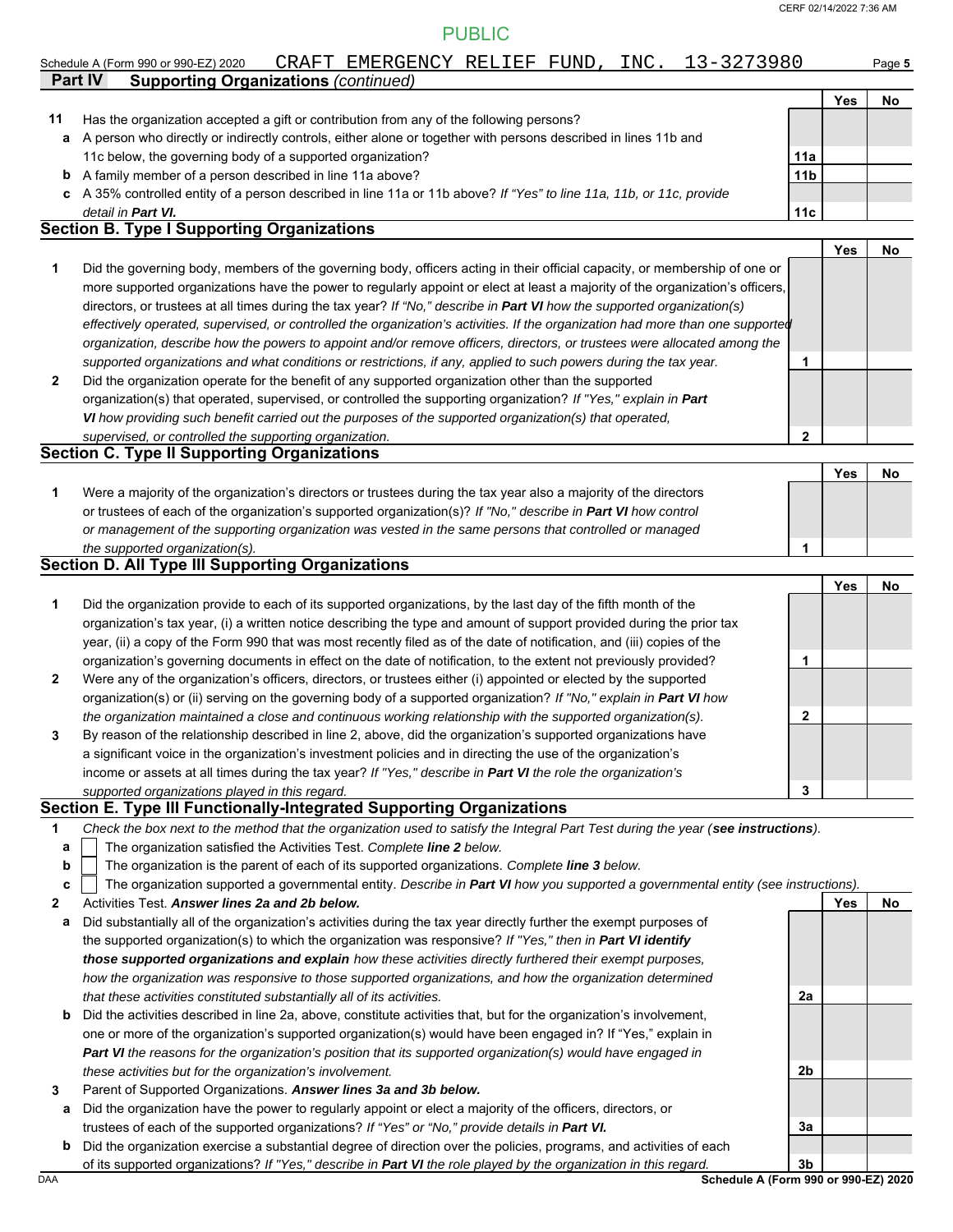|                | CRAFT EMERGENCY RELIEF FUND, INC. 13-3273980<br>Schedule A (Form 990 or 990-EZ) 2020                                             |                |                | Page 6                         |
|----------------|----------------------------------------------------------------------------------------------------------------------------------|----------------|----------------|--------------------------------|
| <b>Part V</b>  | Type III Non-Functionally Integrated 509(a)(3) Supporting Organizations                                                          |                |                |                                |
| 1              | Check here if the organization satisfied the Integral Part Test as a qualifying trust on Nov. 20, 1970 (explain in Part VI). See |                |                |                                |
|                | instructions. All other Type III non-functionally integrated supporting organizations must complete Sections A through E.        |                |                |                                |
|                | Section A - Adjusted Net Income                                                                                                  |                | (A) Prior Year | (B) Current Year<br>(optional) |
| 1.             | Net short-term capital gain                                                                                                      | 1              |                |                                |
| $\mathbf{2}$   | Recoveries of prior-year distributions                                                                                           | $\mathbf{2}$   |                |                                |
| 3              | Other gross income (see instructions)                                                                                            | 3              |                |                                |
| 4              | Add lines 1 through 3.                                                                                                           | 4              |                |                                |
| 5              | Depreciation and depletion                                                                                                       | 5              |                |                                |
| 6              | Portion of operating expenses paid or incurred for production or collection of                                                   |                |                |                                |
|                | gross income or for management, conservation, or maintenance of property                                                         |                |                |                                |
|                | held for production of income (see instructions)                                                                                 | 6              |                |                                |
| 7              | Other expenses (see instructions)                                                                                                | $\overline{7}$ |                |                                |
| 8              | Adjusted Net Income (subtract lines 5, 6, and 7 from line 4)                                                                     | 8              |                |                                |
|                | <b>Section B - Minimum Asset Amount</b>                                                                                          |                | (A) Prior Year | (B) Current Year<br>(optional) |
| 1              | Aggregate fair market value of all non-exempt-use assets (see                                                                    |                |                |                                |
|                | instructions for short tax year or assets held for part of year):                                                                |                |                |                                |
|                | a Average monthly value of securities                                                                                            | 1a             |                |                                |
|                | <b>b</b> Average monthly cash balances                                                                                           | 1 <sub>b</sub> |                |                                |
|                | c Fair market value of other non-exempt-use assets                                                                               | 1 <sub>c</sub> |                |                                |
|                | d Total (add lines 1a, 1b, and 1c)                                                                                               | 1d             |                |                                |
|                | e Discount claimed for blockage or other factors                                                                                 |                |                |                                |
|                | (explain in detail in Part VI):                                                                                                  |                |                |                                |
|                | 2 Acquisition indebtedness applicable to non-exempt-use assets                                                                   | $\mathbf{2}$   |                |                                |
| 3              | Subtract line 2 from line 1d.                                                                                                    | 3              |                |                                |
| 4              | Cash deemed held for exempt use. Enter 0.015 of line 3 (for greater amount,                                                      |                |                |                                |
|                | see instructions).                                                                                                               | 4              |                |                                |
| 5.             | Net value of non-exempt-use assets (subtract line 4 from line 3)                                                                 | 5              |                |                                |
| 6.             | Multiply line 5 by 0.035.                                                                                                        | 6              |                |                                |
| 7              | Recoveries of prior-year distributions                                                                                           | $\overline{7}$ |                |                                |
| 8              | Minimum Asset Amount (add line 7 to line 6)                                                                                      | 8              |                |                                |
|                | Section C - Distributable Amount                                                                                                 |                |                | <b>Current Year</b>            |
| 1              | Adjusted net income for prior year (from Section A, line 8, column A)                                                            | 1              |                |                                |
| 2              | Enter 0.85 of line 1.                                                                                                            | 2              |                |                                |
| 3              | Minimum asset amount for prior year (from Section B, line 8, column A)                                                           | 3              |                |                                |
| 4              | Enter greater of line 2 or line 3.                                                                                               | 4              |                |                                |
| 5              | Income tax imposed in prior year                                                                                                 | 5              |                |                                |
| 6              | Distributable Amount. Subtract line 5 from line 4, unless subject to                                                             |                |                |                                |
|                | emergency temporary reduction (see instructions).                                                                                | 6              |                |                                |
| $\overline{7}$ | Check here if the current year is the organization's first as a non-functionally integrated Type III supporting organization     |                |                |                                |

(see instructions).

**Schedule A (Form 990 or 990-EZ) 2020**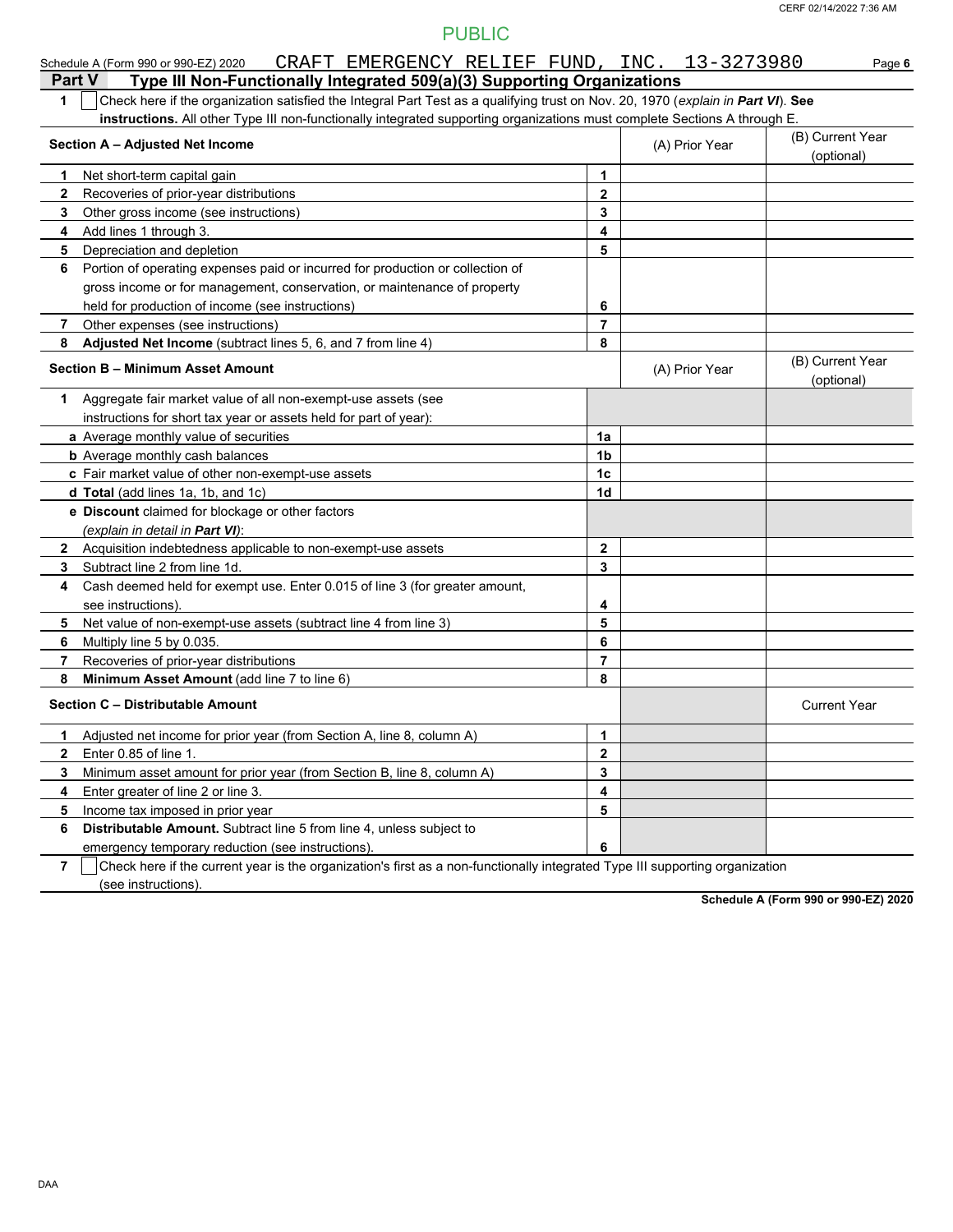|              | CRAFT EMERGENCY RELIEF FUND, INC. 13-3273980<br>Schedule A (Form 990 or 990-EZ) 2020                                                          |                             |                                       | Page 7                                  |
|--------------|-----------------------------------------------------------------------------------------------------------------------------------------------|-----------------------------|---------------------------------------|-----------------------------------------|
| Part V       | Type III Non-Functionally Integrated 509(a)(3) Supporting Organizations (continued)                                                           |                             |                                       |                                         |
|              | <b>Section D - Distributions</b>                                                                                                              |                             |                                       | <b>Current Year</b>                     |
| 1            | Amounts paid to supported organizations to accomplish exempt purposes                                                                         |                             |                                       |                                         |
| $\mathbf{2}$ | Amounts paid to perform activity that directly furthers exempt purposes of supported                                                          |                             |                                       |                                         |
|              | organizations, in excess of income from activity                                                                                              |                             |                                       |                                         |
| 3            | Administrative expenses paid to accomplish exempt purposes of supported organizations                                                         |                             |                                       |                                         |
| 4            | Amounts paid to acquire exempt-use assets                                                                                                     |                             |                                       |                                         |
| 5            | Qualified set-aside amounts (prior IRS approval required-provide details in Part VI)                                                          |                             |                                       |                                         |
| 6            | Other distributions (describe in Part VI). See instructions.                                                                                  |                             |                                       |                                         |
| 7            | Total annual distributions. Add lines 1 through 6.                                                                                            |                             |                                       |                                         |
| 8            | Distributions to attentive supported organizations to which the organization is responsive<br>(provide details in Part VI). See instructions. |                             |                                       |                                         |
| 9            | Distributable amount for 2020 from Section C, line 6                                                                                          |                             |                                       |                                         |
| 10           | Line 8 amount divided by line 9 amount                                                                                                        |                             |                                       |                                         |
|              |                                                                                                                                               | (i)                         | (ii)                                  | (iii)                                   |
|              | <b>Section E - Distribution Allocations (see instructions)</b>                                                                                | <b>Excess Distributions</b> | <b>Underdistributions</b><br>Pre-2020 | <b>Distributable</b><br>Amount for 2020 |
| 1            | Distributable amount for 2020 from Section C, line 6                                                                                          |                             |                                       |                                         |
| $\mathbf{2}$ | Underdistributions, if any, for years prior to 2020<br>(reasonable cause required-explain in Part VI). See<br>instructions.                   |                             |                                       |                                         |
| 3            | Excess distributions carryover, if any, to 2020                                                                                               |                             |                                       |                                         |
|              | <b>a</b> From 2015                                                                                                                            |                             |                                       |                                         |
|              | $b$ From 2016                                                                                                                                 |                             |                                       |                                         |
|              | <b>C</b> From 2017                                                                                                                            |                             |                                       |                                         |
|              | <b>d</b> From 2018                                                                                                                            |                             |                                       |                                         |
|              | e From 2019                                                                                                                                   |                             |                                       |                                         |
|              | f Total of lines 3a through 3e                                                                                                                |                             |                                       |                                         |
|              | g Applied to underdistributions of prior years                                                                                                |                             |                                       |                                         |
|              | h Applied to 2020 distributable amount                                                                                                        |                             |                                       |                                         |
|              | <i>i</i> Carryover from 2015 not applied (see instructions)                                                                                   |                             |                                       |                                         |
|              | Remainder. Subtract lines 3g, 3h, and 3i from line 3f.                                                                                        |                             |                                       |                                         |
| 4            | Distributions for 2020 from                                                                                                                   |                             |                                       |                                         |
|              | \$<br>Section D, line 7:                                                                                                                      |                             |                                       |                                         |
|              | a Applied to underdistributions of prior years                                                                                                |                             |                                       |                                         |
|              | <b>b</b> Applied to 2020 distributable amount                                                                                                 |                             |                                       |                                         |
|              | c Remainder. Subtract lines 4a and 4b from line 4.                                                                                            |                             |                                       |                                         |
| 5            | Remaining underdistributions for years prior to 2020, if                                                                                      |                             |                                       |                                         |
|              | any. Subtract lines 3g and 4a from line 2. For result                                                                                         |                             |                                       |                                         |
|              | greater than zero, explain in Part VI. See instructions.                                                                                      |                             |                                       |                                         |
| 6            | Remaining underdistributions for 2020 Subtract lines 3h                                                                                       |                             |                                       |                                         |
|              | and 4b from line 1. For result greater than zero, explain in                                                                                  |                             |                                       |                                         |
| 7            | <b>Part VI</b> See instructions.<br>Excess distributions carryover to 2021. Add lines 3j                                                      |                             |                                       |                                         |
|              | and 4c.                                                                                                                                       |                             |                                       |                                         |
| 8            | Breakdown of line 7:                                                                                                                          |                             |                                       |                                         |
|              | a Excess from 2016                                                                                                                            |                             |                                       |                                         |
|              |                                                                                                                                               |                             |                                       |                                         |
|              | c Excess from 2018                                                                                                                            |                             |                                       |                                         |
|              | <b>d</b> Excess from 2019                                                                                                                     |                             |                                       |                                         |
|              | e Excess from 2020                                                                                                                            |                             |                                       |                                         |
|              |                                                                                                                                               |                             |                                       |                                         |

**Schedule A (Form 990 or 990-EZ) 2020**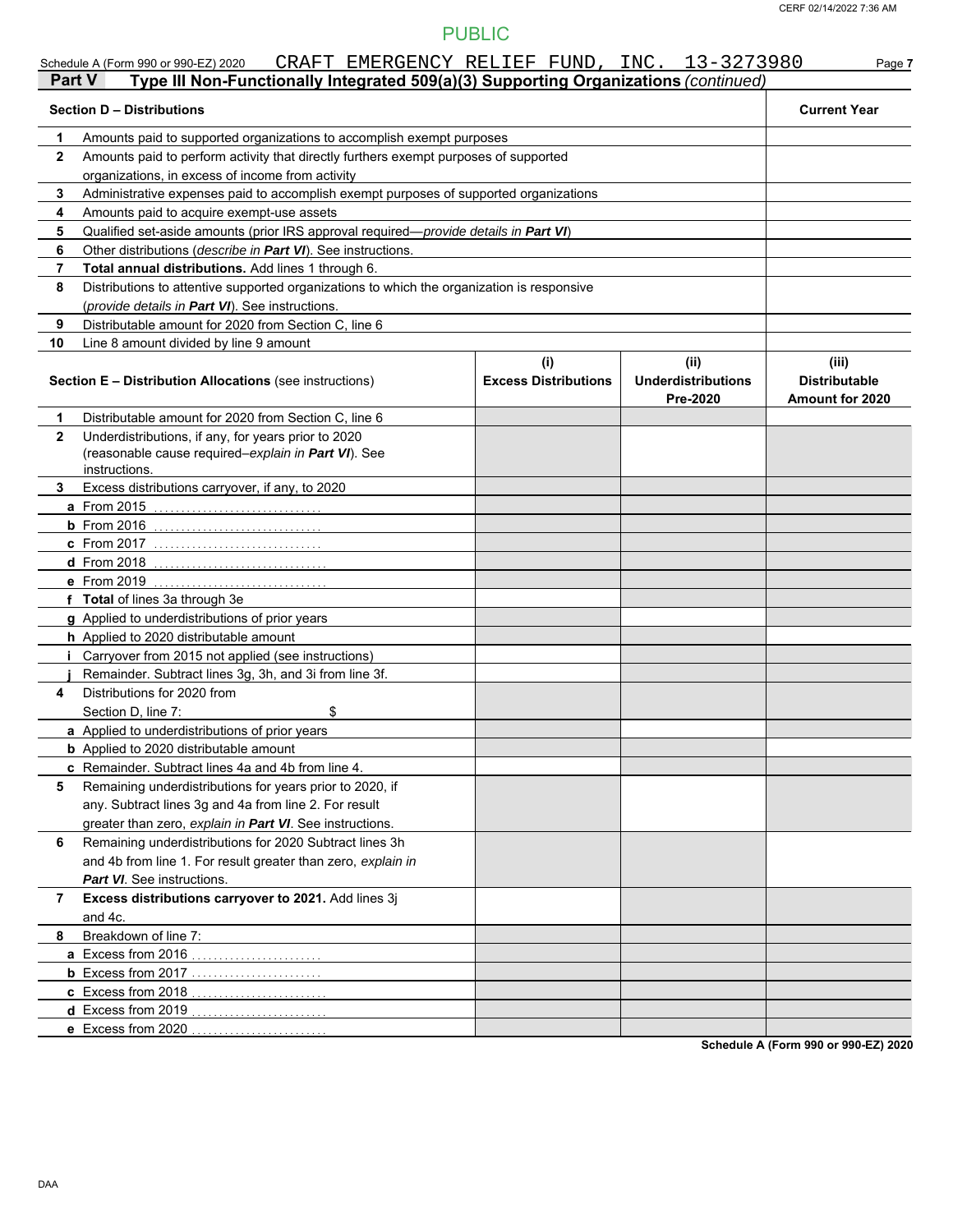|         | Schedule A (Form 990 or 990-EZ) 2020                                                                                                                                                                                                                                                                                                                              | CRAFT EMERGENCY RELIEF FUND, INC. 13-3273980 |  |  | Page 8 |
|---------|-------------------------------------------------------------------------------------------------------------------------------------------------------------------------------------------------------------------------------------------------------------------------------------------------------------------------------------------------------------------|----------------------------------------------|--|--|--------|
| Part VI | Supplemental Information. Provide the explanations required by Part II, line 10; Part II, line 17a or 17b; Part<br>III, line 12; Part IV, Section A, lines 1, 2, 3b, 3c, 4b, 4c, 5a, 6, 9a, 9b, 9c, 11a, 11b, and 11c; Part IV, Section<br>B, lines 1 and 2; Part IV, Section C, line 1; Part IV, Section D, lines 2 and 3; Part IV, Section E, lines 1c, 2a, 2b, |                                              |  |  |        |
|         | 3a, and 3b; Part V, line 1; Part V, Section B, line 1e; Part V, Section D, lines 5, 6, and 8; and Part V, Section E,                                                                                                                                                                                                                                              |                                              |  |  |        |
|         | lines 2, 5, and 6. Also complete this part for any additional information. (See instructions.)                                                                                                                                                                                                                                                                    |                                              |  |  |        |
|         |                                                                                                                                                                                                                                                                                                                                                                   |                                              |  |  |        |
|         |                                                                                                                                                                                                                                                                                                                                                                   |                                              |  |  |        |
|         |                                                                                                                                                                                                                                                                                                                                                                   |                                              |  |  |        |
|         |                                                                                                                                                                                                                                                                                                                                                                   |                                              |  |  |        |
|         |                                                                                                                                                                                                                                                                                                                                                                   |                                              |  |  |        |
|         |                                                                                                                                                                                                                                                                                                                                                                   |                                              |  |  |        |
|         |                                                                                                                                                                                                                                                                                                                                                                   |                                              |  |  |        |
|         |                                                                                                                                                                                                                                                                                                                                                                   |                                              |  |  |        |
|         |                                                                                                                                                                                                                                                                                                                                                                   |                                              |  |  |        |
|         |                                                                                                                                                                                                                                                                                                                                                                   |                                              |  |  |        |
|         |                                                                                                                                                                                                                                                                                                                                                                   |                                              |  |  |        |
|         |                                                                                                                                                                                                                                                                                                                                                                   |                                              |  |  |        |
|         |                                                                                                                                                                                                                                                                                                                                                                   |                                              |  |  |        |
|         |                                                                                                                                                                                                                                                                                                                                                                   |                                              |  |  |        |
|         |                                                                                                                                                                                                                                                                                                                                                                   |                                              |  |  |        |
|         |                                                                                                                                                                                                                                                                                                                                                                   |                                              |  |  |        |
|         |                                                                                                                                                                                                                                                                                                                                                                   |                                              |  |  |        |
|         |                                                                                                                                                                                                                                                                                                                                                                   |                                              |  |  |        |
|         |                                                                                                                                                                                                                                                                                                                                                                   |                                              |  |  |        |
|         |                                                                                                                                                                                                                                                                                                                                                                   |                                              |  |  |        |
|         |                                                                                                                                                                                                                                                                                                                                                                   |                                              |  |  |        |
|         |                                                                                                                                                                                                                                                                                                                                                                   |                                              |  |  |        |
|         |                                                                                                                                                                                                                                                                                                                                                                   |                                              |  |  |        |
|         |                                                                                                                                                                                                                                                                                                                                                                   |                                              |  |  |        |
|         |                                                                                                                                                                                                                                                                                                                                                                   |                                              |  |  |        |
|         |                                                                                                                                                                                                                                                                                                                                                                   |                                              |  |  |        |
|         |                                                                                                                                                                                                                                                                                                                                                                   |                                              |  |  |        |
|         |                                                                                                                                                                                                                                                                                                                                                                   |                                              |  |  |        |
|         |                                                                                                                                                                                                                                                                                                                                                                   |                                              |  |  |        |
|         |                                                                                                                                                                                                                                                                                                                                                                   |                                              |  |  |        |
|         |                                                                                                                                                                                                                                                                                                                                                                   |                                              |  |  |        |
|         |                                                                                                                                                                                                                                                                                                                                                                   |                                              |  |  |        |
|         |                                                                                                                                                                                                                                                                                                                                                                   |                                              |  |  |        |
|         |                                                                                                                                                                                                                                                                                                                                                                   |                                              |  |  |        |
|         |                                                                                                                                                                                                                                                                                                                                                                   |                                              |  |  |        |
|         |                                                                                                                                                                                                                                                                                                                                                                   |                                              |  |  |        |
|         |                                                                                                                                                                                                                                                                                                                                                                   |                                              |  |  |        |
|         |                                                                                                                                                                                                                                                                                                                                                                   |                                              |  |  |        |
|         |                                                                                                                                                                                                                                                                                                                                                                   |                                              |  |  |        |
|         |                                                                                                                                                                                                                                                                                                                                                                   |                                              |  |  |        |
|         |                                                                                                                                                                                                                                                                                                                                                                   |                                              |  |  |        |
|         |                                                                                                                                                                                                                                                                                                                                                                   |                                              |  |  |        |
|         |                                                                                                                                                                                                                                                                                                                                                                   |                                              |  |  |        |
|         |                                                                                                                                                                                                                                                                                                                                                                   |                                              |  |  |        |
|         |                                                                                                                                                                                                                                                                                                                                                                   |                                              |  |  |        |
|         |                                                                                                                                                                                                                                                                                                                                                                   |                                              |  |  |        |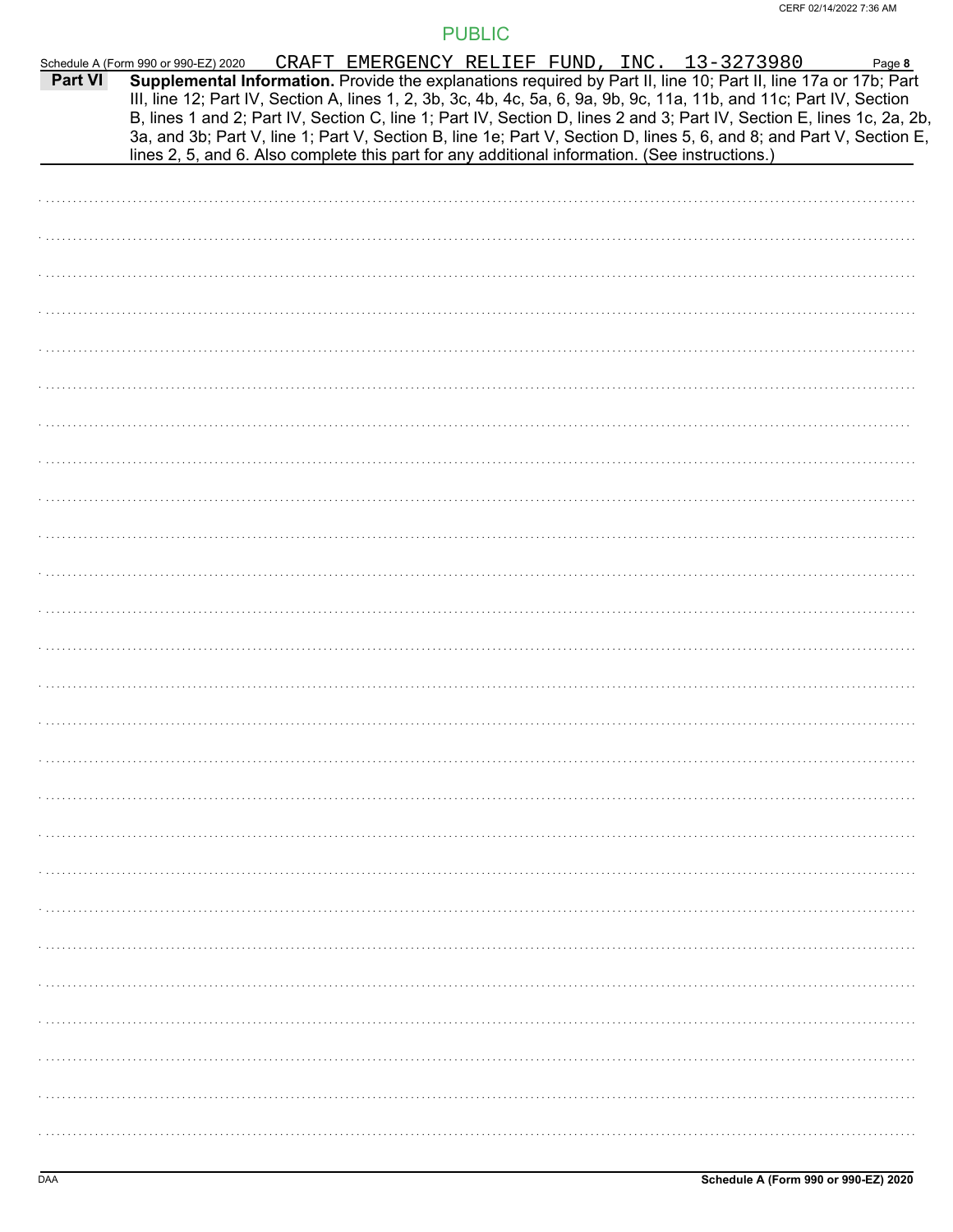CERF 02/14/2022 7:36 AM

OMB No. 1545-0047

#### PUBLIC

| <b>SCHEDULE D</b>          | <b>Supplemental Financial Statements</b>                               |
|----------------------------|------------------------------------------------------------------------|
| (Form 990)                 | ▶ Complete if the organization answered "Yes" on Form 990,             |
|                            | Part IV, line 6, 7, 8, 9, 10, 11a, 11b, 11c, 11d, 11e, 11f, 12a, or 12 |
| Department of the Treasury | Attach to Form 990.                                                    |

Internal Revenue Service **Name of the organization**

# **(Form 990) Part IV, line 6, 7, 8, 9, 10, 11a, 11b, 11c, 11d, 11e, 11f, 12a, or 12b. Complete if the organization answered "Yes" on Form 990,**

 **Attach to Form 990.** 

▶ Go to *www.irs.gov/Form990* for instructions and the latest information.

| <b>2020</b>                        |
|------------------------------------|
| <b>Open to Public</b><br>nspection |

**Employer identification number**

|              | EMERGENCY RELIEF FUND, INC.<br>CRAFT                                                                                                                                                       |                                                    | 13-3273980                      |
|--------------|--------------------------------------------------------------------------------------------------------------------------------------------------------------------------------------------|----------------------------------------------------|---------------------------------|
|              | Organizations Maintaining Donor Advised Funds or Other Similar Funds or Accounts.<br>Part I                                                                                                |                                                    |                                 |
|              | Complete if the organization answered "Yes" on Form 990, Part IV, line 6.                                                                                                                  |                                                    |                                 |
|              |                                                                                                                                                                                            | (a) Donor advised funds                            | (b) Funds and other accounts    |
|              |                                                                                                                                                                                            |                                                    |                                 |
| 1            | Total number at end of year                                                                                                                                                                |                                                    |                                 |
| 2            |                                                                                                                                                                                            |                                                    |                                 |
| 3            |                                                                                                                                                                                            |                                                    |                                 |
| 4            | Aggregate value at end of year                                                                                                                                                             |                                                    |                                 |
| 5            | Did the organization inform all donors and donor advisors in writing that the assets held in donor advised                                                                                 |                                                    |                                 |
|              |                                                                                                                                                                                            |                                                    | Yes<br>No                       |
| 6            | Did the organization inform all grantees, donors, and donor advisors in writing that grant funds can be used                                                                               |                                                    |                                 |
|              | only for charitable purposes and not for the benefit of the donor or donor advisor, or for any other purpose                                                                               |                                                    |                                 |
|              | conferring impermissible private benefit?<br>Part II<br><b>Conservation Easements.</b>                                                                                                     |                                                    | Yes<br>No                       |
|              | Complete if the organization answered "Yes" on Form 990, Part IV, line 7.                                                                                                                  |                                                    |                                 |
|              |                                                                                                                                                                                            |                                                    |                                 |
| 1            | Purpose(s) of conservation easements held by the organization (check all that apply).                                                                                                      |                                                    |                                 |
|              | Preservation of land for public use (for example, recreation or education                                                                                                                  | Preservation of a historically important land area |                                 |
|              | Protection of natural habitat                                                                                                                                                              | Preservation of a certified historic structure     |                                 |
|              | Preservation of open space                                                                                                                                                                 |                                                    |                                 |
| $\mathbf{2}$ | Complete lines 2a through 2d if the organization held a qualified conservation contribution in the form of a conservation                                                                  |                                                    |                                 |
|              | easement on the last day of the tax year.                                                                                                                                                  |                                                    | Held at the End of the Tax Year |
| a            | Total number of conservation easements                                                                                                                                                     |                                                    | 2a                              |
| b            |                                                                                                                                                                                            |                                                    | 2 <sub>b</sub>                  |
| c            | Number of conservation easements on a certified historic structure included in (a) [11] Number of conservation                                                                             |                                                    | 2c                              |
| d            | Number of conservation easements included in (c) acquired after 7/25/06, and not on a                                                                                                      |                                                    |                                 |
|              | historic structure listed in the National Register                                                                                                                                         |                                                    | 2d                              |
| 3            | Number of conservation easements modified, transferred, released, extinguished, or terminated by the organization during the                                                               |                                                    |                                 |
|              | tax year $\blacktriangleright$                                                                                                                                                             |                                                    |                                 |
| 4            | Number of states where property subject to conservation easement is located ▶                                                                                                              |                                                    |                                 |
| 5            | Does the organization have a written policy regarding the periodic monitoring, inspection, handling of                                                                                     |                                                    |                                 |
|              | violations, and enforcement of the conservation easements it holds?                                                                                                                        |                                                    | <b>No</b><br>Yes                |
| 6            | Staff and volunteer hours devoted to monitoring, inspecting, handling of violations, and enforcing conservation easements during the year                                                  |                                                    |                                 |
|              |                                                                                                                                                                                            |                                                    |                                 |
| 7            | Amount of expenses incurred in monitoring, inspecting, handling of violations, and enforcing conservation easements during the year                                                        |                                                    |                                 |
|              | ▶ \$                                                                                                                                                                                       |                                                    |                                 |
|              | Does each conservation easement reported on line 2(d) above satisfy the requirements of section 170(h)(4)(B)(i)                                                                            |                                                    |                                 |
|              |                                                                                                                                                                                            |                                                    |                                 |
| 9            | In Part XIII, describe how the organization reports conservation easements in its revenue and expense statement and                                                                        |                                                    |                                 |
|              | balance sheet, and include, if applicable, the text of the footnote to the organization's financial statements that describes the<br>organization's accounting for conservation easements. |                                                    |                                 |
|              | Organizations Maintaining Collections of Art, Historical Treasures, or Other Similar Assets.<br>Part III                                                                                   |                                                    |                                 |
|              | Complete if the organization answered "Yes" on Form 990, Part IV, line 8.                                                                                                                  |                                                    |                                 |
|              | 1a If the organization elected, as permitted under FASB ASC 958, not to report in its revenue statement and balance sheet works                                                            |                                                    |                                 |
|              | of art, historical treasures, or other similar assets held for public exhibition, education, or research in furtherance of public                                                          |                                                    |                                 |
|              | service, provide in Part XIII the text of the footnote to its financial statements that describes these items.                                                                             |                                                    |                                 |
|              | b If the organization elected, as permitted under FASB ASC 958, to report in its revenue statement and balance sheet works of                                                              |                                                    |                                 |
|              | art, historical treasures, or other similar assets held for public exhibition, education, or research in furtherance of public service,                                                    |                                                    |                                 |
|              | provide the following amounts relating to these items:                                                                                                                                     |                                                    |                                 |
|              |                                                                                                                                                                                            |                                                    |                                 |
|              |                                                                                                                                                                                            |                                                    |                                 |
| $\mathbf{2}$ | If the organization received or held works of art, historical treasures, or other similar assets for financial gain, provide the                                                           |                                                    |                                 |
|              | following amounts required to be reported under FASB ASC 958 relating to these items:                                                                                                      |                                                    |                                 |
| a            | Revenue included on Form 990, Part VIII, line 1                                                                                                                                            |                                                    |                                 |
|              |                                                                                                                                                                                            |                                                    | $\blacktriangleright$ \$        |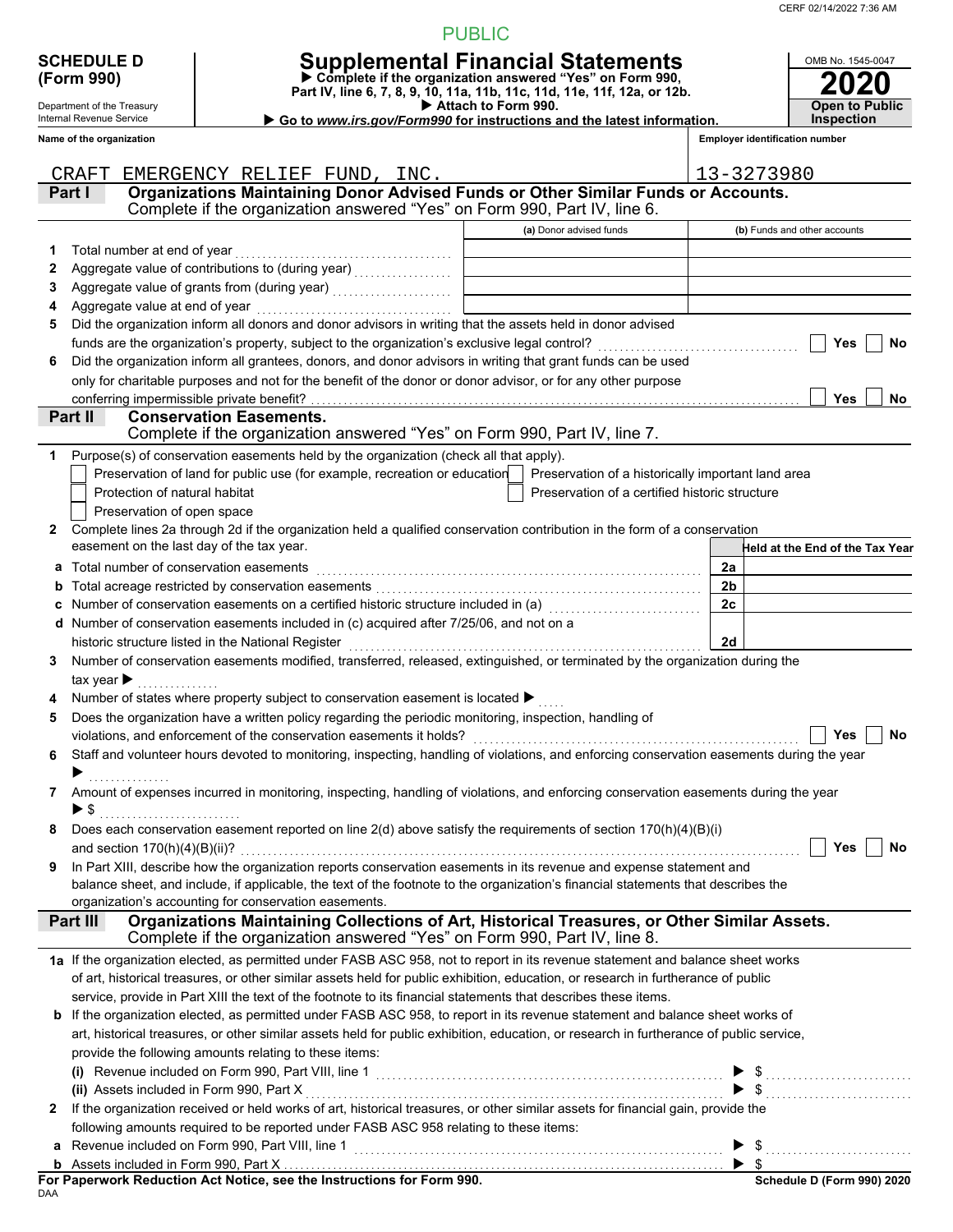| Schedule D (Form 990) 2020 CRAFT EMERGENCY RELIEF FUND, INC. 13-3273980                                                                                                                                                             |                         |                          |                    |                      |                     | Page 2 |
|-------------------------------------------------------------------------------------------------------------------------------------------------------------------------------------------------------------------------------------|-------------------------|--------------------------|--------------------|----------------------|---------------------|--------|
| Organizations Maintaining Collections of Art, Historical Treasures, or Other Similar Assets (continued)<br>Part II                                                                                                                  |                         |                          |                    |                      |                     |        |
| Using the organization's acquisition, accession, and other records, check any of the following that make significant use of its<br>3<br>collection items (check all that apply):                                                    |                         |                          |                    |                      |                     |        |
| Public exhibition<br>a                                                                                                                                                                                                              | d                       | Loan or exchange program |                    |                      |                     |        |
| Scholarly research<br>b                                                                                                                                                                                                             | е                       |                          |                    |                      |                     |        |
| Preservation for future generations<br>c                                                                                                                                                                                            |                         |                          |                    |                      |                     |        |
| Provide a description of the organization's collections and explain how they further the organization's exempt purpose in Part<br>XIII.                                                                                             |                         |                          |                    |                      |                     |        |
| 5<br>During the year, did the organization solicit or receive donations of art, historical treasures, or other similar                                                                                                              |                         |                          |                    |                      |                     |        |
|                                                                                                                                                                                                                                     |                         |                          |                    |                      | <b>Yes</b>          | No     |
| <b>Escrow and Custodial Arrangements.</b><br><b>Part IV</b>                                                                                                                                                                         |                         |                          |                    |                      |                     |        |
| Complete if the organization answered "Yes" on Form 990, Part IV, line 9, or reported an amount on Form                                                                                                                             |                         |                          |                    |                      |                     |        |
| 990, Part X, line 21.                                                                                                                                                                                                               |                         |                          |                    |                      |                     |        |
| 1a Is the organization an agent, trustee, custodian or other intermediary for contributions or other assets not                                                                                                                     |                         |                          |                    |                      |                     |        |
| included on Form 990, Part X?                                                                                                                                                                                                       |                         |                          |                    |                      | Yes                 | No     |
| b If "Yes," explain the arrangement in Part XIII and complete the following table:                                                                                                                                                  |                         |                          |                    |                      |                     |        |
|                                                                                                                                                                                                                                     |                         |                          |                    |                      | Amount              |        |
| c Beginning balance                                                                                                                                                                                                                 |                         |                          |                    | 1c                   |                     |        |
| d Additions during the year<br>$\ldots$ $\ldots$ $\ldots$ $\ldots$ $\ldots$ $\ldots$ $\ldots$ $\ldots$ $\ldots$ $\ldots$ $\ldots$ $\ldots$                                                                                          |                         |                          |                    | 1d                   |                     |        |
|                                                                                                                                                                                                                                     |                         |                          |                    | 1e                   |                     |        |
| Ending balance continuous continuous continuous continuous continuous continuous continuous continuous continuo                                                                                                                     |                         |                          |                    | 1f                   |                     |        |
|                                                                                                                                                                                                                                     |                         |                          |                    |                      | <b>Yes</b>          | No     |
| <b>b</b> If "Yes," explain the arrangement in Part XIII. Check here if the explanation has been provided on Part XIII                                                                                                               |                         |                          |                    |                      |                     |        |
| <b>Endowment Funds.</b><br>Part V                                                                                                                                                                                                   |                         |                          |                    |                      |                     |        |
| Complete if the organization answered "Yes" on Form 990, Part IV, line 10.                                                                                                                                                          |                         |                          |                    |                      |                     |        |
|                                                                                                                                                                                                                                     | (a) Current year        | (b) Prior year           | (c) Two years back | (d) Three years back | (e) Four years back |        |
| 1a Beginning of year balance                                                                                                                                                                                                        |                         |                          |                    |                      |                     |        |
| <b>b</b> Contributions                                                                                                                                                                                                              |                         |                          |                    |                      |                     |        |
| c Net investment earnings, gains, and                                                                                                                                                                                               |                         |                          |                    |                      |                     |        |
|                                                                                                                                                                                                                                     |                         |                          |                    |                      |                     |        |
| d Grants or scholarships                                                                                                                                                                                                            |                         |                          |                    |                      |                     |        |
| e Other expenditures for facilities and                                                                                                                                                                                             |                         |                          |                    |                      |                     |        |
|                                                                                                                                                                                                                                     |                         |                          |                    |                      |                     |        |
| g End of year balance <i></i>                                                                                                                                                                                                       |                         |                          |                    |                      |                     |        |
| 2 Provide the estimated percentage of the current year end balance (line 1g, column (a)) held as:                                                                                                                                   |                         |                          |                    |                      |                     |        |
| a Board designated or quasi-endowment $\blacktriangleright$                                                                                                                                                                         |                         |                          |                    |                      |                     |        |
| <b>b</b> Permanent endowment $\blacktriangleright$ %                                                                                                                                                                                |                         |                          |                    |                      |                     |        |
| <b>c</b> Term endowment $\blacktriangleright$<br>. %                                                                                                                                                                                |                         |                          |                    |                      |                     |        |
| The percentages on lines 2a, 2b, and 2c should equal 100%.                                                                                                                                                                          |                         |                          |                    |                      |                     |        |
| 3a Are there endowment funds not in the possession of the organization that are held and administered for the                                                                                                                       |                         |                          |                    |                      |                     |        |
| organization by:                                                                                                                                                                                                                    |                         |                          |                    |                      | <b>Yes</b>          | No     |
| (i) Unrelated organizations <b>constructs</b> and a series of the construction of the construction of the construction of the construction of the construction of the construction of the construction of the construction of the c |                         |                          |                    |                      | 3a(i)               |        |
|                                                                                                                                                                                                                                     |                         |                          |                    |                      | 3a(ii)              |        |
| b If "Yes" on line 3a(ii), are the related organizations listed as required on Schedule R? [[[[[[[[[[[[[[[[[[[                                                                                                                      |                         |                          |                    |                      | 3b                  |        |
| Describe in Part XIII the intended uses of the organization's endowment funds.                                                                                                                                                      |                         |                          |                    |                      |                     |        |
| Land, Buildings, and Equipment.<br><b>Part VI</b>                                                                                                                                                                                   |                         |                          |                    |                      |                     |        |
| Complete if the organization answered "Yes" on Form 990, Part IV, line 11a. See Form 990, Part X, line 10.                                                                                                                          |                         |                          |                    |                      |                     |        |
| Description of property                                                                                                                                                                                                             | (a) Cost or other basis | (b) Cost or other basis  |                    | (c) Accumulated      | (d) Book value      |        |
|                                                                                                                                                                                                                                     | (investment)            | (other)                  |                    | depreciation         |                     |        |
|                                                                                                                                                                                                                                     |                         |                          |                    |                      |                     |        |
|                                                                                                                                                                                                                                     |                         |                          |                    |                      |                     |        |
| c Leasehold improvements                                                                                                                                                                                                            |                         |                          |                    |                      |                     |        |
|                                                                                                                                                                                                                                     |                         |                          | 15,313             | ,420<br>8.           |                     | 6,893  |
|                                                                                                                                                                                                                                     |                         |                          | 18,500             | 18,500               |                     |        |
| Total. Add lines 1a through 1e. (Column (d) must equal Form 990, Part X, column (B), line 10c.)                                                                                                                                     |                         |                          |                    |                      |                     | 6,893  |

**Schedule D (Form 990) 2020**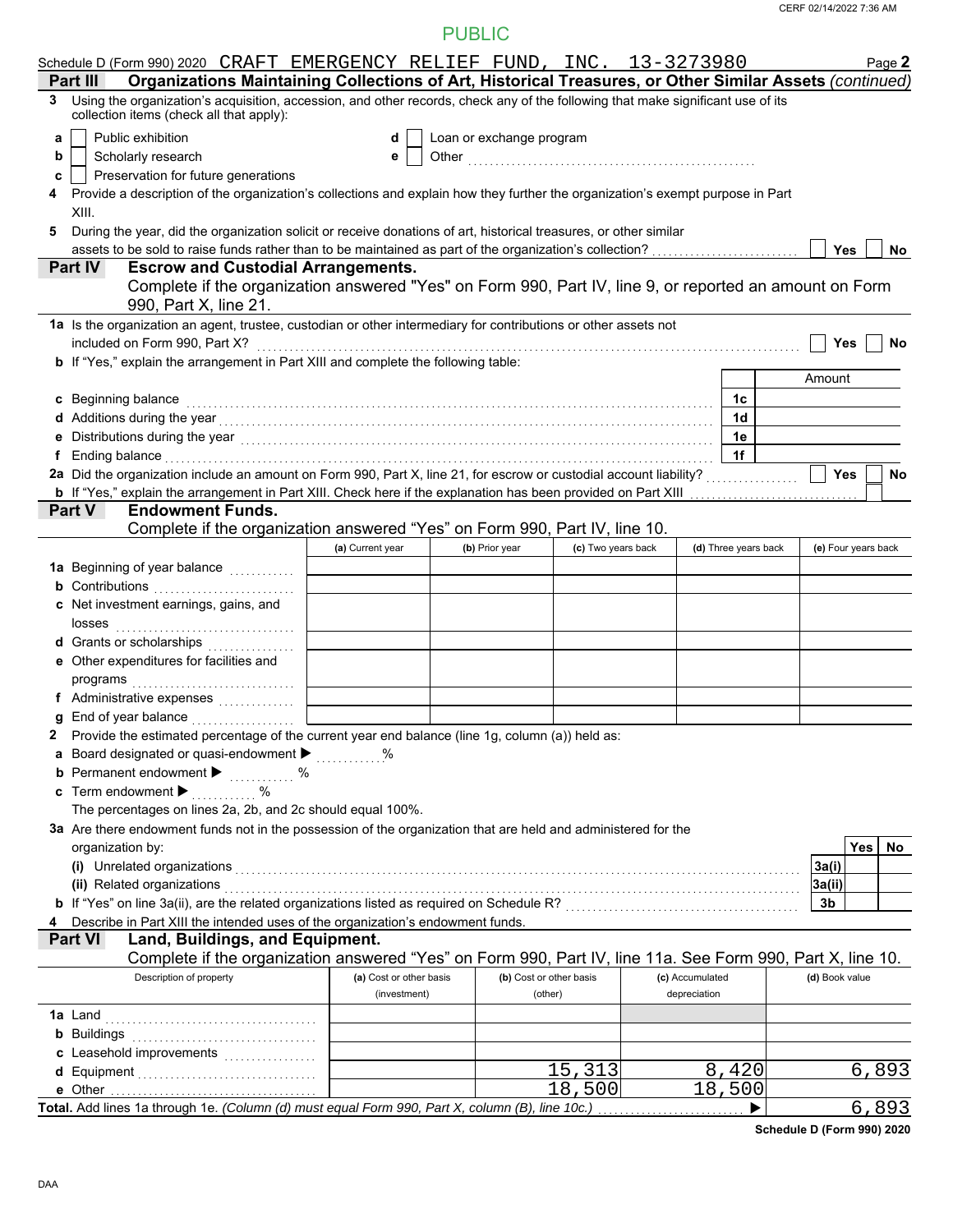|                           |                           |                                                                         | Schedule D (Form 990) 2020 CRAFT EMERGENCY RELIEF FUND, INC. 13-3273980                                                                                                                                                          |                |  |                                                              | Page 3                                                                                                     |
|---------------------------|---------------------------|-------------------------------------------------------------------------|----------------------------------------------------------------------------------------------------------------------------------------------------------------------------------------------------------------------------------|----------------|--|--------------------------------------------------------------|------------------------------------------------------------------------------------------------------------|
| <b>Part VII</b>           |                           |                                                                         | <b>Investments - Other Securities.</b>                                                                                                                                                                                           |                |  |                                                              |                                                                                                            |
|                           |                           |                                                                         |                                                                                                                                                                                                                                  |                |  |                                                              | Complete if the organization answered "Yes" on Form 990, Part IV, line 11b. See Form 990, Part X, line 12. |
|                           |                           | (a) Description of security or category<br>(including name of security) |                                                                                                                                                                                                                                  | (b) Book value |  | (c) Method of valuation:<br>Cost or end-of-year market value |                                                                                                            |
|                           |                           |                                                                         |                                                                                                                                                                                                                                  |                |  |                                                              |                                                                                                            |
| (1) Financial derivatives |                           |                                                                         |                                                                                                                                                                                                                                  |                |  |                                                              |                                                                                                            |
| $(3)$ Other               |                           |                                                                         |                                                                                                                                                                                                                                  |                |  |                                                              |                                                                                                            |
| $\ldots$ (A)              |                           |                                                                         |                                                                                                                                                                                                                                  |                |  |                                                              |                                                                                                            |
|                           |                           |                                                                         | $\mathbf{B}$ (B) and the continuum continuum continuum continuum continuum continuum continuum continuum continuum continuum continuum continuum continuum continuum continuum continuum continuum continuum continuum continuum |                |  |                                                              |                                                                                                            |
|                           |                           |                                                                         |                                                                                                                                                                                                                                  |                |  |                                                              |                                                                                                            |
|                           |                           |                                                                         |                                                                                                                                                                                                                                  |                |  |                                                              |                                                                                                            |
|                           |                           |                                                                         |                                                                                                                                                                                                                                  |                |  |                                                              |                                                                                                            |
|                           |                           |                                                                         |                                                                                                                                                                                                                                  |                |  |                                                              |                                                                                                            |
| $\Gamma$ (G)              |                           |                                                                         |                                                                                                                                                                                                                                  |                |  |                                                              |                                                                                                            |
| (H)                       |                           |                                                                         |                                                                                                                                                                                                                                  |                |  |                                                              |                                                                                                            |
|                           |                           |                                                                         | Total. (Column (b) must equal Form 990, Part X, col. (B) line 12.)                                                                                                                                                               |                |  |                                                              |                                                                                                            |
| <b>Part VIII</b>          |                           |                                                                         | <b>Investments - Program Related.</b>                                                                                                                                                                                            |                |  |                                                              | Complete if the organization answered "Yes" on Form 990, Part IV, line 11c. See Form 990, Part X, line 13. |
|                           |                           | (a) Description of investment                                           |                                                                                                                                                                                                                                  | (b) Book value |  | (c) Method of valuation:                                     |                                                                                                            |
|                           |                           |                                                                         |                                                                                                                                                                                                                                  |                |  | Cost or end-of-year market value                             |                                                                                                            |
| (1)                       |                           |                                                                         |                                                                                                                                                                                                                                  |                |  |                                                              |                                                                                                            |
| (2)                       |                           |                                                                         |                                                                                                                                                                                                                                  |                |  |                                                              |                                                                                                            |
| (3)                       |                           |                                                                         |                                                                                                                                                                                                                                  |                |  |                                                              |                                                                                                            |
| (4)                       |                           |                                                                         |                                                                                                                                                                                                                                  |                |  |                                                              |                                                                                                            |
| (5)                       |                           |                                                                         |                                                                                                                                                                                                                                  |                |  |                                                              |                                                                                                            |
| (6)                       |                           |                                                                         |                                                                                                                                                                                                                                  |                |  |                                                              |                                                                                                            |
| (7)                       |                           |                                                                         |                                                                                                                                                                                                                                  |                |  |                                                              |                                                                                                            |
| (8)                       |                           |                                                                         |                                                                                                                                                                                                                                  |                |  |                                                              |                                                                                                            |
| (9)                       |                           |                                                                         | Total. (Column (b) must equal Form 990, Part X, col. (B) line 13.)                                                                                                                                                               |                |  |                                                              |                                                                                                            |
| Part IX                   | <b>Other Assets.</b>      |                                                                         |                                                                                                                                                                                                                                  |                |  |                                                              |                                                                                                            |
|                           |                           |                                                                         |                                                                                                                                                                                                                                  |                |  |                                                              | Complete if the organization answered "Yes" on Form 990, Part IV, line 11d. See Form 990, Part X, line 15. |
|                           |                           |                                                                         | (a) Description                                                                                                                                                                                                                  |                |  |                                                              | (b) Book value                                                                                             |
| (1)                       |                           |                                                                         |                                                                                                                                                                                                                                  |                |  |                                                              |                                                                                                            |
| (2)                       |                           |                                                                         |                                                                                                                                                                                                                                  |                |  |                                                              |                                                                                                            |
| (3)                       |                           |                                                                         |                                                                                                                                                                                                                                  |                |  |                                                              |                                                                                                            |
| (4)                       |                           |                                                                         |                                                                                                                                                                                                                                  |                |  |                                                              |                                                                                                            |
| (5)                       |                           |                                                                         |                                                                                                                                                                                                                                  |                |  |                                                              |                                                                                                            |
| (6)                       |                           |                                                                         |                                                                                                                                                                                                                                  |                |  |                                                              |                                                                                                            |
| (7)<br>(8)                |                           |                                                                         |                                                                                                                                                                                                                                  |                |  |                                                              |                                                                                                            |
| (9)                       |                           |                                                                         |                                                                                                                                                                                                                                  |                |  |                                                              |                                                                                                            |
|                           |                           |                                                                         | Total. (Column (b) must equal Form 990, Part X, col. (B) line 15.)                                                                                                                                                               |                |  |                                                              |                                                                                                            |
| Part X                    | <b>Other Liabilities.</b> |                                                                         |                                                                                                                                                                                                                                  |                |  |                                                              |                                                                                                            |
|                           |                           |                                                                         |                                                                                                                                                                                                                                  |                |  |                                                              | Complete if the organization answered "Yes" on Form 990, Part IV, line 11e or 11f. See Form 990, Part X,   |
|                           | line 25.                  |                                                                         |                                                                                                                                                                                                                                  |                |  |                                                              |                                                                                                            |
| 1.                        |                           | (a) Description of liability                                            |                                                                                                                                                                                                                                  |                |  |                                                              | (b) Book value                                                                                             |
| (1)                       | Federal income taxes      |                                                                         |                                                                                                                                                                                                                                  |                |  |                                                              |                                                                                                            |
| (2)<br>(3)                |                           |                                                                         |                                                                                                                                                                                                                                  |                |  |                                                              |                                                                                                            |
| (4)                       |                           |                                                                         |                                                                                                                                                                                                                                  |                |  |                                                              |                                                                                                            |
| (5)                       |                           |                                                                         |                                                                                                                                                                                                                                  |                |  |                                                              |                                                                                                            |
| (6)                       |                           |                                                                         |                                                                                                                                                                                                                                  |                |  |                                                              |                                                                                                            |
| (7)                       |                           |                                                                         |                                                                                                                                                                                                                                  |                |  |                                                              |                                                                                                            |
| (8)                       |                           |                                                                         |                                                                                                                                                                                                                                  |                |  |                                                              |                                                                                                            |
| (9)                       |                           |                                                                         |                                                                                                                                                                                                                                  |                |  |                                                              |                                                                                                            |
|                           |                           |                                                                         | Total. (Column (b) must equal Form 990, Part X, col. (B) line 25.)                                                                                                                                                               |                |  |                                                              |                                                                                                            |
|                           |                           |                                                                         | 2. Liability for uncertain tax positions. In Part XIII, provide the text of the footnote to the organization's financial statements that reports the                                                                             |                |  |                                                              |                                                                                                            |
|                           |                           |                                                                         | organization's liability for uncertain tax positions under FASB ASC 740. Check here if the text of the footnote has been provided in Part XIII                                                                                   |                |  |                                                              | $ {\rm X} $                                                                                                |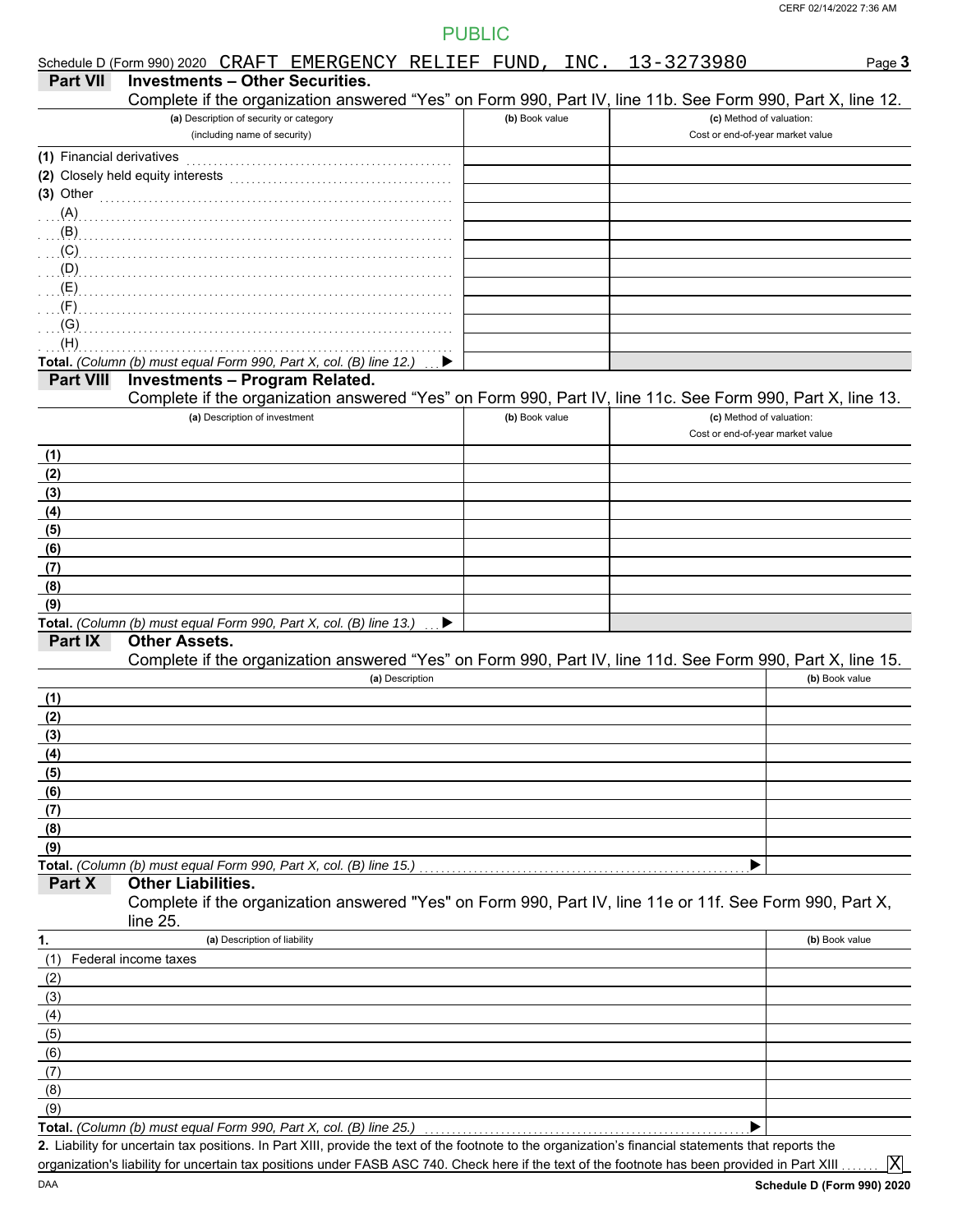|    | Schedule D (Form 990) 2020 CRAFT EMERGENCY RELIEF FUND, INC. 13-3273980                                                                                                                                                                                                                                      |                      |                   |    | Page 4    |
|----|--------------------------------------------------------------------------------------------------------------------------------------------------------------------------------------------------------------------------------------------------------------------------------------------------------------|----------------------|-------------------|----|-----------|
|    | Reconciliation of Revenue per Audited Financial Statements With Revenue per Return.<br><b>Part XI</b>                                                                                                                                                                                                        |                      |                   |    |           |
|    | Complete if the organization answered "Yes" on Form 990, Part IV, line 12a.                                                                                                                                                                                                                                  |                      |                   |    |           |
| 1  | Total revenue, gains, and other support per audited financial statements [111] [11] Total revenue, gains, and other support per audited financial statements                                                                                                                                                 |                      |                   | 1. | 2,270,044 |
| 2  | Amounts included on line 1 but not on Form 990, Part VIII, line 12:                                                                                                                                                                                                                                          |                      |                   |    |           |
|    | a Net unrealized gains (losses) on investments [11] [11] Net uncontained a Net unrealized gains (losses) on investments                                                                                                                                                                                      | 2a<br>2 <sub>b</sub> | 126,469<br>73,489 |    |           |
|    |                                                                                                                                                                                                                                                                                                              | 2c                   |                   |    |           |
|    | c Recoveries of prior year grants [11] Recovering the Recoveries of prior year grants [11] Recoveries of prior                                                                                                                                                                                               | 2d                   |                   |    |           |
|    |                                                                                                                                                                                                                                                                                                              |                      |                   | 2e | 199,958   |
| 3  |                                                                                                                                                                                                                                                                                                              |                      |                   | 3  | 2,070,086 |
| 4  | Amounts included on Form 990, Part VIII, line 12, but not on line 1:                                                                                                                                                                                                                                         |                      |                   |    |           |
|    |                                                                                                                                                                                                                                                                                                              | 4a                   | <u>19,800</u>     |    |           |
|    |                                                                                                                                                                                                                                                                                                              | 4 <sub>b</sub>       |                   |    |           |
|    | c Add lines 4a and 4b                                                                                                                                                                                                                                                                                        |                      |                   | 4c | 19,800    |
|    |                                                                                                                                                                                                                                                                                                              |                      |                   | 5  | 2,089,886 |
|    | Reconciliation of Expenses per Audited Financial Statements With Expenses per Return.<br><b>Part XII</b>                                                                                                                                                                                                     |                      |                   |    |           |
|    | Complete if the organization answered "Yes" on Form 990, Part IV, line 12a.                                                                                                                                                                                                                                  |                      |                   |    |           |
|    | 1 Total expenses and losses per audited financial statements [11] [11] Total expenses and losses and losses per audited financial statements [11] Total expenses and losses                                                                                                                                  |                      |                   | 1  | 1,843,113 |
| 2  | Amounts included on line 1 but not on Form 990, Part IX, line 25:                                                                                                                                                                                                                                            |                      |                   |    |           |
|    |                                                                                                                                                                                                                                                                                                              | 2a                   | 73,489            |    |           |
|    | b Prior year adjustments <b>contained</b> and the contained and the contained and contained and contained and contained and contained and contained and contained and contained and contained and contained and contained and conta                                                                          | 2 <sub>b</sub>       |                   |    |           |
|    |                                                                                                                                                                                                                                                                                                              | 2c                   |                   |    |           |
|    |                                                                                                                                                                                                                                                                                                              | 2d                   |                   |    |           |
|    |                                                                                                                                                                                                                                                                                                              |                      |                   | 2e | 73,489    |
| 3. |                                                                                                                                                                                                                                                                                                              |                      |                   | 3  | 1,769,624 |
| 4  | Amounts included on Form 990, Part IX, line 25, but not on line 1:                                                                                                                                                                                                                                           |                      |                   |    |           |
|    | a Investment expenses not included on Form 990, Part VIII, line 7b                                                                                                                                                                                                                                           | 4a                   | 19,800            |    |           |
|    |                                                                                                                                                                                                                                                                                                              | 4 <sub>b</sub>       |                   |    |           |
|    |                                                                                                                                                                                                                                                                                                              |                      |                   | 4c | 19,800    |
|    |                                                                                                                                                                                                                                                                                                              |                      |                   | 5  | 1,789,424 |
|    | Part XIII Supplemental Information.                                                                                                                                                                                                                                                                          |                      |                   |    |           |
|    | Provide the descriptions required for Part II, lines 3, 5, and 9; Part III, lines 1a and 4; Part IV, lines 1b and 2b; Part V, line 4; Part X, line<br>2; Part XI, lines 2d and 4b; and Part XII, lines 2d and 4b. Also complete this part to provide any additional information.<br>PART X - FIN 48 FOOTNOTE |                      |                   |    |           |
|    | THE ORGANIZATION BELIEVES IT HAS ADEQUATE SUPPORT FOR ANY TAX POSITION                                                                                                                                                                                                                                       |                      |                   |    |           |
|    | TAKEN AND, AS SUCH, HAS NOT RECORDED ANY LIABILITY FOR UNCERTAIN TAX                                                                                                                                                                                                                                         |                      |                   |    |           |
|    | POSITIONS.                                                                                                                                                                                                                                                                                                   |                      |                   |    |           |
|    |                                                                                                                                                                                                                                                                                                              |                      |                   |    |           |
|    |                                                                                                                                                                                                                                                                                                              |                      |                   |    |           |
|    |                                                                                                                                                                                                                                                                                                              |                      |                   |    |           |
|    |                                                                                                                                                                                                                                                                                                              |                      |                   |    |           |
|    |                                                                                                                                                                                                                                                                                                              |                      |                   |    |           |
|    |                                                                                                                                                                                                                                                                                                              |                      |                   |    |           |
|    |                                                                                                                                                                                                                                                                                                              |                      |                   |    |           |
|    |                                                                                                                                                                                                                                                                                                              |                      |                   |    |           |
|    |                                                                                                                                                                                                                                                                                                              |                      |                   |    |           |
|    |                                                                                                                                                                                                                                                                                                              |                      |                   |    |           |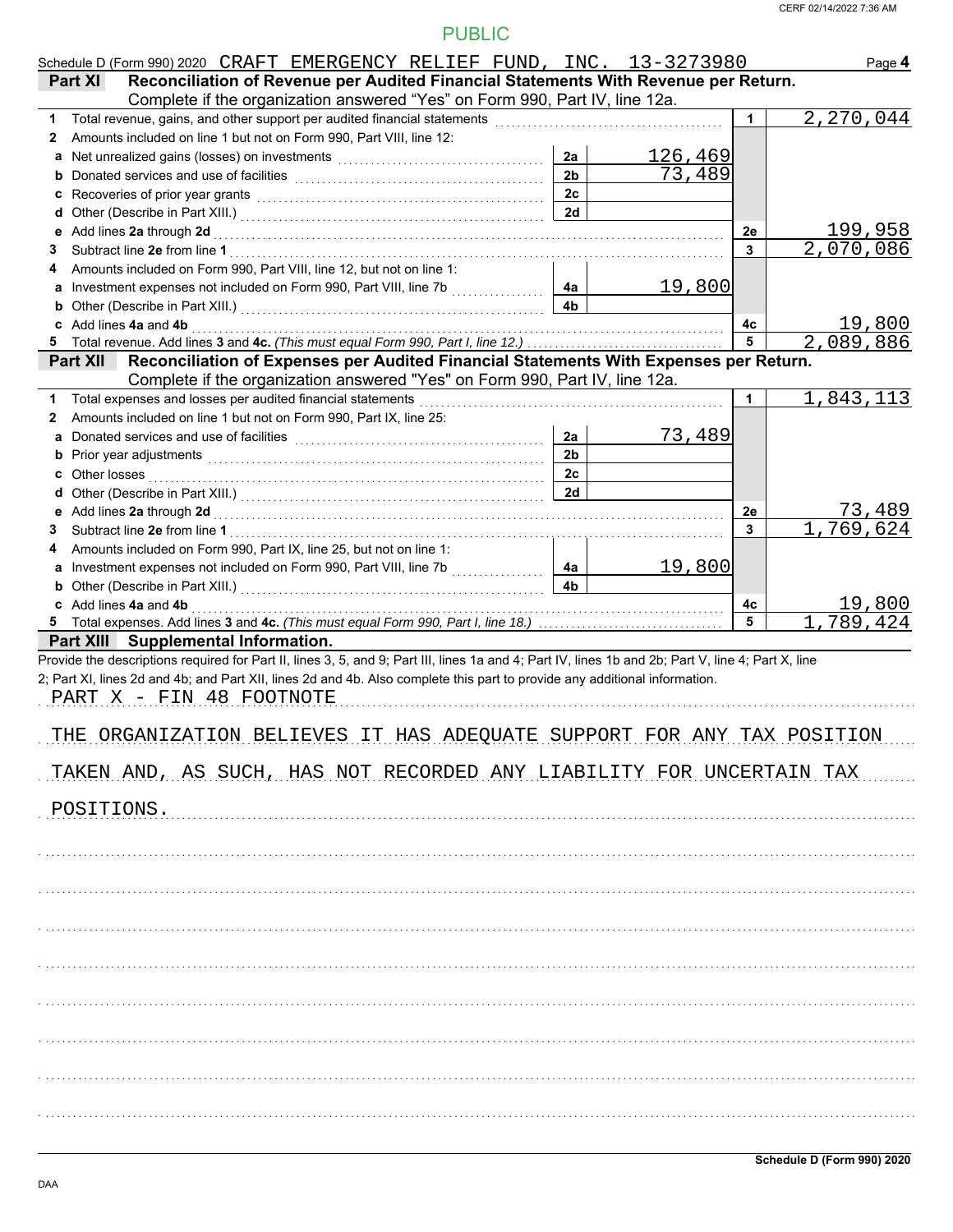|  |  |  |  | Schedule D (Form 990) 2020 CRAFT EMERGENCY RELIEF FUND, INC. 13-3273980<br>Part XIII Supplemental Information (continued) | Page 5 |
|--|--|--|--|---------------------------------------------------------------------------------------------------------------------------|--------|
|  |  |  |  |                                                                                                                           |        |
|  |  |  |  |                                                                                                                           |        |
|  |  |  |  |                                                                                                                           |        |
|  |  |  |  |                                                                                                                           |        |
|  |  |  |  |                                                                                                                           |        |
|  |  |  |  |                                                                                                                           |        |
|  |  |  |  |                                                                                                                           |        |
|  |  |  |  |                                                                                                                           |        |
|  |  |  |  |                                                                                                                           |        |
|  |  |  |  |                                                                                                                           |        |
|  |  |  |  |                                                                                                                           |        |
|  |  |  |  |                                                                                                                           |        |
|  |  |  |  |                                                                                                                           |        |
|  |  |  |  |                                                                                                                           |        |
|  |  |  |  |                                                                                                                           |        |
|  |  |  |  |                                                                                                                           |        |
|  |  |  |  |                                                                                                                           |        |
|  |  |  |  |                                                                                                                           |        |
|  |  |  |  |                                                                                                                           |        |
|  |  |  |  |                                                                                                                           |        |
|  |  |  |  |                                                                                                                           |        |
|  |  |  |  |                                                                                                                           |        |
|  |  |  |  |                                                                                                                           |        |
|  |  |  |  |                                                                                                                           |        |
|  |  |  |  |                                                                                                                           |        |
|  |  |  |  |                                                                                                                           |        |
|  |  |  |  |                                                                                                                           |        |
|  |  |  |  |                                                                                                                           |        |
|  |  |  |  |                                                                                                                           |        |
|  |  |  |  |                                                                                                                           |        |
|  |  |  |  |                                                                                                                           |        |
|  |  |  |  |                                                                                                                           |        |
|  |  |  |  |                                                                                                                           |        |
|  |  |  |  |                                                                                                                           |        |
|  |  |  |  |                                                                                                                           |        |
|  |  |  |  |                                                                                                                           |        |
|  |  |  |  |                                                                                                                           |        |
|  |  |  |  |                                                                                                                           |        |
|  |  |  |  |                                                                                                                           |        |
|  |  |  |  |                                                                                                                           |        |
|  |  |  |  |                                                                                                                           |        |
|  |  |  |  |                                                                                                                           |        |
|  |  |  |  |                                                                                                                           |        |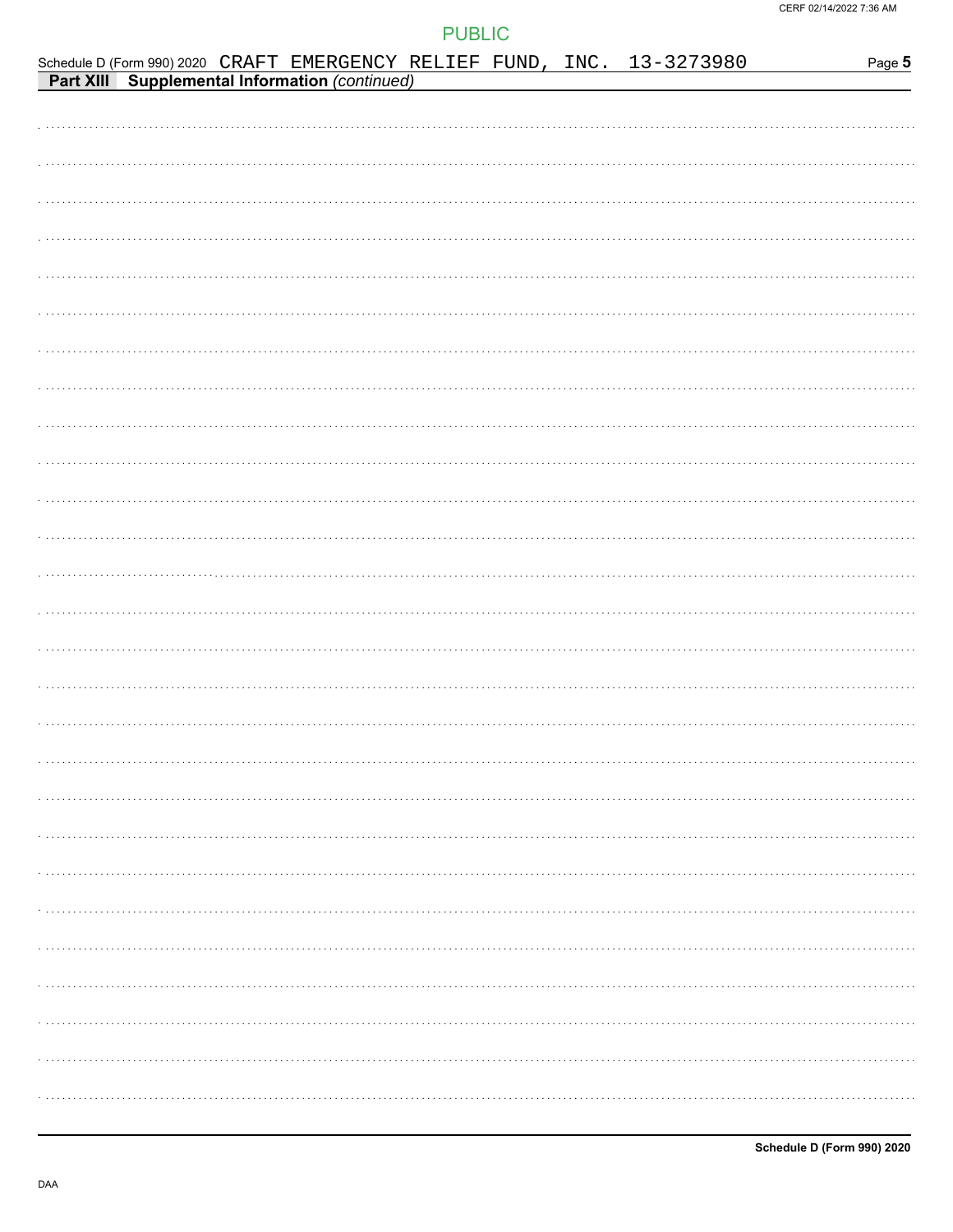CERF 02/14/2022 7:36 AM

|                                                        |                                                                                                                                                                                                                                                                                                                                                 |                        |                                        | <b>PUBLIC</b>                                                                                                                                                                                 |                                       |                                                             |                                          |                                                     |                                       |                                            |
|--------------------------------------------------------|-------------------------------------------------------------------------------------------------------------------------------------------------------------------------------------------------------------------------------------------------------------------------------------------------------------------------------------------------|------------------------|----------------------------------------|-----------------------------------------------------------------------------------------------------------------------------------------------------------------------------------------------|---------------------------------------|-------------------------------------------------------------|------------------------------------------|-----------------------------------------------------|---------------------------------------|--------------------------------------------|
| <b>SCHEDULE I</b><br>(Form 990)                        |                                                                                                                                                                                                                                                                                                                                                 |                        |                                        | <b>Grants and Other Assistance to Organizations,</b><br>Governments, and Individuals in the United States<br>Complete if the organization answered "Yes" on Form 990, Part IV, line 21 or 22. |                                       |                                                             |                                          |                                                     |                                       | OMB No. 1545-0047                          |
| Department of the Treasury<br>Internal Revenue Service |                                                                                                                                                                                                                                                                                                                                                 |                        |                                        | Attach to Form 990.<br>Go to www.irs.gov/Form990 for the latest information.                                                                                                                  |                                       |                                                             |                                          |                                                     |                                       | <b>Open to Public</b><br><b>Inspection</b> |
| Name of the organization                               | CRAFT EMERGENCY RELIEF FUND,                                                                                                                                                                                                                                                                                                                    |                        | INC.                                   |                                                                                                                                                                                               |                                       |                                                             |                                          | <b>Employer identification number</b><br>13-3273980 |                                       |                                            |
| Part I                                                 | <b>General Information on Grants and Assistance</b>                                                                                                                                                                                                                                                                                             |                        |                                        |                                                                                                                                                                                               |                                       |                                                             |                                          |                                                     |                                       |                                            |
| $\mathbf 1$                                            | Does the organization maintain records to substantiate the amount of the grants or assistance, the grantees' eligibility for the grants or assistance, and<br>the selection criteria used to award the grants or assistance?<br>2 Describe in Part IV the organization's procedures for monitoring the use of grant funds in the United States. |                        |                                        |                                                                                                                                                                                               |                                       |                                                             |                                          |                                                     | Yes                                   | $\overline{X}$ No                          |
| Part II                                                | Grants and Other Assistance to Domestic Organizations and Domestic Governments. Complete if the organization answered "Yes" on Form 990,<br>Part IV, line 21, for any recipient that received more than \$5,000. Part II can be duplicated if additional space is needed.                                                                       |                        |                                        |                                                                                                                                                                                               |                                       |                                                             |                                          |                                                     |                                       |                                            |
| $\mathbf{1}$                                           | (a) Name and address of organization<br>or government                                                                                                                                                                                                                                                                                           | $(b)$ EIN              | $(c)$ IRC<br>section<br>if applicable) | (d) Amount of cash<br>grant                                                                                                                                                                   | (e) Amount of non-<br>cash assistance | (f) Method of valuation<br>(book, FMV, appraisal,<br>other) | (g) Description of<br>noncash assistance |                                                     | (h) Purpose of grant<br>or assistance |                                            |
| (1) ARTIST TRUST<br>1835 12TH AVENUE<br>SEATTLE        | WA 98122                                                                                                                                                                                                                                                                                                                                        | $ 91 - 1353974  501C3$ |                                        | 9,006                                                                                                                                                                                         |                                       |                                                             |                                          | EDUCATION & TRAINING                                |                                       |                                            |
| (2) UNITED STATES ARTISTS<br>CHICAGO                   | 200 W MADISON STREET FLOOR 3<br>IL 60606                                                                                                                                                                                                                                                                                                        | 22-3903993 501C3       |                                        | 250,000                                                                                                                                                                                       |                                       |                                                             |                                          | EMERGENCY RELIEF                                    |                                       |                                            |
| (3)                                                    |                                                                                                                                                                                                                                                                                                                                                 |                        |                                        |                                                                                                                                                                                               |                                       |                                                             |                                          |                                                     |                                       |                                            |
| (4)                                                    |                                                                                                                                                                                                                                                                                                                                                 |                        |                                        |                                                                                                                                                                                               |                                       |                                                             |                                          |                                                     |                                       |                                            |
| (5)                                                    |                                                                                                                                                                                                                                                                                                                                                 |                        |                                        |                                                                                                                                                                                               |                                       |                                                             |                                          |                                                     |                                       |                                            |
|                                                        |                                                                                                                                                                                                                                                                                                                                                 |                        |                                        |                                                                                                                                                                                               |                                       |                                                             |                                          |                                                     |                                       |                                            |
| (6)                                                    |                                                                                                                                                                                                                                                                                                                                                 |                        |                                        |                                                                                                                                                                                               |                                       |                                                             |                                          |                                                     |                                       |                                            |
| (7)                                                    |                                                                                                                                                                                                                                                                                                                                                 |                        |                                        |                                                                                                                                                                                               |                                       |                                                             |                                          |                                                     |                                       |                                            |
|                                                        |                                                                                                                                                                                                                                                                                                                                                 |                        |                                        |                                                                                                                                                                                               |                                       |                                                             |                                          |                                                     |                                       |                                            |
| (8)                                                    |                                                                                                                                                                                                                                                                                                                                                 |                        |                                        |                                                                                                                                                                                               |                                       |                                                             |                                          |                                                     |                                       |                                            |
|                                                        |                                                                                                                                                                                                                                                                                                                                                 |                        |                                        |                                                                                                                                                                                               |                                       |                                                             |                                          |                                                     |                                       |                                            |
| (9)                                                    |                                                                                                                                                                                                                                                                                                                                                 |                        |                                        |                                                                                                                                                                                               |                                       |                                                             |                                          |                                                     |                                       |                                            |
| $\mathbf{2}$                                           | Enter total number of section $501(c)(3)$ and government organizations listed in the line 1 table<br>Enter total number of other organizations listed in the line 1 table                                                                                                                                                                       |                        |                                        |                                                                                                                                                                                               |                                       |                                                             |                                          |                                                     |                                       |                                            |
| DAA                                                    | For Paperwork Reduction Act Notice, see the Instructions for Form 990.                                                                                                                                                                                                                                                                          |                        |                                        |                                                                                                                                                                                               |                                       |                                                             |                                          |                                                     |                                       | Schedule I (Form 990) (2020)               |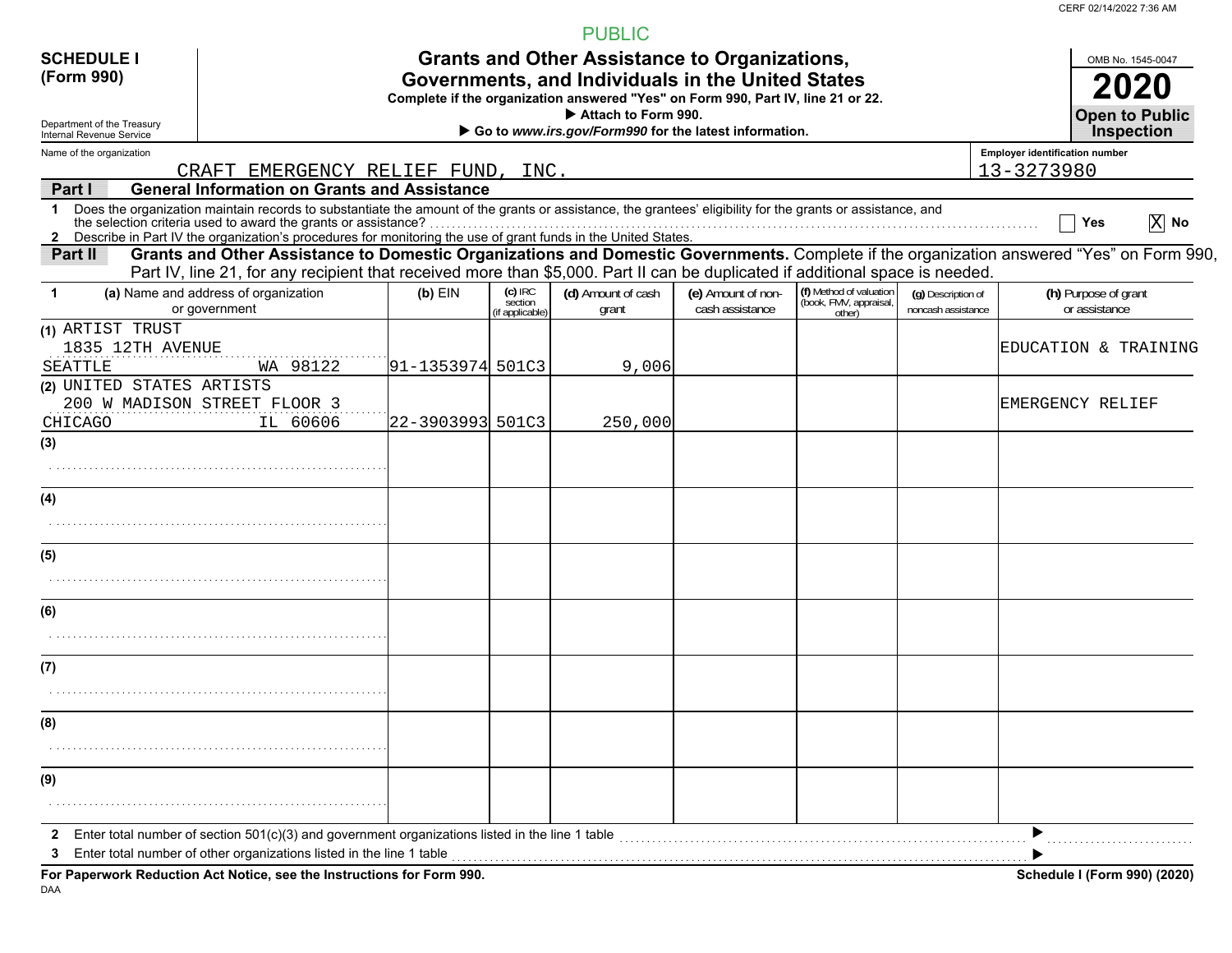# Schedule I (Form 990) (2020) CRAFT EMERGENCY RELIEF FUND, INC.  $13-3273980$ <br>Part III Grants and Other Assistance to Domestic Individuals Complete if the organization answered "Yes" on Form 990 Part IV line 22

Page 2

| Part III<br>Grants and Other Assistance to Domestic Individuals. Complete if the organization answered Tres for Form 990, Part IV, line ZZ.<br>Part III can be duplicated if additional space is needed. |                             |                             |                                     |                        |                                                                          |
|----------------------------------------------------------------------------------------------------------------------------------------------------------------------------------------------------------|-----------------------------|-----------------------------|-------------------------------------|------------------------|--------------------------------------------------------------------------|
| (a) Type of grant or assistance                                                                                                                                                                          | (b) Number of<br>recipients | (c) Amount of<br>cash grant | (d) Amount of<br>noncash assistance | FMV, appraisal, other) | (e) Method of valuation (book, $ $ (f) Description of noncash assistance |
| 1 EMERGENCY RELIEF                                                                                                                                                                                       | 488                         | 543,000                     |                                     |                        |                                                                          |
| 2 EDUCATION AND TRAINING                                                                                                                                                                                 | 135                         | 66,301                      |                                     |                        |                                                                          |
| $\mathbf{3}$                                                                                                                                                                                             |                             |                             |                                     |                        |                                                                          |
|                                                                                                                                                                                                          |                             |                             |                                     |                        |                                                                          |
| 5                                                                                                                                                                                                        |                             |                             |                                     |                        |                                                                          |
| -6                                                                                                                                                                                                       |                             |                             |                                     |                        |                                                                          |
| Supplemental Information. Provide the information required in Part I, line 2; Part III, column (b); and any other additional information.<br>Part IV                                                     |                             |                             |                                     |                        |                                                                          |
| PART IV - ADDITIONAL INFORMATION<br>THE ORGANIZATION HAS LONG-ESTABLISHED APPLICATION AND REVIEW PROCEDURES FOR<br>INDIVIDUALS APPLYING FOR EMERGENCY GRANTS.                                            |                             |                             |                                     |                        |                                                                          |
|                                                                                                                                                                                                          |                             |                             |                                     |                        |                                                                          |
|                                                                                                                                                                                                          |                             |                             |                                     |                        |                                                                          |
|                                                                                                                                                                                                          |                             |                             |                                     |                        |                                                                          |
|                                                                                                                                                                                                          |                             |                             |                                     |                        |                                                                          |
|                                                                                                                                                                                                          |                             |                             |                                     |                        |                                                                          |
|                                                                                                                                                                                                          |                             |                             |                                     |                        |                                                                          |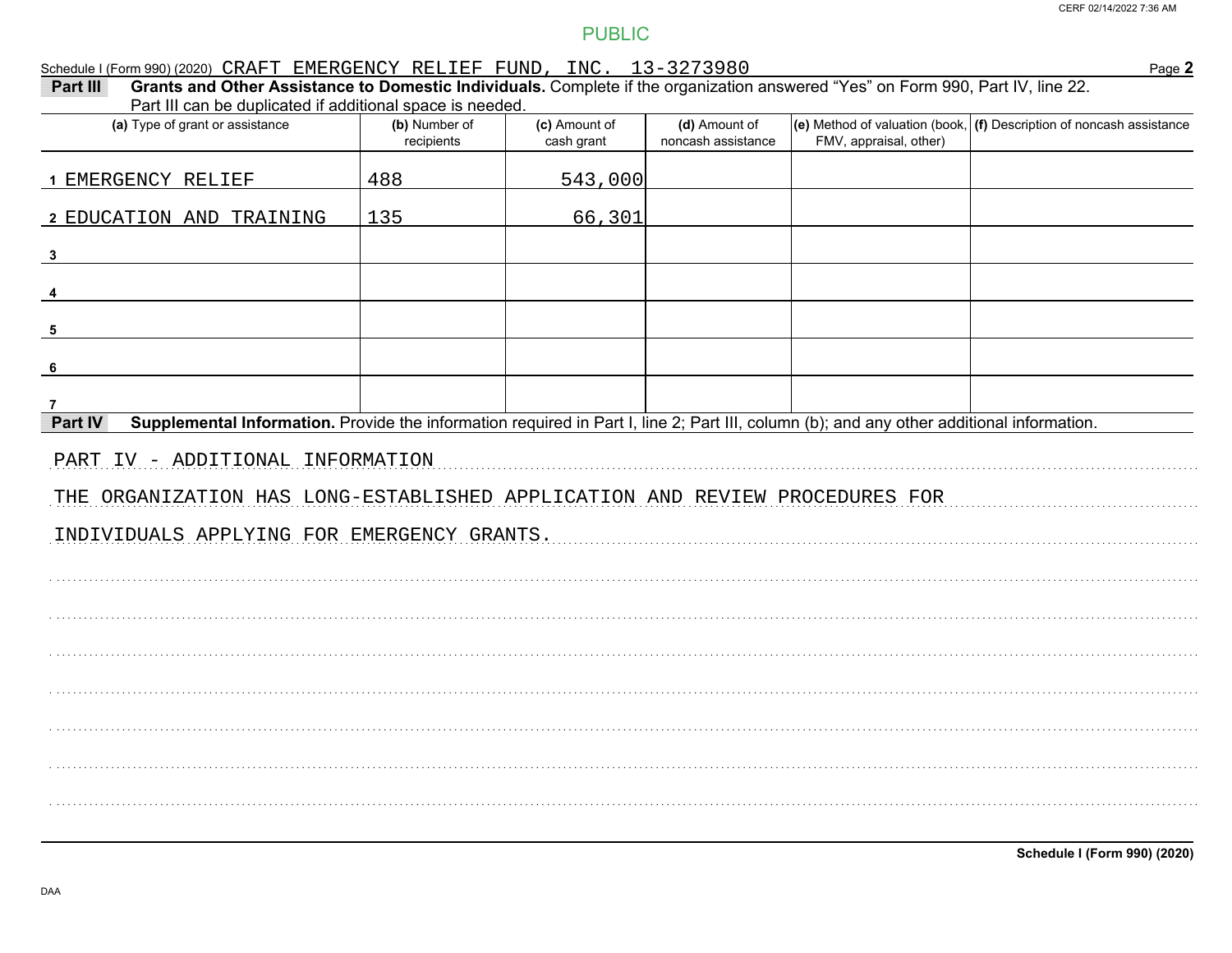OMB No. 1545-0047

**2020**

#### PUBLIC

**SCHEDULE O Supplemental Information to Form 990 or 990-EZ**

Internal Revenue Service

Department of the Treasury

**(Form 990 or 990-EZ) Complete to provide information for responses to specific questions on**

**Form 990 or 990-EZ or to provide any additional information. Attach to Form 990 or 990-EZ.**

Name of the organization **Employer identification number Employer identification number Go to** *www.irs.gov/Form990* **for the latest information.**

**Open to Public Inspection**

CRAFT EMERGENCY RELIEF FUND, INC. 13-3273980

FORM 990 - ORGANIZATION'S MISSION

CERF+ SERVES ARTISTS WHO WORK IN CRAFT DISCIPLINES BY PROVIDING A SAFETY NET TO SUPPORT STRONG AND SUSTAINABLE CAREERS. CERF+ CORE SERVICES ARE EDUCATION PROGRAMS, ADVOCACY, NETWORK BUILDING, AND EMERGENCY RELIEF. EMERGENCY PREPAREDNESS AND RECOVERY RESOURCES, EMERGENCY PREPAREDNESS EDUCATIONAL PROGRAMS, ARTISTS PREPAREDNESS CAMPAIGN, NATIONAL COALITION FOR ARTS PREPAREDNESS AND EMERGENCY RESPONSE AND RESEARCH ON THE NEEDS AND STATUS OF WORKING ARTISTS.

. . . . . . . . . . . . . . . . . . . . . . . . . . . . . . . . . . . . . . . . . . . . . . . . . . . . . . . . . . . . . . . . . . . . . . . . . . . . . . . . . . . . . . . . . . . . . . . . . . . . . . . . . . . . . . . . . . . . . . . . . . . . . . . . . . . . . . . . . . . . . . . . . . . . . . . . . . . . . . . . .

FORM 990, PART III, LINE 4A - FIRST ACCOMPLISHMENT

IN FISCAL YEAR 2021, CERF+ FOCUSED ON FIVE MAIN GOALS: (1) RESPONDING NIMBLY AND QUICKLY TO DISASTER-RELATED REQUESTS FROM ARTISTS FOR ASSISTANCE AND SCALING OUR EMERGENCY RESPONSE PROGRAM PROPORTIONALLY; (2) RESPONDING TO THE ECONOMIC FALLOUT OF THE COVID-19 PANDEMIC BY CREATING A SPECIAL RELIEF GRANT PROGRAM FOR ARTISTS WHO EXPERIENCED DIRE FINANCIAL AND MEDICAL SITUATIONS RELATED TO THE PANDEMIC; (3) ENHANCING AND EXPANDING OUR EMERGENCY PREPAREDNESS AND CAREER PROTECTION RESOURCES AND TECHNICAL ASSISTANCE; (4) EXPANDING OUR OUTREACH TO INCREASE THE NUMBER OF ARTISTS SERVED THROUGH OUR EMERGENCY RELIEF AND RESPONSE PROGRAM AND ENGAGEMENT AND LEADERSHIP IN NATIONAL AND REGIONAL NETWORKS; AND (5) SUSTAINING OUR PUBLIC POLICY ADVOCACY AND RESEARCH ABOUT TRENDS WITHIN THE CRAFT FIELD. IN ADDITION TO OUR OWN PROGRAMS AND SERVICES, WE WERE LEADERS IN THE EMERGING MOVEMENT WITHIN THE ARTS SECTOR TO IMPROVE THE OVERALL SAFETY NET BEFORE, DURING, AND AFTER DISASTERS FOR ARTISTS AND ARTS ORGANIZATIONS.

. . . . . . . . . . . . . . . . . . . . . . . . . . . . . . . . . . . . . . . . . . . . . . . . . . . . . . . . . . . . . . . . . . . . . . . . . . . . . . . . . . . . . . . . . . . . . . . . . . . . . . . . . . . . . . . . . . . . . . . . . . . . . . . . . . . . . . . . . . . . . . . . . . . . . . . . . . . . . . . . .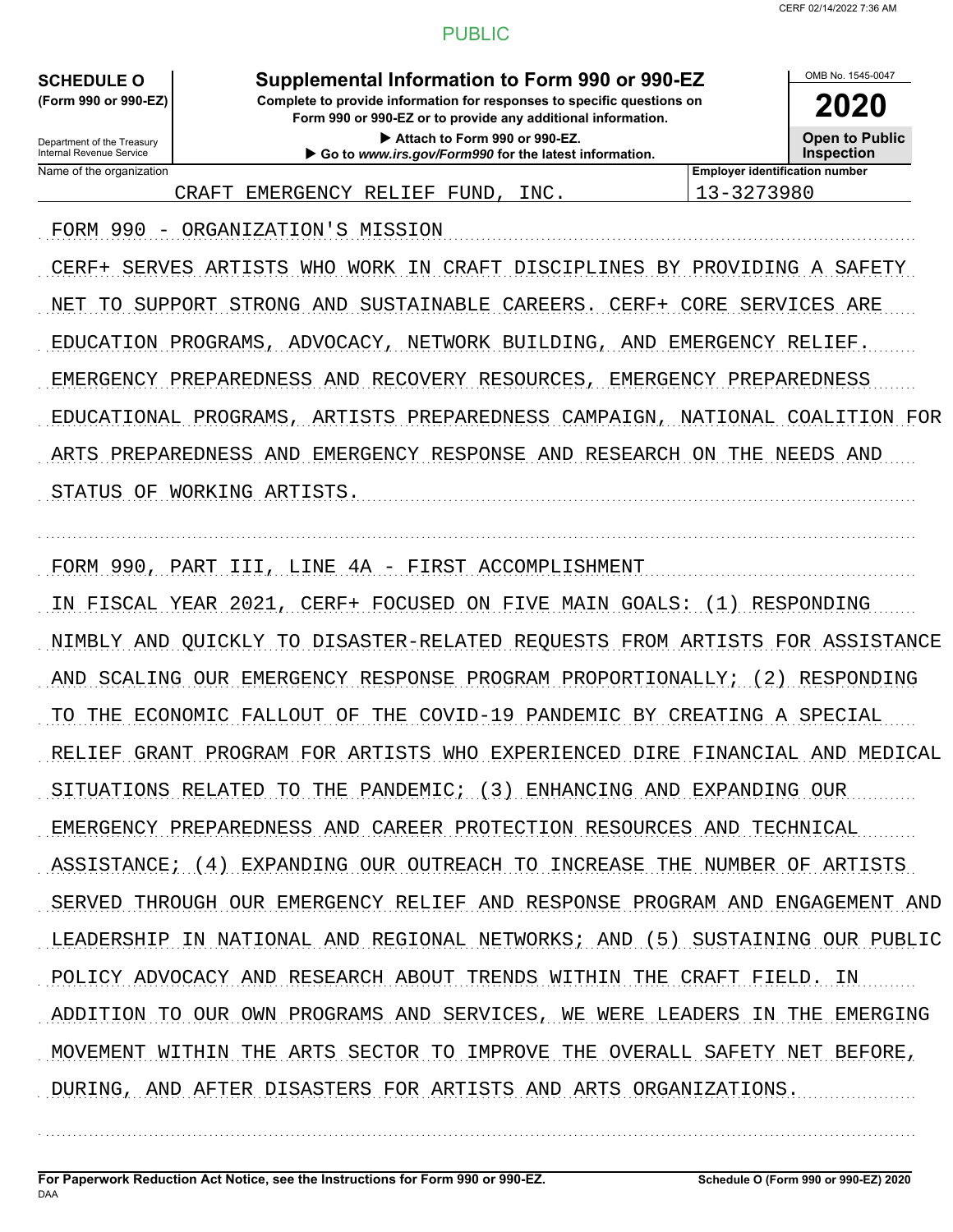| Schedule O (Fo           | (Form 990 or 990-EZ) 2020 |            |                          |      | Page _                         |
|--------------------------|---------------------------|------------|--------------------------|------|--------------------------------|
| Name of the organization |                           |            |                          |      | Employer identification number |
| A R<br>고                 | <b>EMERGENCY</b>          | IEF<br>דסם | <b>JNF</b><br>ਸ਼ਾ<br>ر__ | INC. | $\overline{\phantom{0}}$       |
|                          |                           |            |                          |      |                                |

EMERGENCY RESPONSE -

CERF+ PROVIDES CRITICAL EMERGENCY FINANCIAL ASSISTANCE TO ARTISTS WORKING IN CRAFT DISCIPLINES WHO HAVE EXPERIENCED A RECENT, CAREER-THREATENING EMERGENCY. ONCE APPLICATIONS ARE COMPLETED, GRANT DETERMINATIONS ARE MADE WITHIN TWO WEEKS AND ON AVERAGE, WITHIN SEVEN DAYS. THIS YEAR, 54 ARTISTS RECEIVED DIRECT EMERGENCY RELIEF GRANTS. THESE ARTISTS WERE IMPACTED BY CAREER-THREATENING EMERGENCIES, SUCH AS WEATHER-RELATED DISASTERS, ILLINESS, INJURIES, STUDIO OR HOME FIRES, AND THEFT, AND RECEIVED A TOTAL OF \$178,462 IN EMERGENCY AID (\$162,000 IN GRANTS) AND \$16,462 WORTH OF GIFTS-IN-KIND (DONATIONS OF EQUIPMENT, MATERIALS, BOOTH WAIVER FEES, ETC.), FOR A GRAND TOTAL OF \$178,462 IN AID. THE HIGHEST PERCENTAGE OF ARTISTS WHO RECEIVED CERF+ EMERGENCY RELIEF ASSISTANCE IN THE FISCAL YEAR 2021 WERE ARTISTS FACING CAREER-THREATENING ILLNESSES. THIRTY-NINE PERCENT OF THE FY21 ASSISTANCE WAS IN RESPONSE TO ILLNESSES. OUR PERSONALIZED INDIVIDUAL COUNSELING AND REFERRALS HELPED 792 ARTISTS RESPOND TO THEIR EMERGENCY IN A TIME OF CRISIS. TWENTY-FOUR PERCENT OF EMERGENCY RELIEF GRANTS WERE AWARDED IN RESPONSE TO NATURAL DISASTERS, PRIMARILY WILDFIRES (ALMEDA WILDFIRE, COLD SPRINGS CANYON WILDFIRE, ECHO MOUNTAIN WILDFIRE, GLASS FIRE, HOLIDAY FARM FIRE) AND HURRICANE MARIA.

COVID RELIEF

IN RESPONSE TO THE FINANCIAL EMERGENCIES THAT ARTISTS EXPERIENCED DUE TO THE PANDEMIC, CERF+ CREATED AN EXPEDITED COVID-19 RELIEF GRANT TO PROVIDE IMMEDIATE RELIEF TO ARTISTS. IN FY21, CERF+ AWARDED ITS THIRD CYCLE OF COVID-19 RELIEF GRANTS TOTALING \$303,000 TO 303 ARTISTS FROM 38 STATES AND 2 U.S. TERRITORIES. ALTOGETHER, CERF+'S COVID-19 RELIEF GRANT PROGRAM RECEIVED MORE THAN 6,200 APPLICATIONS AND AWARDED \$888,000 IN EMERGENCY

PAGE 1 OF 7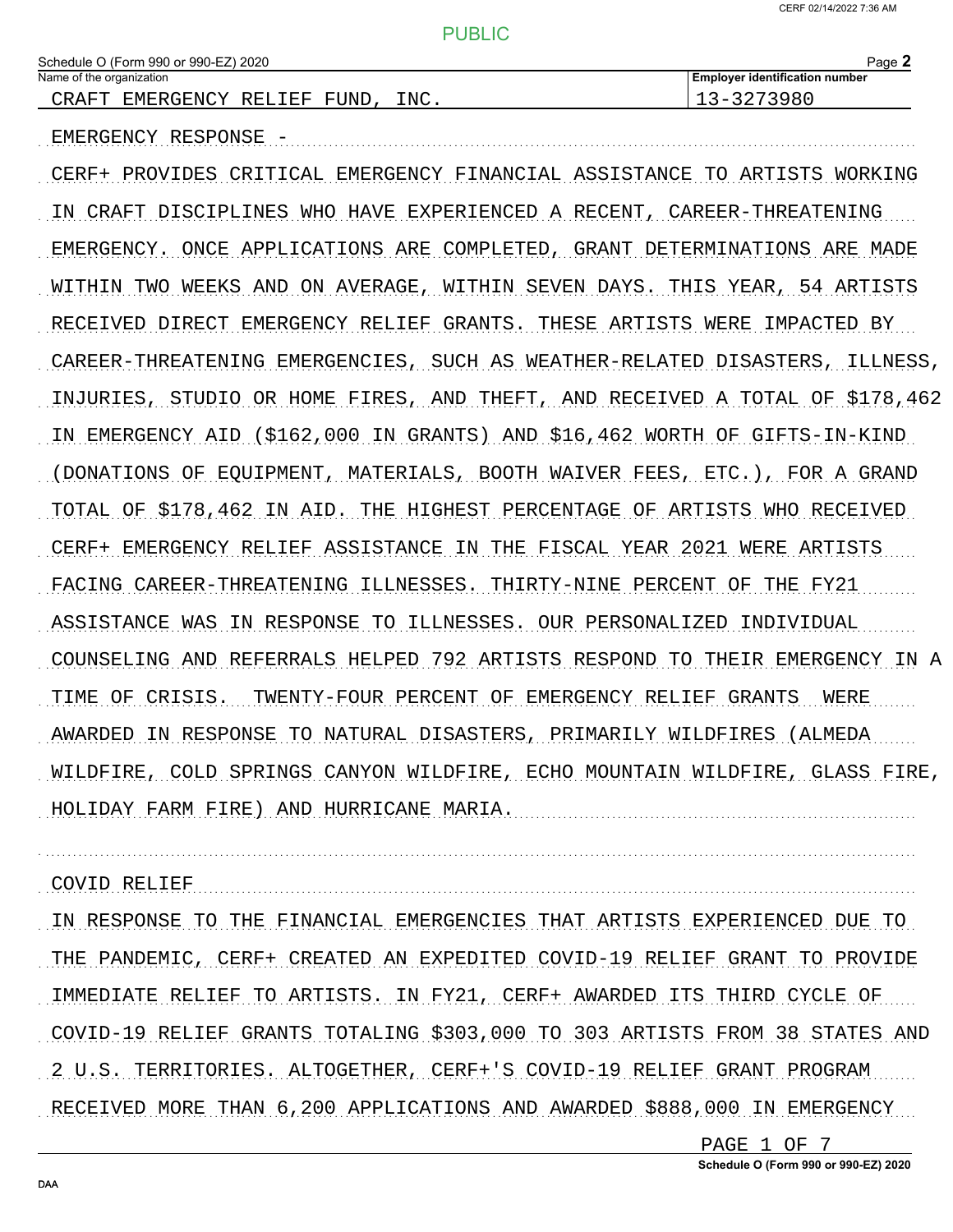| Schedule O (Form 990 or 990-EZ) 2020<br>Name of the organization            | Page 2<br><b>Employer identification number</b> |
|-----------------------------------------------------------------------------|-------------------------------------------------|
| CRAFT EMERGENCY RELIEF<br>INC.<br>FUND.                                     | 13-3273980                                      |
| TO 888 ARTISTS.<br>RELIEF ASSISTANCE<br>CERF+ PRIORITIZED BLACK,            | INDIGENOUS,                                     |
| AND FOLK/TRADITIONAL ARTISTS FOR THIS PROGRAM.<br>PEOPLE<br>OF COLOR,       | IN ROUND 3,                                     |
| RECIPIENTS WERE BLACK, INDIGENOUS, PEOPLE OF COLOR,<br>88% OF<br>THE        | 20% WERE<br>AND                                 |
| FOLK/TRADITIONAL ARTISTS.                                                   |                                                 |
| CERF+ WILL AWARD A 4TH CYCLE OF 300 COVID-19 RELIEF                         | GRANTS IN FY22.                                 |
| FORM 990, PART III, LINE 4B - SECOND ACCOMPLISHMENT                         |                                                 |
| TRAINING WORKSHOPS                                                          |                                                 |
| MORE THAN 250 ARTISTS, ARTS PROFESSIONALS, AND REPRESENTATIVES OF           |                                                 |
| GOVERNMENT AND COMMUNITY AGENCIES ATTENDED CERF+'S NATIONAL, REGIONAL, AND  |                                                 |
| LOCAL WORKSHOPS AND PRESENTATIONS IN FY21.                                  | DURING THE PANDEMIC,<br>THESE                   |
| ACTIVITIES WERE CONDUCTED IN A VARIETY OF FORMATS, RANGING FROM LIGHTING    |                                                 |
| RESOURCES ROUNDTABLES THROUGH PEER ORGANIZATIONS TO CONFERENCE              |                                                 |
| PRESENTATIONS ON NAVIGATING EMERGENCIES DURING AN EMERGENCY, TO OUR FIRST-  |                                                 |
| EVER VIRTUAL "COVER YOUR A'S" TRAIN-THE-TRAINER PROGRAM HOSTED BY AND       |                                                 |
| PRODUCED<br>IN COLLABORATION WITH THE<br>UNIVERSITY OF DELAWARE,            | TO TEACH CAREER                                 |
| RESILIENCE PRINCIPLES AND STRATEGIES TO BOTH ART SCHOOL FACULTY AND         |                                                 |
| STUDENTS                                                                    |                                                 |
| GROWING THE ARTISTS SAFETY NET -                                            |                                                 |
| CERF+ SERVED ON THE STEERING COMMITTEE OF THE VERMONT ARTS & CULTURE        |                                                 |
| DISASTER AND RESILIENCE NETWORK, A NETWORK OF ARTS AND CULTURE              |                                                 |
| ORGANIZATIONS FROM ACROSS THE STATE COMMITTED TO DEEPENING EMERGENCY        |                                                 |
| PREPAREDNESS AND RESILIENCE WITHIN THE ARTS AND CULTURE SECTOR. CERF+ ALSO  |                                                 |
| PARTICIPATED IN RACIAL EQUITY IN CRAFT, A GROUP OF ARTS ADMINISTRATORS FROM |                                                 |
| ORGANIZATIONS AROUND THE COUNTRY WORKING TO ADVANCE EQUITY IN THE FIELD. IN |                                                 |
| ADDITION, CERF+ PARTICIPATED IN A NATIONWIDE COHORT OF ARTS ORGANIZATIONS   |                                                 |
| CONVENED THROUGH THE TREMAINE FOUNDATION TO COORDINATE COVID-19 RESPONSE    |                                                 |
|                                                                             | PAGE 2 OF 7                                     |

Schedule O (Form 990 or 990-EZ) 2020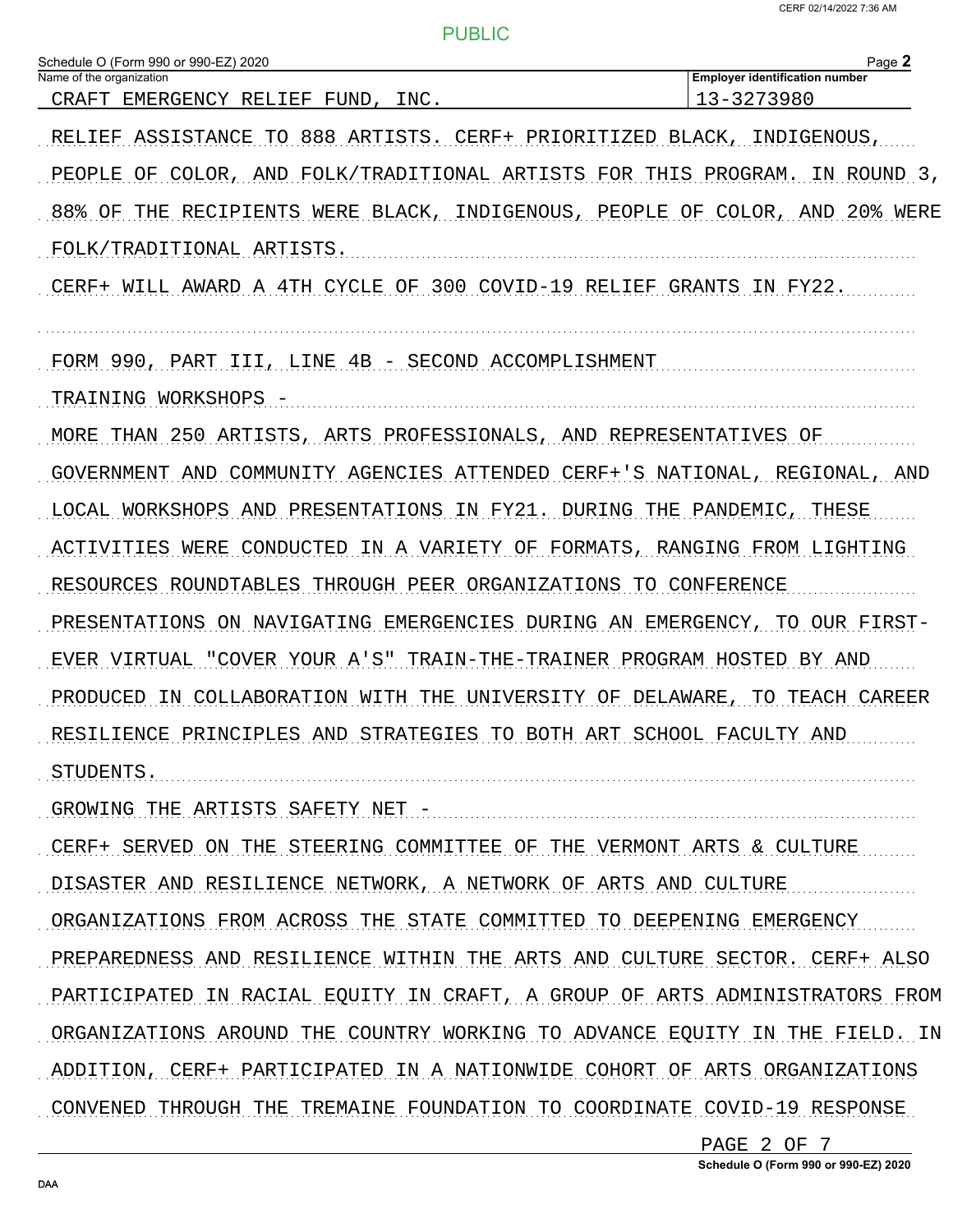| Schedule O (Form 990 or 990-EZ) 2020<br>Name of the organization               | Page 2<br><b>Employer identification number</b> |
|--------------------------------------------------------------------------------|-------------------------------------------------|
| INC.<br>CRAFT EMERGENCY RELIEF FUND,                                           | 13-3273980                                      |
| LIVING TRADITIONS NETWORK,<br>EFFORTS AND<br>IN THE                            | A NATIONWIDE NETWORK OF                         |
| BEARERS FOCUSED ON SHARING AND DEVELOPING<br>ORGANIZATIONS AND<br>CULTURE      |                                                 |
| RESOURCES TO SUPPORT FOLK & TRADITIONAL ARTISTS.                               |                                                 |
| "GET READY" GRANTS                                                             |                                                 |
| FIFTH YEAR OF THE<br>CERF+ CONDUCTED<br>ITS                                    | "GET READY" GRANT PROGRAM TO SUPPORT            |
| PREPAREDNESS AND RESILIENCE<br>EFFORTS TO HELP ARTISTS WORKING                 | IN CRAFT                                        |
| THEIR STUDIOS, PROTECT THEIR LIVELIHOODS, AND<br>DISCIPLINES SAFEGUARD         | PREPARE                                         |
| IN RESPONSE<br>TO THE CONTINUING CHANGES THAT ARTISTS ARE<br>FOR EMERGENCIES.  |                                                 |
| MAKING TO THEIR CAREERS AS A RESULT OF COVID-19, GET READY GRANTS ALSO         |                                                 |
| SUPPORTED ARTISTS IN ACOUIRING NEW CAREER SKILLS AND BUSINESS ASSETS           |                                                 |
| THE CURRENT AND POST-PANDEMIC CREATIVE ECONOMY. ONE HUNDRED<br>REOUIRED<br>TN. |                                                 |
| THIRTY-FOUR INDIVIDUAL ARTISTS RECEIVED GRANTS OF UP TO \$500                  | (TOTALING                                       |
| \$65,801)<br>TOWARD<br>PURCHASE OF GOODS OR SERVICES. PROJECTS INCLUDED<br>THE |                                                 |
| INSTALLING DUST COLLECTION AND VENTILATION SYSTEMS,<br>PURCHASING AND          |                                                 |
| IMPROVING DOCUMENTATION SYSTEMS AND SOFTWARE, HIRING ONLINE                    | ARCHIVING                                       |
| STUDIO<br>INFRASTRUCTURE, EMPLOYING PROFESSIONALS TO<br>SUPPORT,<br>UPGRADING  |                                                 |
| SUPPORT WEBSITE DESIGN, BUILDING DISPLAYS FOR SELLING WORK, TAKING CLASSES     |                                                 |
| TO BUILD E-COMMERCE SKILLS, AND HIRING CHILD CARE TO BE ABLE TO GET BACK       |                                                 |
| INTO THE STUDIO. . AS PART OF THE GRANT, ARTISTS SHARED WHAT THEY LEARNED      |                                                 |
| THROUGH VIDEOS, BLOGS, WORKSHOPS, AND SOCIAL MEDIA TO INSPIRE OTHER ARTISTS    |                                                 |
| TO UNDERTAKE THEIR OWN READINESS AND RESILIENCE PROJECTS.                      |                                                 |
|                                                                                |                                                 |
| CERF+ ARTIST'S READINESS PROJECT -                                             |                                                 |
| IN 2019, CERF+ RECEIVED A THREE-YEAR GRANT FROM THE ANDREW W. MELLON           |                                                 |
| FOUNDATION TO RESEARCH AND DEVELOP A PILOT PROJECT TO CREATE AND SUPPORT A     |                                                 |
| NETWORK OF REGIONALLY-BASED ARTIST SERVING ORGANIZATIONS LOCATED IN            |                                                 |
| DISASTER AND EMERGENCY PRONE AREAS IN ORDER TO PROMOTE AND PROVIDE             |                                                 |

PAGE 3 OF 7

Schedule O (Form 990 or 990-EZ) 2020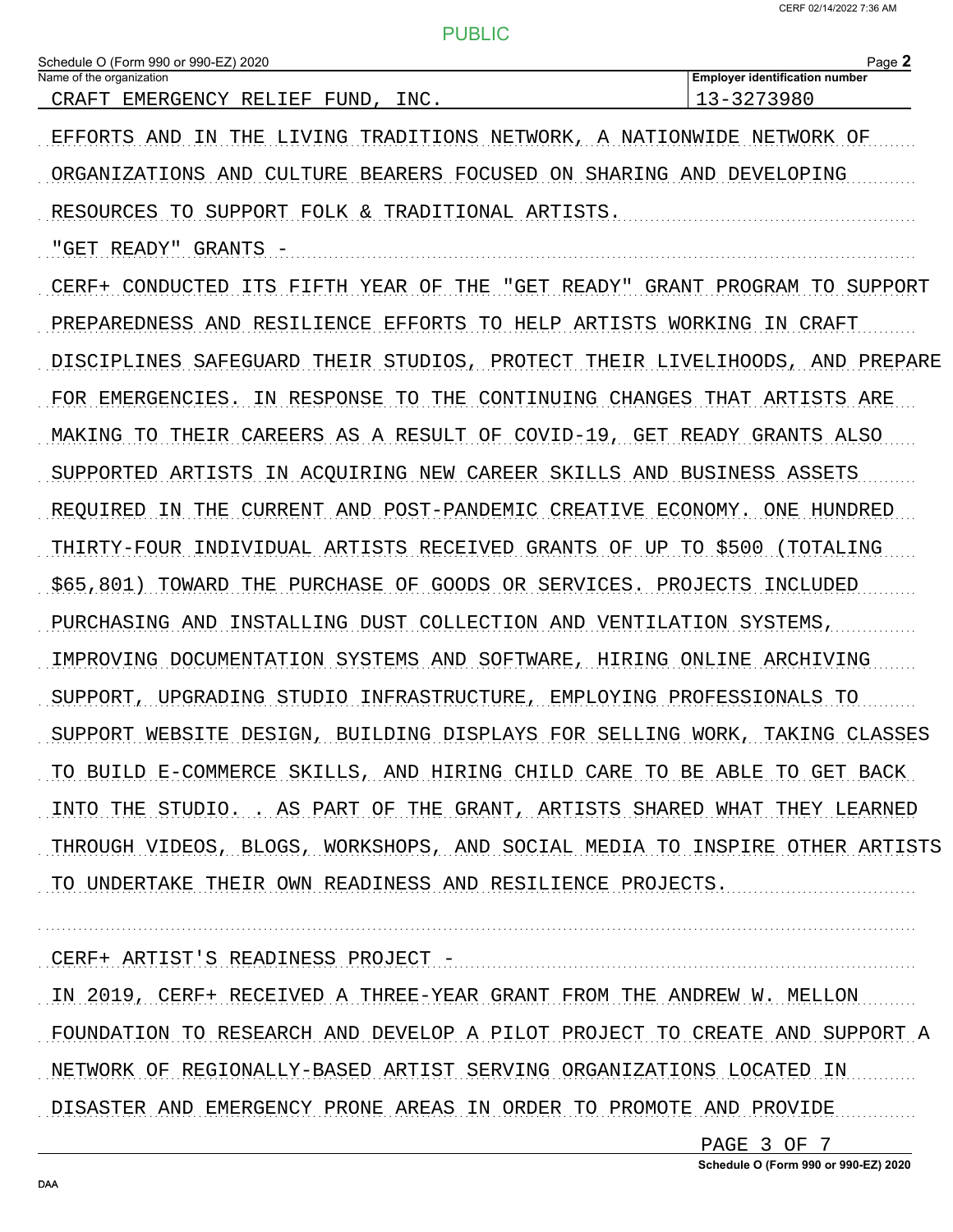| Schedule O (Form 990 or 990-EZ) 2020 |          |  |  |      |  |  |
|--------------------------------------|----------|--|--|------|--|--|
| Name of the organization             |          |  |  |      |  |  |
|                                      | $\alpha$ |  |  | $-1$ |  |  |

Page 2 **Employer identification number** 

| CRAFT EMERGENCY RELIEF FUND, INC.                                          | 13-3273980 |
|----------------------------------------------------------------------------|------------|
| EMERGENCY PREPAREDNESS EDUCATION AND RESOURCES TO ARTISTS. DURING FY21,    |            |
| CERF+ WORKED WITH TWO PILOT SITE PARTNER ORGANIZATIONS, ARTIST TRUST IN    |            |
| SEATTLE, WA, AND THE ARTS COUNCIL OF GREATER BATON ROUGE IN BATON ROUGE,   |            |
| LA, TO CONTINUE IMPLEMENTING THEIR 18 MONTH WORK PLANS. EACH PILOT SITE'S  |            |
| HEIGHTENED ROLE AS ARTIST RESPONDERS HAS IMPROVED THEIR CREDIBILITY AND    |            |
| OFFERED NEW INSIGHTS; AS A RESULT, THEY ARE SEEING AN INCREASE IN ARTISTS' |            |
| RECEPTIVITY TO LEARNING/ADOPTING NEW APPROACHES TO CAREER SUSTAINABILITY   |            |
| AND STUDIO PROTECTION. ALTHOUGH SHORT-TERM INTERVENTIONS DUE TO THE        |            |
| PANDEMIC HAVE TAKEN PRECEDENCE OVER PURSUING THE LONGER-TERM CARP          |            |
| STRATEGIES, THE PILOT SITES ADVANCED FOUNDATIONAL COMPONENTS OF THEIR      |            |
| PLANS. THEY ARE FORMING RELATIONSHIPS AND CONVENING WITH EMERGENCY         |            |
| MANAGEMENT SECTOR REPRESENTATIVES TO INCORPORATE THE PERSPECTIVES OF ARTS  |            |
| ORGANIZATIONS AND INDIVIDUAL ARTISTS, GATHERING AND DISSEMINATING CRITICAL |            |
| EMERGENCY PREPAREDNESS, RESOURCES, AND TOOLS SPECIFIC TO THE PANDEMIC AND  |            |
| OTHER EMERGENCIES TO THOUSANDS OF ARTISTS, BUILDING THEIR OWN              |            |
| ORGANIZATIONAL CAPACITY AND UNDERSTANDING TO PROVIDE ARTIST PREPAREDNESS   |            |
| RESOURCES THAT WILL ENDURE WELL BEYOND THESE SPECIFIC EMERGENCIES AND      |            |
| DETERMINING WHICH EXISTING EDUCATION AND TRAINING MODELS CAN INCLUDE AND   |            |
| DELIVER CERF+ EMERGENCY PREPAREDNESS CONTENT WITHIN THEIR PROGRAMS.        |            |
|                                                                            |            |
| FORM 990, PART III, LINE 4C - THIRD ACCOMPLISHMENT                         |            |
| OUTREACH AND MARKETING                                                     |            |
| CERF+ MAINTAINS AN ACTIVE LIST OF OVER 34,000 INDIVIDUALS, ORGANIZATIONS,  |            |
| AND ARTS BUSINESSES THAT RECEIVE EMAIL ALERTS BEFORE, DURING, AND AFTER A  |            |
| DISASTER AND OTHER TIMELY AND RELEVANT COMMUNICATIONS.                     |            |

IN LIGHT OF THE PANDEMIC AND THE EVOLVING NATURE OF THE SITUATION, CERF+ TRANSITIONED FROM A MONTHLY E-NEWS MODEL TO A WEEKLY COMMUNICATION MODEL IN

> PAGE 4 OF 7 Schedule O (Form 990 or 990-EZ) 2020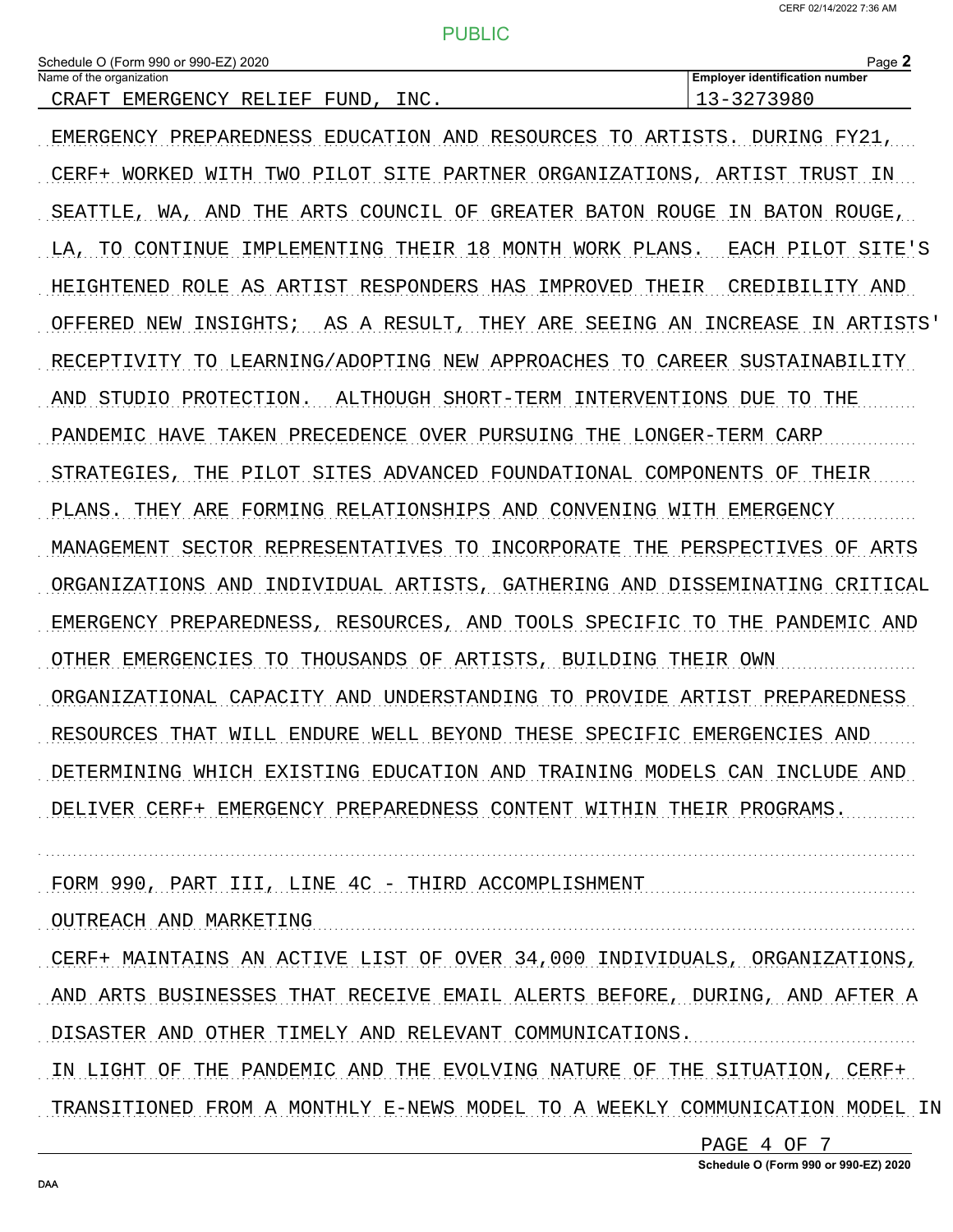| Schedule O (Form 990 or 990-EZ) 2020<br>Name of the organization              | Page 2<br><b>Employer identification number</b> |
|-------------------------------------------------------------------------------|-------------------------------------------------|
| CRAFT EMERGENCY RELIEF<br>FUND,<br>INC.                                       | 13-3273980                                      |
| EARLY 2020<br>THAT ARTISTS RECEIVED UP-TO-DATE<br>TO ENSURE                   | INFORMATION,                                    |
| INCLUDING GRANT OPPORTUNITIES, EDUCATION RESOURCES, AND FEDERAL AND           | STATE                                           |
| WEEKLY COMMUNICATIONS CONTINUED THROUGHOUT<br>ASSISTANCE PACKAGES.<br>THE     | 2021.                                           |
| OUR INCREASED SOCIAL MEDIA ENGAGEMENT RESULTED IN 1,033 TWITTER FOLLOWERS     |                                                 |
| $(+8.75$ , $4.734 +$ INSTAGRAM FOLLOWERS $(+29)$ , AND 7,687+ FACEBOOK        |                                                 |
| FOLLOWERS $(+6.2)$ .                                                          |                                                 |
| CERF+ WEBSITE                                                                 |                                                 |
| TO UPDATE OUR WEBSITE<br>CONTINUE<br>WЕ                                       | WITH NEW CONTENT ON A WEEKLY BASIS.             |
| AFTER A FEDERALLY DECLARED DISASTER THAT IMPACTS A SIGNIFICANT NUMBER OF      |                                                 |
| ARTISTS, CERF+ CREATED A WEBSITE BANNER THAT LINKS TO AN UPDATED DISASTER     |                                                 |
| WITH DISASTER RESPONSE & RECOVERY RESOURCES.<br>RELIEF PAGE                   |                                                 |
| HAS BEEN THE GO-TO DESTINATION FOR ARTISTS SEEKING EMERGENCY<br>OUR WEBSITE   |                                                 |
| TO THE PANDEMIC, CERF+ GREATLY EXPANDED ITS OTHER RESOURCES<br>RESOURCES. DUE |                                                 |
| INFORMATION ABOUT GRANTS AND TRAININGS THAT OTHER<br>PAGE TO INCLUDE          |                                                 |
| ORGANIZATIONS OFFER TO ARTISTS AS WELL AS PANDEMIC SAFETY INFORMATION. WE     |                                                 |
| ALSO MAINTAIN A "DISASTER PORTAL," WHICH PROVIDES ALERTS, INFORMATION, AND    |                                                 |
| RESOURCES ON SPECIFIC DISASTERS. OTHER ADDITIONS TO THE SITE                  | INCLUDE NEW                                     |
| ARTIST INTERVIEWS AND STORIES AND NEW CONTENT RELATED TO OUR GET READY        |                                                 |
| GRANT PROGRAM CREATED BY RECIPIENTS OF THOSE GRANTS. WE ALSO UPDATED THE      |                                                 |
| EMERGENCY RELIEF INFORMATION PAGES TO INCLUDE SPANISH TRANSLATION.            | OUR                                             |
| WEBSITE IS NOW INCLUDED ON MANY STATE, REGIONAL, AND NATIONAL ARTS            |                                                 |
| AGENCIES' AND ORGANIZATIONS' WEBSITES AND BLOGS WITH DISASTER-SPECIFIC        |                                                 |
| INFORMATION.                                                                  |                                                 |
| ADVOCACY AND COALITION                                                        |                                                 |
| IN RESPONSE TO ARTISTS CONTINUING TO FACE CHALLENGES RESULTING FROM THE       |                                                 |
| COVID-19 PANDEMIC, CERF+ CONTINUED ACTIVELY EDUCATING DECISION-MAKERS ABOUT   |                                                 |

THE NEEDS OF WORKING ARTISTS. IN CONCERT WITH OTHER ARTS ADVOCATES,

PAGE 5 OF 7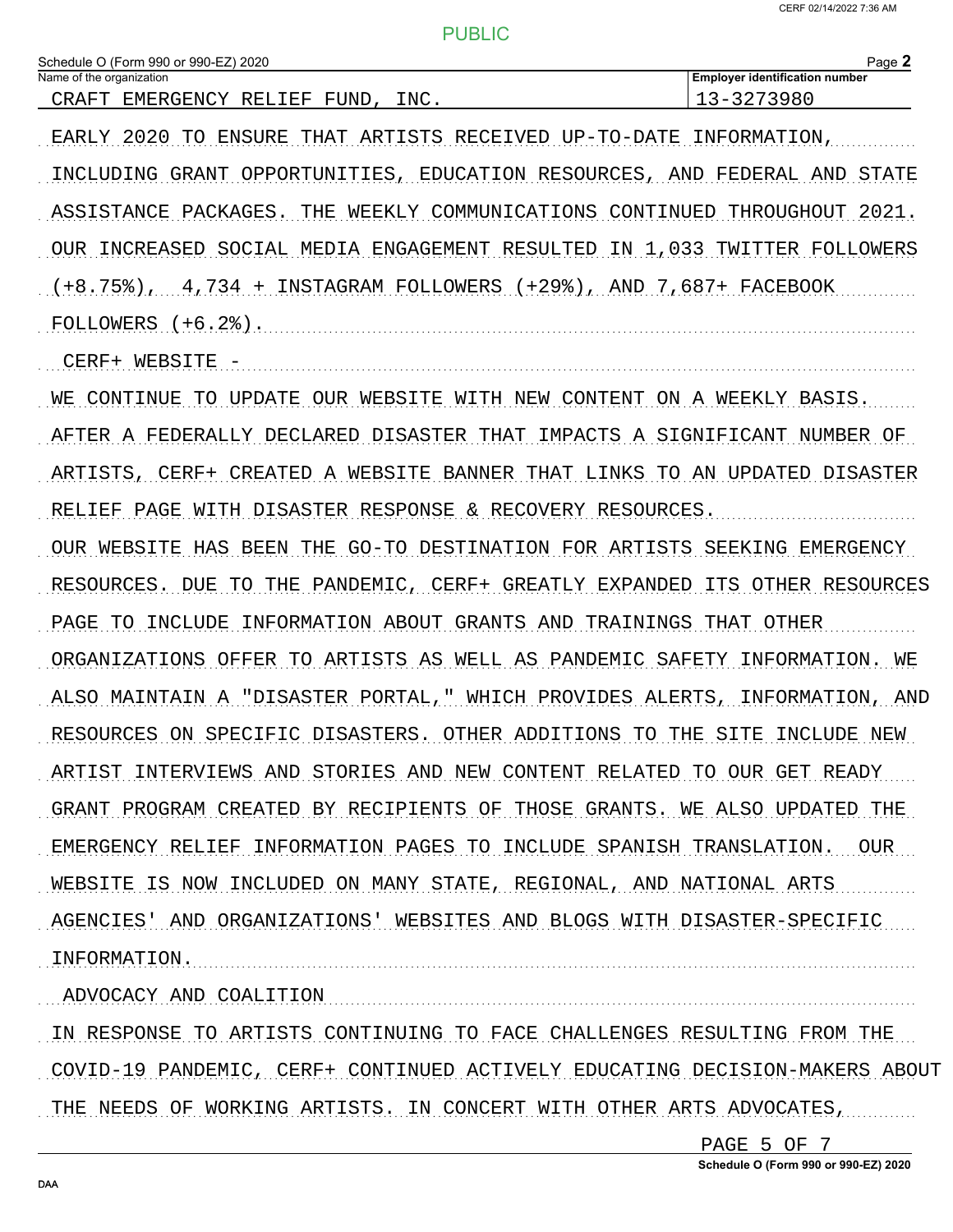**Employer identification number** 

#### **PUBLIC**

| Schedule O (Form 990 or 990-EZ) 2020 |  |  |  |  |  |  |  |
|--------------------------------------|--|--|--|--|--|--|--|
| Name of the organization             |  |  |  |  |  |  |  |

| CRAFT EMERGENCY RELIEF FUND, INC.                                          | 13-3273980 |
|----------------------------------------------------------------------------|------------|
| INCLUDING AMERICANS FOR THE ARTS (AFTA), GETTING CREATIVE WORKERS TO WORK  |            |
| COALITION, CULTURAL ADVOCACY GROUP (CAG), AND ADVOCATES FOR SMALL BUSINESS |            |
| AND SELF-EMPLOYED WORKERS, WE HAVE FOCUSED ON VARIOUS COVID-19 RECOVERY    |            |
| EFFORTS TO ENSURE THAT POLICY MAKERS ADDRESS THE NEEDS OF WORKING ARTISTS. |            |
| ESPECIALLY FOR SELF-EMPLOYED STUDIO ARTISTS BECAUSE MOST ASSISTANCE FOR    |            |
| BUSINESSES (PPP & EIDL) WAS BASED ON THE SIZE OF PAYROLL. ASSISTANCE FELL  |            |
| SHORT FOR MANY NON-EMPLOYER AND LOW EMPLOYER BUSINESSES. THE BIDEN/HARRIS  |            |
| ADMINISTRATION FINALLY RECOGNIZED THIS AND CHANGED THE FORMULA TO ALLOW    |            |
| NON-EMPLOYER BUSINESSES TO TAKE ADVANTAGE OF PPP FORGIVABLE LOANS IN THE   |            |
| LAST ROUND OF LOANS. WE CONTINUE ADVOCATING FOR EXTENDING SUCCESSFUL       |            |
| PANDEMIC PROGRAMS TO GENERAL DISASTER ASSISTANCE, INCLUDING CHANGING HOW   |            |
| DISASTER UNEMPLOYMENT ASSISTANCE (DUA) IS CALCULATED FOR SELF-EMPLOYED     |            |
| WORKERS, CREATING A FEDERAL FLOOR FOR DISASTER UNEMPLOYMENT ASSISTANCE     |            |
| AND/OR FEDERAL ADD-ONS, EXTENDING PARTIALLY-FORGIVABLE, EASY TO APPLY FOR  |            |
| DISASTER MICROLOANS TO THE SMALLEST BUSINESSES, AND ENABLING FEMA TO       |            |
| PROVIDE DISASTER TOOL REPLACEMENT ASSISTANCE TO SELF-EMPLOYED WORKERS WHO  |            |
| ARE CURRENTLY EXCLUDED.                                                    |            |
|                                                                            |            |

... CERF+ CONTINUES TO PLAY AN ACTIVE ROLE AS A STEERING COMMITTEE MEMBER OF NATIONAL COALITION FOR ARTS' PREPAREDNESS AND EMERGENCY RESPONSE (NCAPER). OVER THE PAST YEAR, NCAPER HAS LARGELY FOCUSED ON ADDRESSING THE NEEDS OF ARTS ORGANIZATIONS AND ARTISTS DURING THE PANDEMIC THROUGH TRAINING, INFORMATION DISSEMINATION, AND RESOURCE SHARING.

CERF+'S INVOLVEMENT IN THE HERITAGE EMERGENCY NATIONAL TASK FORCE (HENTF), SPONSORED BY THE SMITHSONIAN INSTITUTION AND FEMA, HAS INCREASED RECOGNITION FOR OUR SPECIALIZED EXPERTISE IN ARTISTS DISASTER PREPAREDNESS AND RECOVERY.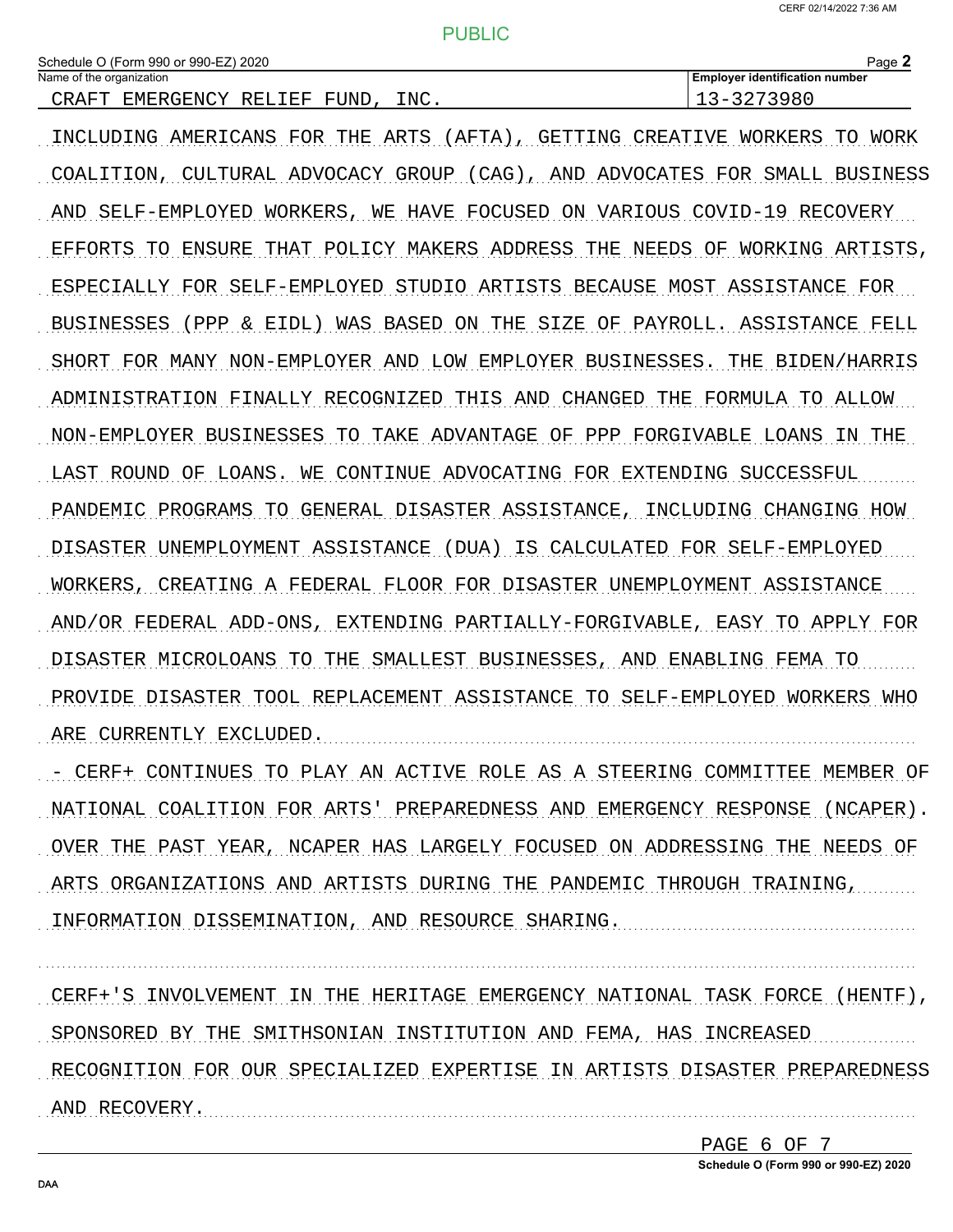| Schedule O (Form 990 or 990-EZ) 2020<br>Name of the organization           | Page 2<br><b>Employer identification number</b> |
|----------------------------------------------------------------------------|-------------------------------------------------|
| INC.<br>CRAFT EMERGENCY RELIEF FUND,                                       | 13-3273980                                      |
|                                                                            |                                                 |
| FORM 990, PART VI, LINE 11B - ORGANIZATION'S PROCESS TO REVIEW FORM 990    |                                                 |
| FINANCE/AUDIT COMMITTEE REVIEWS THE 990 PRIOR TO FILING. THIS<br>THE CERF+ |                                                 |
| FINANCE<br>COMMITTEE HAS EMPOWERED THE FINANCE/AUDIT COMMITTEE<br>YEAR THE |                                                 |
| CHAIR/TREASURER TO APPROVE                                                 | THE FORM 990 PRIOR TO FILING. THE FINANCE/AUDIT |
| COMMITTEE THEN SHARES THE 990 WITH THE BOARD AT THE TIME IT IS FILED.      |                                                 |
| FORM 990, PART VI, LINE 12C - ENFORCEMENT OF CONFLICTS POLICY              |                                                 |
| EACH YEAR BOARD MEMBERS ARE REQUIRED TO COMPLETE A FORM DISCLOSING IF THEY |                                                 |
| HAVE ANY CONFLICTS.                                                        |                                                 |
| FORM 990, PART VI, LINE 15A - COMPENSATION PROCESS FOR TOP OFFICIAL        |                                                 |
|                                                                            |                                                 |
| AS PART OF<br>CERF+'S<br>GOVERNANCE POLICY, RESPONSIBILITY FOR             | THE EXECUTIVE                                   |
| DIRECTOR'S<br>COMPENSATION IS DETERMINED BY THE BOARD. RENUMERATION OF THE |                                                 |
| DIRECTOR IS DECIDED ANNUALLY AFTER A REVIEW OF MONITORING<br>EXECUTIVE     |                                                 |
| <b>REPORTS</b>                                                             |                                                 |
| FORM 990, PART VI, LINE 15B - COMPENSATION PROCESS FOR OFFICERS            |                                                 |
| THE DEPUTY DIRECTOR RESEARCHES FACTORS RELEVANT TO STAFF                   |                                                 |
| COMPENSATION AND THE EXECUTIVE DIRECTOR DETERMINES THE SALARIES.           |                                                 |
| FORM 990, PART VI, LINE 18 - NO PUBLIC DISCLOSURE EXPLANATION              |                                                 |
| 990 IS AVAILABLE ON GUIDESTAR.                                             |                                                 |
| FORM 990, PART VI, LINE 19 - GOVERNING DOCUMENTS DISCLOSURE EXPLANATION    |                                                 |
| GOVERNING DOCUMENTS ARE AVAILABLE ON WEBSITE, GUIDESTAR AND UPON REQUEST.  |                                                 |
|                                                                            | PAGE 7 OF 7                                     |

Schedule O (Form 990 or 990-EZ) 2020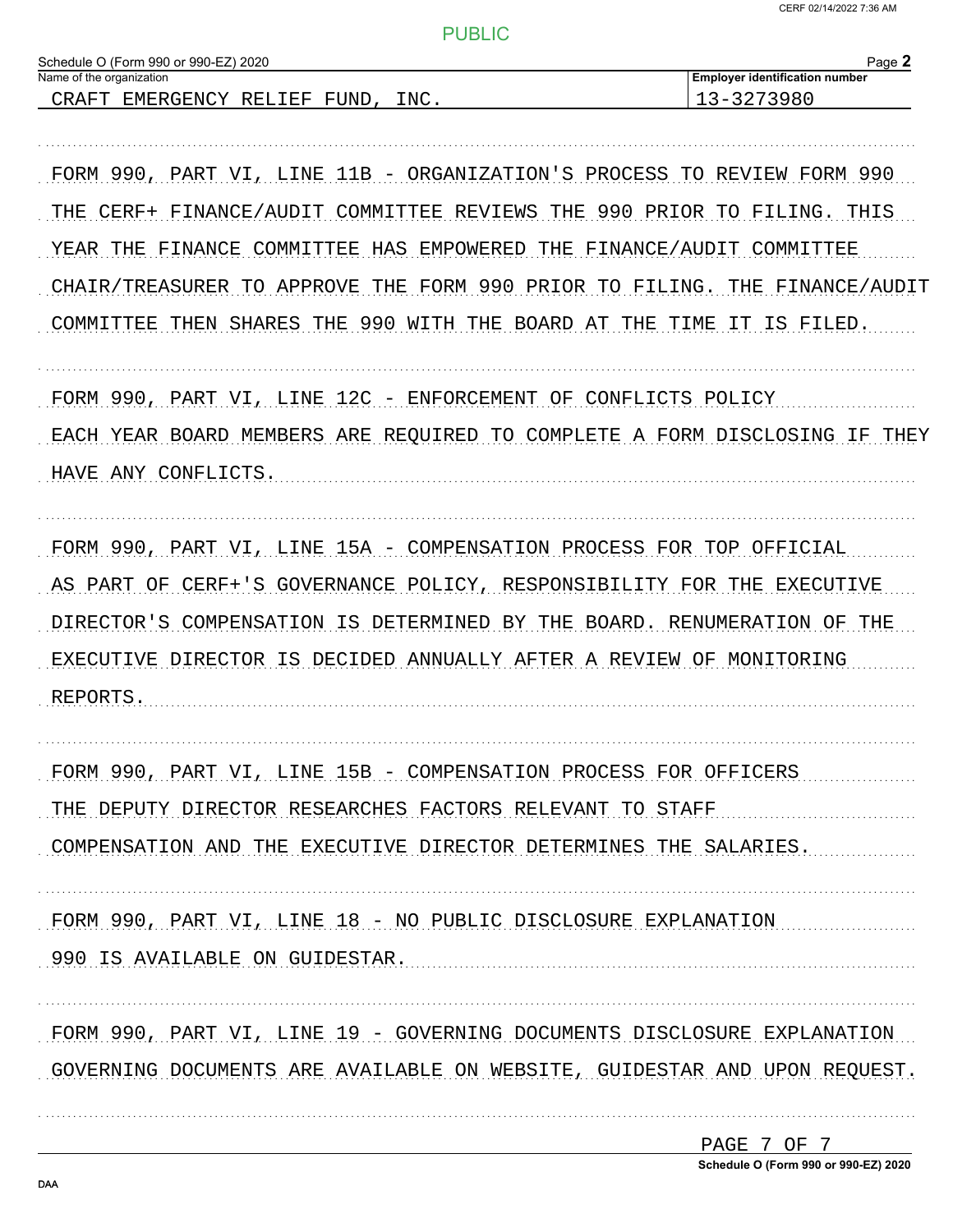CERF 02/14/2022 7:36 AM

# PUBLIC

| Form $990$ |  |
|------------|--|
|------------|--|

Name Taxpayer Identification Number **Two Year Comparison Report**<br> **Drips are and 10/01/20** , ending 09/30/21 2019 & 2020 For calendar year 2020, or tax year beginning  $\left| \frac{10/01/20}{\pi} \right|$  ending  $\left| \frac{09/30/21}{\pi} \right|$ 

|                         | CRAFT EMERGENCY RELIEF FUND, INC.                              |     |           |      |                | 13-3273980         |
|-------------------------|----------------------------------------------------------------|-----|-----------|------|----------------|--------------------|
|                         |                                                                |     | 2019      | 2020 |                | <b>Differences</b> |
|                         | 1. Contributions, gifts, grants                                | 1.  | 2,901,586 |      | 1,808,335      | $-1,093,251$       |
|                         | 2. Membership dues and assessments                             | 2.  |           |      |                |                    |
| $\bullet$               | 3. Government contributions and grants                         | 3.  |           |      | 103,700        | 103,700            |
| Б                       | 4. Program service revenue                                     | 4.  |           |      |                |                    |
| c<br>$\bullet$          |                                                                | 5.  | 36,538    |      | 31,426         | $-5,112$           |
| >                       | 6. Proceeds from tax exempt bonds                              | 6.  |           |      |                |                    |
| œ                       | 7. Net gain or (loss) from sale of assets other than inventory | 7.  | 22,440    |      | 125,557        | 103,117            |
|                         | 8. Net income or (loss) from fundraising events                | 8.  |           |      |                |                    |
|                         | 9. Net income or (loss) from gaming                            | 9.  |           |      |                |                    |
|                         | 10. Net gain or (loss) on sales of inventory                   | 10. | 25,358    |      | 20,948         | $-4,410$           |
|                         | 11. Other revenue                                              | 11. |           |      | $-80$          | $-80$              |
|                         | 12. Total revenue. Add lines 1 through 11                      | 12. | 2,985,922 |      | 2,089,886      | $-896,036$         |
|                         | 13. Grants and similar amounts paid                            | 13. | 1,409,818 |      | 868,307        | $-541,511$         |
|                         | 14. Benefits paid to or for members                            | 14. |           |      |                |                    |
|                         | 15. Compensation of officers, directors, trustees, etc.        | 15. | 134,338   |      | 127,169        | $-7,169$           |
| <b>S</b><br>$\mathbf o$ | 16. Salaries, other compensation, and employee benefits        | 16. | 432,437   |      | 461,615        | 29,178             |
|                         |                                                                | 17. |           |      |                |                    |
|                         | 18. Other professional fees                                    | 18. | 118,792   |      | 180,083        | 61,291             |
| ш                       | 19. Occupancy, rent, utilities, and maintenance                | 19. | 32,980    |      | 41,375         | 8,395              |
|                         |                                                                | 20. | 6,511     |      | 6,510          |                    |
|                         | 21. Other expenses                                             | 21. | 132,027   |      | 104,365        | $-27,662$          |
|                         | 22. Total expenses. Add lines 13 through 21                    | 22. | 2,266,903 |      | 1,789,424      | $-477, 479$        |
|                         | 23. Excess or (Deficit). Subtract line 22 from line 12         | 23. | 719,019   |      | 300,462        | $-418,557$         |
|                         | 24. Total exempt revenue                                       | 24. | 2,985,922 |      | 2,089,886      | $-896,036$         |
|                         | 25. Total unrelated revenue                                    | 25. |           |      |                |                    |
|                         | 26. Total excludable revenue                                   | 26. | 84,336    |      | <u>177,851</u> | 93,515             |
|                         | 27. Total assets                                               | 27. | 3,301,809 |      | 3,527,375      | 225,566            |
|                         | 28. Total liabilities                                          | 28. | 270,776   |      | 69,411         | $-201, 365$        |
|                         | 29. Retained earnings                                          | 29. | 3,031,033 |      | 3,457,964      | 426,931            |
| Other Informatio        | 30. Number of voting members of governing body                 | 30. | 14        | 14   |                |                    |
|                         | 31. Number of independent voting members of governing body     | 31. | 14        | 14   |                |                    |
|                         | 32. Number of employees                                        | 32. | 8         | 8    |                |                    |
|                         | 33. Number of volunteers                                       | 33. | 95        | 95   |                |                    |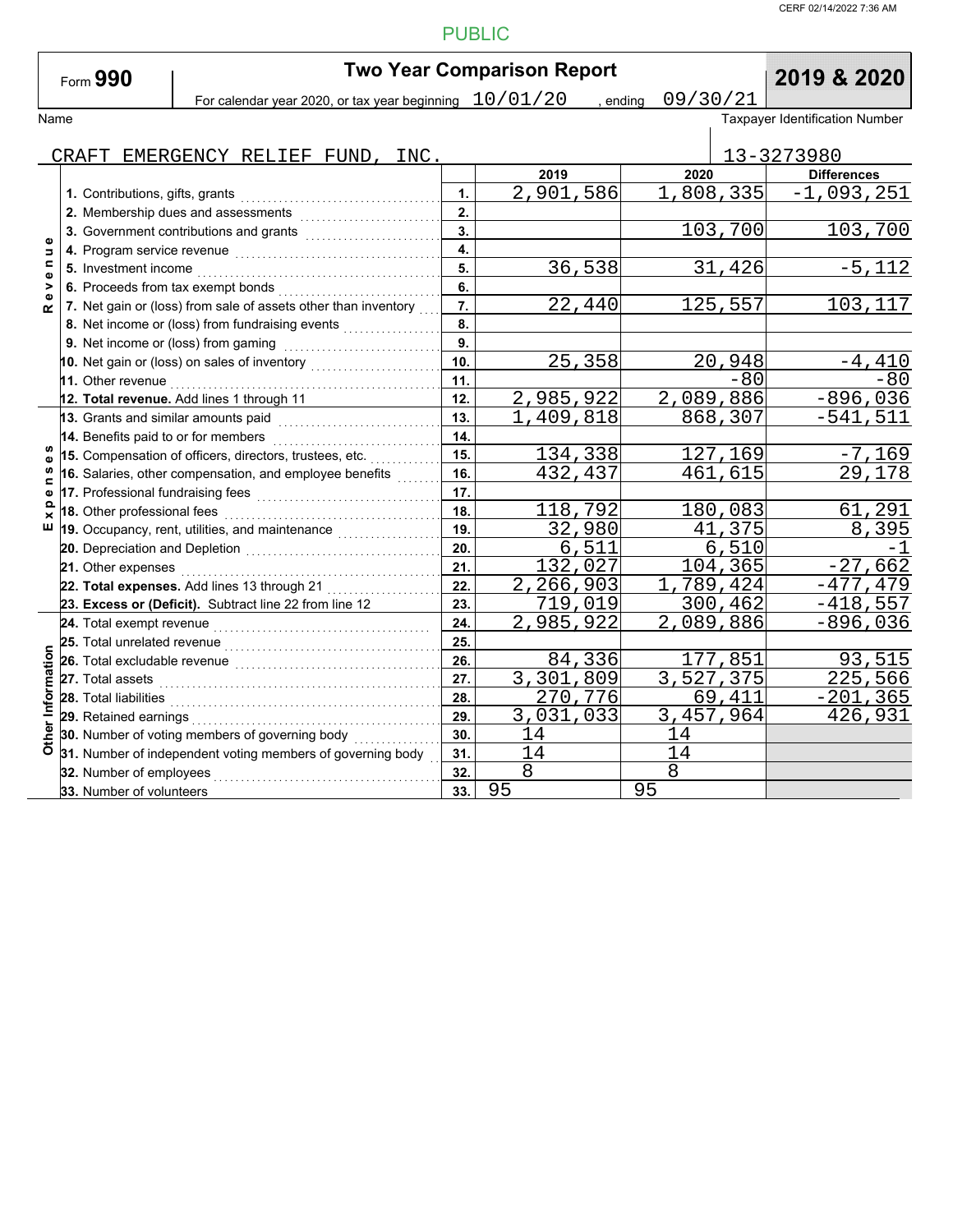# **990 Tax Return History 2020**

# Name

 $\vert$ Form 990

CRAFT EMERGENCY RELIEF FUND, INC.

|                                                                                                                                                                                                                                      | 2016        | 2017      | 2018            | 2019      | 2020      | 2021 |
|--------------------------------------------------------------------------------------------------------------------------------------------------------------------------------------------------------------------------------------|-------------|-----------|-----------------|-----------|-----------|------|
| Contributions, gifts, grants                                                                                                                                                                                                         | 1, 115, 752 | 1,404,833 | 1,445,941       | 2,901,586 | 1,912,035 |      |
| Membership dues                                                                                                                                                                                                                      |             |           |                 |           |           |      |
| Program service revenue                                                                                                                                                                                                              | 23, 313     |           |                 |           |           |      |
|                                                                                                                                                                                                                                      | 16,429      | 47,060    | 67,293          | 22,440    | 125,557   |      |
| Investment income                                                                                                                                                                                                                    | 18,722      | 20,813    | 28,651          | 36,538    | 31,426    |      |
| Fundraising revenue (income/loss)                                                                                                                                                                                                    |             |           |                 |           |           |      |
| Gaming revenue (income/loss)                                                                                                                                                                                                         |             |           |                 |           |           |      |
|                                                                                                                                                                                                                                      | 5,052       | 5,280     | 12,776          | 25,358    | 20,868    |      |
| Total revenue <b>contract and the manufalse of the manufalse</b>                                                                                                                                                                     | 1,179,268   | 1,477,986 | 1,554,661       | 2,985,922 | 2,089,886 |      |
| Grants and similar amounts paid                                                                                                                                                                                                      | 225,137     | 595,343   | 215,412         | 1,409,818 | 868,307   |      |
| Benefits paid to or for members                                                                                                                                                                                                      |             |           |                 |           |           |      |
| Compensation of officers, etc.                                                                                                                                                                                                       | 103,391     | 106,886   | <u>124,</u> 452 | 134,338   | 127,169   |      |
|                                                                                                                                                                                                                                      | 393,015     | 413,098   | 383,604         | 432,437   | 461,615   |      |
|                                                                                                                                                                                                                                      | 87,330      | 100,017   | 149,864         | 118,792   | 180,083   |      |
|                                                                                                                                                                                                                                      | 28,132      | 34,721    | 34,747          | 32,980    | 41,375    |      |
| Depreciation and depletion                                                                                                                                                                                                           | 6, 303      | 6,303     | 6,225           | 6,511     | 6,510     |      |
|                                                                                                                                                                                                                                      | 131,581     | 143,509   | 150,293         | 132,027   | 104,365   |      |
| Total expenses <b>container the set of the set of the set of the set of the set of the set of the set of the set of the set of the set of the set of the set of the set of the set of the set of the set of the set of the set o</b> | 974,889     | 1,399,877 | 1,064,597       | 2,266,903 | 1,789,424 |      |
| Excess or (Deficit) Material Access or (Deficit)                                                                                                                                                                                     | 204,379     | 78,109    | 490,064         | 719,019   | 300,462   |      |
|                                                                                                                                                                                                                                      |             |           |                 |           |           |      |
| Total exempt revenue                                                                                                                                                                                                                 | 1,179,268   | 1,477,986 | 1,554,661       | 2,985,922 | 2,089,886 |      |
| Total unrelated revenue                                                                                                                                                                                                              |             |           |                 |           |           |      |
| Total excludable revenue                                                                                                                                                                                                             | 63,516      | 73,153    | 108,720         | 84,336    | 177,851   |      |
|                                                                                                                                                                                                                                      | 1,681,728   | ,740,575  | 2, 295, 545     | 3,301,809 | 3,527,375 |      |
| Total Liabilities                                                                                                                                                                                                                    | 48,075      | 39,986    | 66,910          | 270,776   | 69,411    |      |
| Net Fund Balances                                                                                                                                                                                                                    | 1,633,653   | 1,700,589 | 2,228,635       | 3,031,033 | 3,457,964 |      |

Employer Identification Number<br> $13 - 3273980$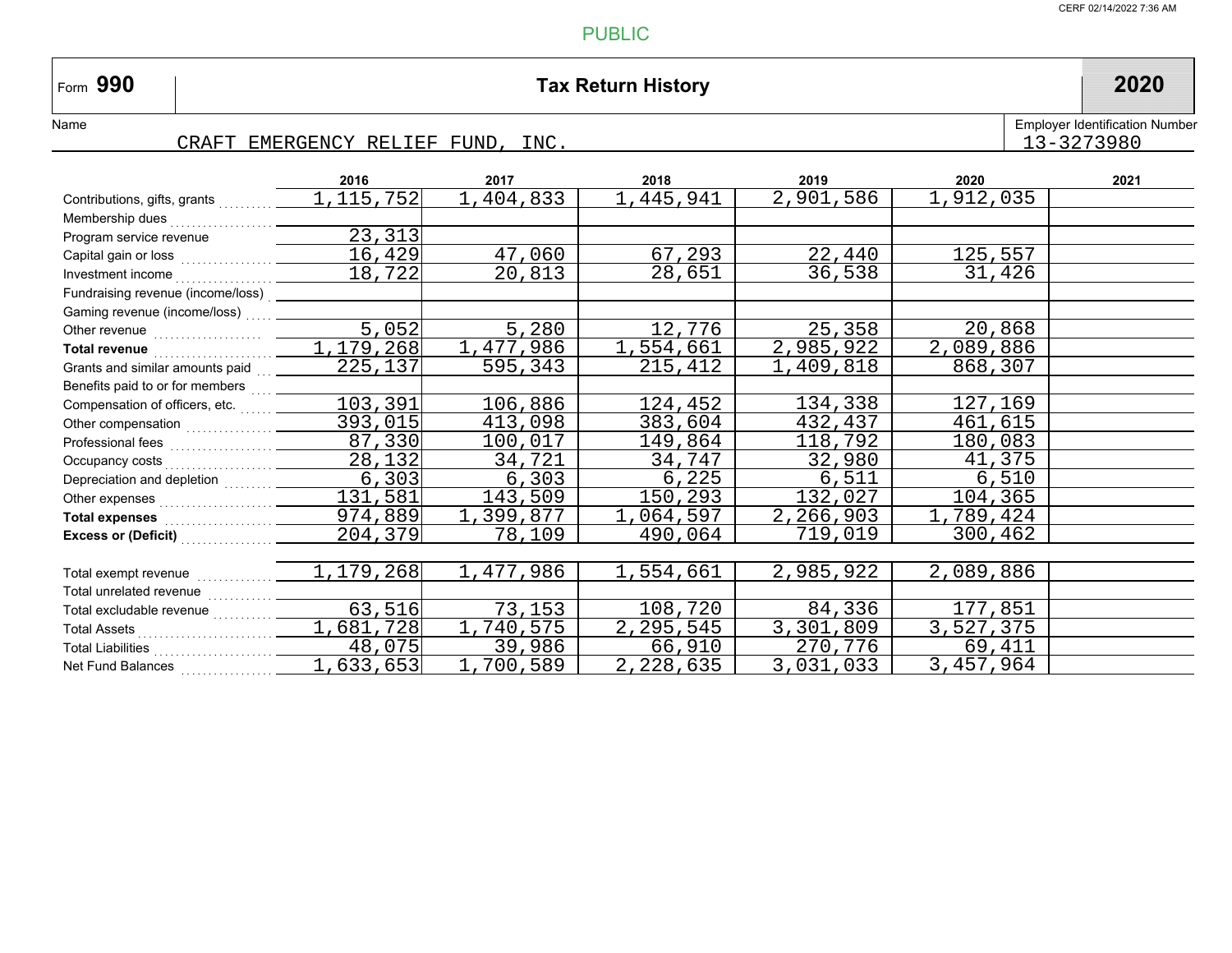| CERF CRAFT EMERGENCY RELIEF FUND, INC.<br>13-3273980<br>FYE: 9/30/2021 | 2/14/2022 7:34 AM |        |                 |      |      |                                                      |                                 |  |  |  |  |  |
|------------------------------------------------------------------------|-------------------|--------|-----------------|------|------|------------------------------------------------------|---------------------------------|--|--|--|--|--|
| <b>Taxable Interest on Investments</b>                                 |                   |        |                 |      |      |                                                      |                                 |  |  |  |  |  |
| Description                                                            |                   |        |                 |      |      |                                                      |                                 |  |  |  |  |  |
|                                                                        |                   | Amount | <b>Business</b> | Code | Code | Unrelated Exclusion Postal Acquired after<br>6/30/75 | <b>US</b><br>Obs $(\$$ or $%$ ) |  |  |  |  |  |
| INTEREST AND DIVIDENDS                                                 |                   |        |                 |      |      |                                                      |                                 |  |  |  |  |  |
|                                                                        | \$                | 31,426 |                 | 14   |      |                                                      |                                 |  |  |  |  |  |
| TOTAL                                                                  | Ś                 | 31,426 |                 |      |      |                                                      |                                 |  |  |  |  |  |
|                                                                        |                   |        |                 |      |      |                                                      |                                 |  |  |  |  |  |
|                                                                        |                   |        |                 |      |      |                                                      |                                 |  |  |  |  |  |
|                                                                        |                   |        |                 |      |      |                                                      |                                 |  |  |  |  |  |
|                                                                        |                   |        |                 |      |      |                                                      |                                 |  |  |  |  |  |
|                                                                        |                   |        |                 |      |      |                                                      |                                 |  |  |  |  |  |
|                                                                        |                   |        |                 |      |      |                                                      |                                 |  |  |  |  |  |
|                                                                        |                   |        |                 |      |      |                                                      |                                 |  |  |  |  |  |
|                                                                        |                   |        |                 |      |      |                                                      |                                 |  |  |  |  |  |